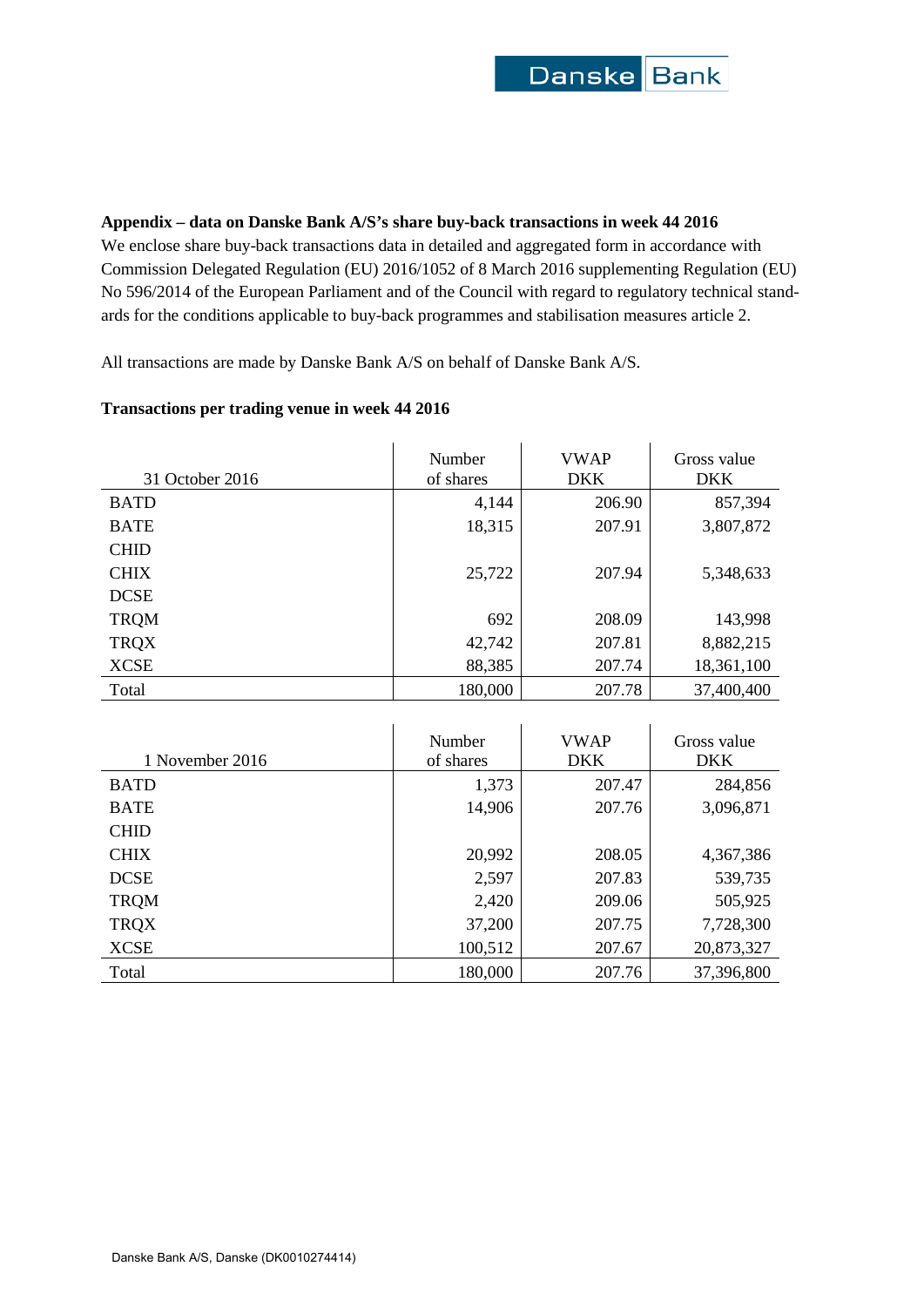| 2 November 2016 | Number<br>of shares | <b>VWAP</b><br><b>DKK</b> | Gross value<br><b>DKK</b> |
|-----------------|---------------------|---------------------------|---------------------------|
| <b>BATD</b>     | 12,652              | 200.22                    | 2,533,183                 |
| <b>BATE</b>     | 26,110              | 200.16                    | 5,226,178                 |
| <b>CHID</b>     |                     |                           |                           |
| <b>CHIX</b>     | 31,201              | 200.19                    | 6,246,128                 |
| <b>DCSE</b>     |                     |                           |                           |
| <b>TRQM</b>     | 1,601               | 200.45                    | 320,920                   |
| <b>TRQX</b>     | 39,330              | 200.14                    | 7,871,506                 |
| <b>XCSE</b>     | 139,472             | 200.08                    | 27,905,558                |
| Total           | 250,366             | 200.12                    | 50,103,244                |

| 3 November 2016 | Number<br>of shares | <b>VWAP</b><br><b>DKK</b> | Gross value<br><b>DKK</b> |  |  |
|-----------------|---------------------|---------------------------|---------------------------|--|--|
| <b>BATD</b>     | 8,642               | 200.87                    | 1,735,919                 |  |  |
| <b>BATE</b>     | 13,717              | 202.10                    | 2,772,206                 |  |  |
| <b>CHID</b>     |                     |                           |                           |  |  |
| <b>CHIX</b>     | 25,385              | 201.93                    | 5,125,993                 |  |  |
| <b>DCSE</b>     | 1,093               | 202.14                    | 220,939                   |  |  |
| <b>TRQM</b>     | 9,090               | 202.03                    | 1,836,453                 |  |  |
| <b>TRQX</b>     | 38,730              | 201.97                    | 7,822,298                 |  |  |
| <b>XCSE</b>     | 103,343             | 201.94                    | 20,869,085                |  |  |
| Total           | 200,000             | 201.91                    | 40,382,000                |  |  |

| 4 November 2016 | Number<br>of shares | <b>VWAP</b><br><b>DKK</b> | Gross value<br><b>DKK</b> |
|-----------------|---------------------|---------------------------|---------------------------|
| <b>BATD</b>     | 14,486              | 198.47                    | 2,875,036                 |
| <b>BATE</b>     | 20,003              | 198.83                    | 3,977,196                 |
| <b>CHID</b>     |                     |                           |                           |
| <b>CHIX</b>     | 27,148              | 198.67                    | 5,393,493                 |
| <b>DCSE</b>     | 468                 | 198.47                    | 92,884                    |
| <b>TRQM</b>     | 1,014               | 198.66                    | 201,441                   |
| <b>TRQX</b>     | 34,944              | 198.69                    | 6,943,023                 |
| <b>XCSE</b>     | 121,937             | 198.90                    | 24, 253, 269              |
| Total           | 220,000             | 198.80                    | 43,736,000                |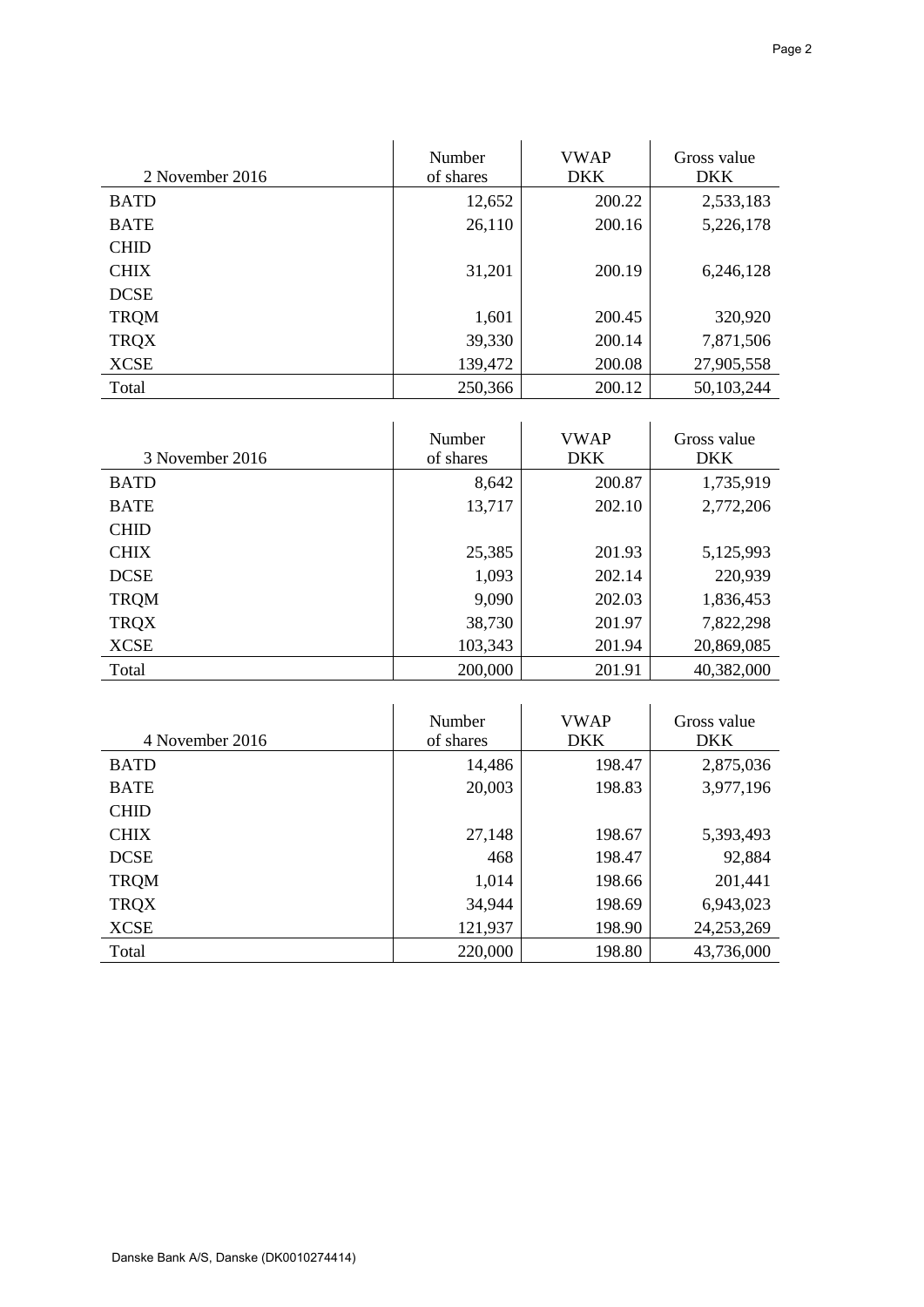| <b>Transactions 31 October 2016</b> |                                    |                                                      |             |                          |                               |                                                      |              |                             |                                                      |
|-------------------------------------|------------------------------------|------------------------------------------------------|-------------|--------------------------|-------------------------------|------------------------------------------------------|--------------|-----------------------------|------------------------------------------------------|
| Volume                              | Price<br>Venue                     | <b>Time CET</b>                                      | Volume      | Price                    | Venue                         | <b>Time CET</b>                                      | Volume Price | Venue                       | <b>Time CET</b>                                      |
| 287<br>500                          | 206.6 TRQX<br>206.6 XCSE           | 20161031 09:06:18.344000<br>20161031 09:06:18.346000 | 97<br>264   |                          | 207.1 TRQX<br>207.1 TRQX      | 20161031 10:26:09.900000<br>20161031 10:26:09.900000 | 818<br>414   | 206.6 XCSE<br>206.6 XCSE    | 20161031 12:30:20.458000<br>20161031 12:30:20.458000 |
| 468                                 | 206.6 XCSE                         | 20161031 09:06:18.517000                             | 51          | 207.1 CHIX               |                               | 20161031 10:26:09.901000                             | 800          | 206.6 XCSE                  | 20161031 12:30:20.458000                             |
| 138<br>247                          | 206.6 XCSE<br>206.6 TRQX           | 20161031 09:06:18.517000<br>20161031 09:06:18.533000 | 289<br>411  | 207.1 BATE               | 207 XCSE                      | 20161031 10:26:09.901000<br>20161031 10:38:01.799000 | 400<br>1248  | 206.6 XCSE<br>207.2 XCSE    | 20161031 12:30:20.458000<br>20161031 12:43:10.588000 |
| 188                                 | 206.6 CHIX                         | 20161031 09:06:18.533000                             | 355         |                          | 207 BATE                      | 20161031 10:38:37.897000                             | 355          | 207.2 BATE                  | 20161031 12:43:10.603000                             |
| 172<br>270                          | 206.6 CHIX<br>206.8 XCSE           | 20161031 09:06:27.841000<br>20161031 09:09:29.837000 | 837<br>355  |                          | <b>207 XCSE</b><br>207 BATE   | 20161031 10:39:08.193000<br>20161031 10:39:08.193000 | 509<br>388   | 207.2 TRQX<br>207.2 CHIX    | 20161031 12:43:10.603000<br>20161031 12:43:10.604000 |
| 107                                 | 206.8 XCSE                         | 20161031 09:09:29.837000                             | 388         |                          | 207 CHIX                      | 20161031 10:39:08.193000                             | 80           | 207.25 TRQM                 | 20161031 12:46:54.491000                             |
| 400<br>750                          | 206.8 TRQX<br>206.8 TRQX           | 20161031 09:09:29.837000<br>20161031 09:09:29.837000 | 154<br>320  |                          | 207 TRQX<br>206.7 TRQX        | 20161031 10:39:08.193000<br>20161031 10:40:09.473000 | 200<br>400   | 207.3 TRQX<br>207.3 TRQX    | 20161031 12:46:54.527000<br>20161031 12:46:54.527000 |
| 473<br>203                          | 206.8 TRQX                         | 20161031 09:09:29.837000                             | 178         | 206.6 BATE               |                               | 20161031 10:40:39.529000                             | 440          | 207.3 TRQX<br>207.3 TRQX    | 20161031 12:46:54.527000<br>20161031 12:46:54.527000 |
| 142                                 | 206.4 TRQX<br>206.4 BATE           | 20161031 09:12:52.086000<br>20161031 09:12:52.086000 | 345<br>194  | 206.6 CHIX               | 206.6 XCSE                    | 20161031 10:41:39.194000<br>20161031 10:41:39.204000 | 8<br>400     | 207.3 XCSE                  | 20161031 12:46:54.529000                             |
| 155<br>500                          | 206.4 CHIX<br>206.4 XCSE           | 20161031 09:12:52.086000<br>20161031 09:12:52.087000 | 178<br>77   | 206.6 BATE               | 206.6 TRQX                    | 20161031 10:41:39.204000<br>20161031 10:41:39.204000 | 800<br>450   | 207.3 XCSE<br>207.3 XCSE    | 20161031 12:46:54.529000<br>20161031 12:46:54.529000 |
| 196                                 | 206.5 CHIX                         | 20161031 09:14:15.149000                             | 280         |                          | 206.6 XCSE                    | 20161031 10:41:39.214000                             | 400          | 207.3 XCSE                  | 20161031 12:46:54.529000                             |
| 77<br>278                           | 206.5 TRQX<br>206.5 XCSE           | 20161031 09:14:15.218000<br>20161031 09:21:04.833000 | 112<br>79   | 206.7 CHIX               | 206.7 TRQX                    | 20161031 10:42:50.795000<br>20161031 10:42:50.864000 | 400<br>398   | 207.3 XCSE<br>207.3 XCSE    | 20161031 12:46:54.529000<br>20161031 12:46:54.529000 |
| 411                                 | 206.5 XCSE                         | 20161031 09:21:04.833000                             | 400         |                          | 206.7 TRQX                    | 20161031 10:42:50.864000                             | 531          | 207.3 XCSE                  | 20161031 12:46:54.529000                             |
| 278<br>413                          | 206.5 XCSE<br>206.5 XCSE           | 20161031 09:21:05.035000<br>20161031 09:21:05.035000 | 400<br>137  | 206.7 BATE               | 206.7 XCSE                    | 20161031 10:42:50.865000<br>20161031 10:42:51.039000 | 411<br>82    | 207.3 XCSE<br>207.3 XCSE    | 20161031 12:46:54.529000<br>20161031 12:46:54.529000 |
| 107                                 | 206.5 XCSE                         | 20161031 09:21:05.035000                             | 707         |                          | 206.7 XCSE                    | 20161031 10:43:03.145000                             | 400          | 207.4 TRQX                  | 20161031 12:59:46.896000                             |
| 400<br>113                          | 206.5 TRQX<br>206.5 XCSE           | 20161031 09:21:05.035000<br>20161031 09:21:05.206000 | 408<br>719  |                          | 206.7 XCSE<br>206.7 XCSE      | 20161031 10:43:07.411000<br>20161031 10:43:07.457000 | 400<br>1347  | 207.4 BATE<br>207.4 XCSE    | 20161031 12:59:46.897000<br>20161031 12:59:50.004000 |
| 113                                 | 206.4 CHIX                         | 20161031 09:21:05.281000                             | 533         |                          | 206.7 XCSE                    | 20161031 10:43:07.497000                             | 550          | 207.4 TRQX                  | 20161031 12:59:50.014000                             |
| 148<br>103                          | 206.4 TRQX<br>206.4 BATE           | 20161031 09:21:05.281000<br>20161031 09:21:05.281000 | 5<br>464    | 206.7 CHIX<br>206.7 CHIX |                               | 20161031 10:43:07.507000<br>20161031 10:59:01.434000 | 384<br>419   | 207.4 BATE<br>207.4 CHIX    | 20161031 12:59:50.014000<br>20161031 12:59:50.014000 |
| 363                                 | 206.4 XCSE                         | 20161031 09:21:05.282000                             | 160         |                          | 206.7 TRQX                    | 20161031 10:59:01.503000                             | 390          | 207.3 XCSE                  | 20161031 13:14:01.788000                             |
| 400<br>299                          | 206.7 TRQX                         | 20161031 09:31:25.524000                             | 400<br>919  |                          | 206.7 TRQX                    | 20161031 10:59:01.503000                             | 800<br>400   | 207.3 XCSE                  | 20161031 13:14:01.788000                             |
| 140                                 | 206.7 TRQX<br>206.7 XCSE           | 20161031 09:31:25.524000<br>20161031 09:31:25.526000 | 529         | 206.7 CHIX<br>206.7 BATE |                               | 20161031 10:59:01.504000<br>20161031 10:59:01.504000 | 460          | 207.3 XCSE<br>207.3 XCSE    | 20161031 13:14:01.788000<br>20161031 13:14:01.788000 |
| 236                                 | 206.9 TRQX                         | 20161031 09:35:21.568000                             | 12          | 207.05 BATD              |                               | 20161031 11:22:24.525000                             | 769          | 207.3 XCSE                  | 20161031 13:14:01.788000                             |
| 149<br>580                          | 206.9 CHIX<br>206.9 XCSE           | 20161031 09:35:21.568000<br>20161031 09:35:21.614000 | 43<br>299   | 207.05 CHIX              | 207.1 TRQX                    | 20161031 11:22:24.526000<br>20161031 11:22:24.595000 | 181<br>101   | 207.3 XCSE<br>207.4 TRQX    | 20161031 13:14:01.788000<br>20161031 13:45:03.289000 |
| 196                                 | 206.9 TRQX                         | 20161031 09:35:21.638000                             | 63          |                          | 207.1 TRQX                    | 20161031 11:22:24.595000                             | 400          | 207.4 TRQX                  | 20161031 13:45:03.289000                             |
| 428<br>369                          | 206.8 XCSE<br>207.1 TRQX           | 20161031 09:37:09.255000<br>20161031 09:39:45.467000 | 318<br>175  |                          | 207.1 TRQX<br>207.1 TRQX      | 20161031 11:22:24.595000<br>20161031 11:22:24.595000 | 18<br>451    | 207.4 TRQX<br>207.4 XCSE    | 20161031 13:45:03.289000<br>20161031 13:45:03.291000 |
| 27                                  | 207.1 CHIX                         | 20161031 09:39:45.468000                             | 312         |                          | 207.1 XCSE                    | 20161031 11:22:24.597000                             | 800          | 207.4 XCSE                  | 20161031 13:45:03.291000                             |
| 800<br>$\overline{4}$               | 207.1 XCSE<br>207.1 CHIX           | 20161031 09:39:46.548000<br>20161031 09:40:05.566000 | 408<br>457  |                          | 207.1 XCSE<br>207.1 XCSE      | 20161031 11:22:24.597000<br>20161031 11:22:24.597000 | 400<br>430   | 207.4 XCSE<br>207.4 XCSE    | 20161031 13:45:03.291000<br>20161031 13:45:03.291000 |
| 129                                 | 207.2 CHIX                         | 20161031 09:40:14.484000                             | 372         |                          | 207.1 XCSE                    | 20161031 11:22:24.597000                             | 400          | 207.4 XCSE                  | 20161031 13:45:03.291000                             |
| 230<br>800                          | 207.1 TRQX<br>207.1 XCSE           | 20161031 09:41:59.347000<br>20161031 09:41:59.349000 | 541<br>400  |                          | 207.1 XCSE<br>207 TRQX        | 20161031 11:22:24.597000<br>20161031 11:30:42.661000 | 291<br>290   | 207.9 TRQX<br>207.9 BATE    | 20161031 13:59:00.680000<br>20161031 13:59:00.680000 |
| 400                                 | 207.1 XCSE                         | 20161031 09:41:59.349000                             | 63          |                          | 207.1 TRQX                    | 20161031 11:31:41.537000                             | 290          | 207.9 TRQX                  | 20161031 13:59:00.680000                             |
| 400<br>170                          | 207.1 XCSE<br>207.1 XCSE           | 20161031 09:41:59.349000<br>20161031 09:41:59.349000 | 25<br>274   |                          | 207.1 TRQX<br>207.1 XCSE      | 20161031 11:31:41.537000<br>20161031 11:31:41.539000 | 392<br>32    | 207.9 CHIX<br>207.9 BATE    | 20161031 13:59:00.680000<br>20161031 13:59:00.680000 |
| 400                                 | 207.1 TRQX                         | 20161031 09:42:34.034000                             | 407         |                          | 207.1 XCSE                    | 20161031 11:31:41.539000                             | 10           | 207.9 TRQX                  | 20161031 13:59:00.680000                             |
| 400<br>400                          | 207.1 TRQX<br>207.1 TRQX           | 20161031 09:42:34.034000<br>20161031 09:42:34.034000 | 82<br>139   |                          | 207.1 XCSE<br>207.1 XCSE      | 20161031 11:31:41.539000<br>20161031 11:31:41.539000 | 105<br>9     | 207.9 CHIX<br>207.9 TRQX    | 20161031 13:59:00.680000<br>20161031 13:59:00.680000 |
| 226                                 | 207.1 TRQX                         | 20161031 09:42:34.034000                             | 800         |                          | 207.1 XCSE                    | 20161031 11:31:41.539000                             | 400          | 207.9 TRQX                  | 20161031 13:59:00.680000                             |
| 774<br>400                          | 207.1 XCSE<br>207.1 XCSE           | 20161031 09:42:34.036000<br>20161031 09:42:34.036000 | 400<br>410  |                          | 207.1 XCSE<br>207.1 XCSE      | 20161031 11:31:41.539000<br>20161031 11:31:41.539000 | 291<br>200   | 207.9 CHIX<br>207.9 TRQX    | 20161031 13:59:00.680000<br>20161031 13:59:00.680000 |
| 400                                 | 207.1 XCSE                         | 20161031 09:42:34.036000                             | 14          | 206.95 CHIX              |                               | 20161031 11:35:33.612000                             | 290          | 207.9 CHIX                  | 20161031 13:59:00.680000                             |
| 500<br>216                          | 206.8 XCSE<br>206.8 XCSE           | 20161031 09:47:59.260000<br>20161031 09:47:59.260000 | 48<br>600   |                          | 207 TRQX<br>207 TRQX          | 20161031 11:35:33.681000<br>20161031 11:35:33.681000 | 186<br>299   | 207.9 XCSE<br>207.9 XCSE    | 20161031 13:59:00.681000<br>20161031 13:59:00.681000 |
| 500                                 | <b>207 XCSE</b>                    | 20161031 09:50:13.805000                             | 259         |                          | <b>207 TRQX</b>               | 20161031 11:35:33.681000                             | 800          | 207.9 XCSE                  | 20161031 13:59:00.681000                             |
| 800<br>467                          | <b>207 XCSE</b><br>207.1 TRQX      | 20161031 09:50:13.805000<br>20161031 09:51:21.008000 | 82<br>233   |                          | 207 XCSE<br><b>207 XCSE</b>   | 20161031 11:35:33.683000<br>20161031 11:35:33.683000 | 425<br>290   | 207.9 XCSE<br>207.9 XCSE    | 20161031 13:59:00.681000<br>20161031 13:59:00.681000 |
| 289                                 | 207.1 BATE                         | 20161031 09:51:21.009000                             | 289         |                          | 207 XCSE                      | 20161031 11:35:33.683000                             | 400          | 207.9 XCSE                  | 20161031 13:59:00.681000                             |
| 186<br>329                          | 207.15 CHIX<br>207.2 XCSE          | 20161031 09:54:28.578000<br>20161031 09:54:28.632000 | 539<br>28   |                          | <b>207 XCSE</b><br>206.7 XCSE | 20161031 11:35:33.683000<br>20161031 12:10:59.985000 | 910<br>400   | <b>208 TRQX</b><br>208 TRQX | 20161031 14:02:16.715000<br>20161031 14:02:16.715000 |
| 470                                 | 207.2 XCSE                         | 20161031 09:54:28.632000                             | 1160        | 206.9 BATD               |                               | 20161031 12:16:35.687000                             | 392          | 208 CHIX                    | 20161031 14:02:16.715000                             |
| 508<br>157                          | 207.2 XCSE<br>207.2 CHIX           | 20161031 09:54:28.789000<br>20161031 09:54:28.805000 | 499<br>1414 | 206.9 BATD<br>206.9 CHIX |                               | 20161031 12:16:35.687000<br>20161031 12:16:35.688000 | 270<br>34    | 208 TRQX<br><b>208 CHIX</b> | 20161031 14:02:16.715000<br>20161031 14:02:16.715000 |
| 144                                 | 207.2 BATE                         | 20161031 09:54:28.805000                             | 59          | 206.9 BATE               |                               | 20161031 12:16:35.759000                             | 200          | 208 TRQX                    | 20161031 14:02:16.715000                             |
| 240<br>54                           | 207 XCSE<br>207 XCSE               | 20161031 09:55:09.486000<br>20161031 09:55:09.493000 | -1<br>66    | 206.9 BATE<br>206.9 CHIX |                               | 20161031 12:16:35.759000<br>20161031 12:16:35.759000 | 497<br>325   | <b>208 TRQX</b><br>208 XCSE | 20161031 14:02:16.715000<br>20161031 14:02:16.716000 |
| 538                                 | 207.5 TRQX                         | 20161031 10:08:21.814000                             | 87          |                          | 206.9 TRQX                    | 20161031 12:16:35.759000                             | 800          | 208 XCSE                    | 20161031 14:02:16.716000                             |
| 578<br>110                          | 207.5 TRQX<br>207.5 XCSE           | 20161031 10:08:21.814000<br>20161031 10:08:21.815000 | 214<br>2472 |                          | 206.9 XCSE<br>206.9 BATD      | 20161031 12:16:35.779000<br>20161031 12:16:44.588000 | 418<br>447   | 208 XCSE<br>208 XCSE        | 20161031 14:02:16.716000<br>20161031 14:02:16.716000 |
| 24                                  | 207.5 XCSE                         | 20161031 10:08:21.815000                             | 48          |                          | 206.9 TRQX                    | 20161031 12:23:58.989000                             | 11           | 208 XCSE                    | 20161031 14:02:16.716000                             |
| 346<br>120                          | 207.5 XCSE<br>207.5 CHIX           | 20161031 10:08:21.815000<br>20161031 10:08:21.815000 | 332<br>200  |                          | 206.9 BATE<br>206.9 TRQX      | 20161031 12:23:58.989000<br>20161031 12:23:58.989000 | 296<br>38    | 208 XCSE<br>208.4 TRQX      | 20161031 14:02:16.716000<br>20161031 14:15:43.652000 |
| 400                                 | 207.5 TRQX                         | 20161031 10:12:40.509000                             | 236         |                          | 206.9 BATE                    | 20161031 12:23:58.989000                             | 320          | 208.4 TRQX                  | 20161031 14:15:43.652000                             |
| 300<br>145                          | 207.5 CHIX<br>207.5 BATE           | 20161031 10:12:40.509000<br>20161031 10:12:40.509000 | 57<br>63    |                          | 206.9 BATE<br>206.9 TRQX      | 20161031 12:23:58.989000<br>20161031 12:23:58.989000 | 296<br>400   | 208.4 BATE<br>208.4 TRQX    | 20161031 14:15:43.652000<br>20161031 14:15:43.652000 |
| 393                                 | 207.5 CHIX                         | 20161031 10:12:40.509000                             | 260         |                          | 206.9 BATE                    | 20161031 12:23:58.989000                             | 296          | 208.4 XCSE                  | 20161031 14:15:43.653000                             |
| 400<br>400                          | 207.5 TRQX<br>207.5 XCSE           | 20161031 10:12:40.509000<br>20161031 10:12:40.510000 | 66<br>400   |                          | 206.9 TRQX<br>206.9 TRQX      | 20161031 12:23:58.989000<br>20161031 12:23:58.989000 | 725<br>463   | 208.4 XCSE<br>208.4 XCSE    | 20161031 14:15:43.653000<br>20161031 14:15:49.889000 |
| 800                                 | 207.5 XCSE                         | 20161031 10:12:40.510000                             | 394         | 206.9 CHIX               |                               | 20161031 12:23:58.990000                             | 360          | 208.4 TRQX                  | 20161031 14:21:22.803000                             |
| 400<br>262                          | 207.5 XCSE<br>207.5 XCSE           | 20161031 10:12:40.510000<br>20161031 10:12:40.510000 | 44<br>108   | 206.9 CHIX<br>206.9 CHIX |                               | 20161031 12:23:58.990000<br>20161031 12:23:58.990000 | 400<br>400   | 208.4 TRQX<br>208.4 BATE    | 20161031 14:21:22.803000<br>20161031 14:21:22.803000 |
| 359                                 | 207.5 XCSE                         | 20161031 10:12:46.408000                             | 66          | 206.9 CHIX               |                               | 20161031 12:23:58.990000                             | 296          | 208.4 TRQX                  | 20161031 14:21:22.803000                             |
| 345<br>190                          | 207.5 TRQX<br>207.2 TRQX           | 20161031 10:12:46.579000<br>20161031 10:15:07.993000 | 761<br>400  |                          | 206.9 XCSE<br>206.9 XCSE      | 20161031 12:23:58.991000<br>20161031 12:23:58.991000 | 261<br>310   | 208.4 CHIX<br>208.4 TRQX    | 20161031 14:21:22.803000<br>20161031 14:21:22.803000 |
| 706                                 | 207.1 XCSE                         | 20161031 10:18:03.013000                             | 411         |                          | 206.9 XCSE                    | 20161031 12:23:58.991000                             | 226          | 208.4 XCSE                  | 20161031 14:21:22.805000                             |
| 247<br>226                          | 207.1 CHIX<br>207.1 BATE           | 20161031 10:18:03.023000<br>20161031 10:18:03.023000 | 400<br>377  |                          | 206.9 XCSE<br>206.9 XCSE      | 20161031 12:23:58.991000<br>20161031 12:24:00.858000 | 800<br>296   | 208.4 XCSE<br>208.6 XCSE    | 20161031 14:21:22.805000<br>20161031 14:26:27.938000 |
| 324                                 | 207.1 TRQX                         | 20161031 10:18:03.023000                             | 153         |                          | 206.9 TRQX                    | 20161031 12:24:00.868000                             | 417          | 208.6 XCSE                  | 20161031 14:26:27.938000                             |
| 40<br>51                            | 207.1 CHIX<br>207.1 CHIX           | 20161031 10:18:25.994000<br>20161031 10:18:25.994000 | 117<br>107  | 206.9 CHIX               | 206.9 BATE                    | 20161031 12:24:00.868000<br>20161031 12:24:00.868000 | 488<br>398   | 208.6 XCSE<br>208.6 XCSE    | 20161031 14:26:27.938000<br>20161031 14:26:27.938000 |
| 400                                 | 207 TRQX                           | 20161031 10:19:10.628000                             | 580         |                          | 206.5 XCSE                    | 20161031 12:25:19.105000                             | 229          | 208.6 XCSE                  | 20161031 14:26:27.938000                             |
| 247<br>299                          | <b>207 CHIX</b><br><b>207 TRQX</b> | 20161031 10:19:10.628000<br>20161031 10:19:10.628000 | 236<br>61   | 206.5 CHIX               | 206.5 TRQX                    | 20161031 12:25:19.115000<br>20161031 12:25:19.115000 | 581<br>228   | 208.6 XCSE<br>208.9 XCSE    | 20161031 14:26:27.938000<br>20161031 14:30:33.000000 |
| 236                                 | 207 XCSE                           | 20161031 10:19:10.630000                             | 35          | 206.5 CHIX               |                               | 20161031 12:25:19.115000                             | 395          | 208.9 XCSE                  | 20161031 14:30:33.000000                             |
| 685<br>400                          | 207 XCSE<br>207 XCSE               | 20161031 10:19:10.630000<br>20161031 10:19:10.630000 | 249<br>299  |                          | 206.5 XCSE<br>206.6 TRQX      | 20161031 12:25:19.154000<br>20161031 12:30:20.456000 | 296<br>416   | 208.9 XCSE<br>208.9 XCSE    | 20161031 14:30:33.000000<br>20161031 14:30:33.000000 |
| -1                                  | 207.1 BATD                         | 20161031 10:26:09.830000                             | 62          |                          | 206.6 TRQX                    | 20161031 12:30:20.456000                             | 61           | 208.9 TRQX                  | 20161031 14:30:33.000000                             |
| 602                                 | 207.1 TRQX                         | 20161031 10:26:09.900000                             | 46          |                          | 206.6 TRQX                    | 20161031 12:30:20.456000                             | 112          | 208.9 TRQX                  | 20161031 14:30:33.000000                             |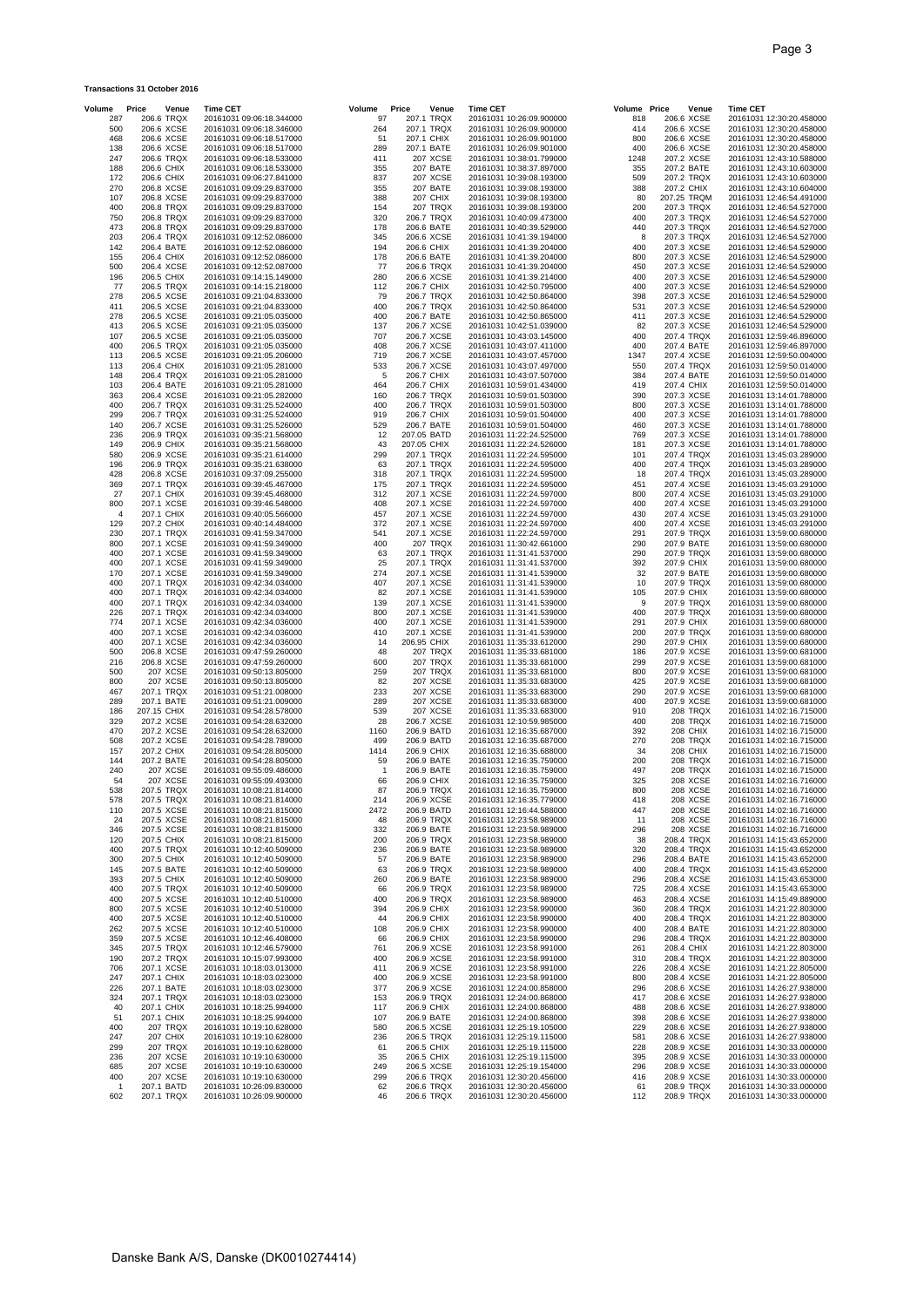| <b>Transactions 31 October 2016</b> |  |  |  |
|-------------------------------------|--|--|--|
|-------------------------------------|--|--|--|

| Volume     | Price<br>Venue            | <b>Time CET</b>                                      | Price<br>Volume | Venue                    | Time CET                                             | Volume Price | Venue                    | <b>Time CET</b>                                      |
|------------|---------------------------|------------------------------------------------------|-----------------|--------------------------|------------------------------------------------------|--------------|--------------------------|------------------------------------------------------|
| -1         | 208.9 TRQX                | 20161031 14:30:33.000000                             | 439             | 207.6 XCSE               | 20161031 15:42:07.851000                             | 523          | 209.3 XCSE               | 20161031 16:21:52.323000                             |
| 104<br>55  | 208.9 CHIX<br>208.9 BATE  | 20161031 14:30:33.001000<br>20161031 14:30:33.001000 | 98<br>344       | 208.2 CHIX<br>208.2 TRQX | 20161031 15:50:55.423000<br>20161031 15:50:55.423000 | 61<br>151    | 209.3 TRQX<br>209.3 XCSE | 20161031 16:22:07.146000<br>20161031 16:22:54.212000 |
| 390        | 208.9 CHIX                | 20161031 14:30:33.001000                             | 288             | 208.2 BATE               | 20161031 15:50:55.423000                             | 27           | 209.3 CHIX               | 20161031 16:22:54.222000                             |
| 179        | 208.9 BATE                | 20161031 14:30:33.001000                             | 300             | 208.2 CHIX               | 20161031 15:50:55.423000                             | 61           | 209.3 TRQX               | 20161031 16:22:54.222000                             |
| 105        | 208.9 CHIX                | 20161031 14:30:33.001000                             | 379             | 208.2 XCSE               | 20161031 15:50:55.424000                             | 202          | 209.5 XCSE               | 20161031 16:27:49.324000                             |
| 239        | 208.9 CHIX                | 20161031 14:30:33.001000                             | 156             | 208.2 XCSE               | 20161031 15:50:55.424000                             | 500          | 209.5 XCSE               | 20161031 16:27:49.324000                             |
| 260        | 208.9 CHIX                | 20161031 14:30:33.001000                             | 255             | 208.2 XCSE               | 20161031 15:50:55.424000                             | 300          | 209.5 XCSE               | 20161031 16:27:49.324000                             |
| 15<br>311  | 208.7 XCSE<br>208.55 CHIX | 20161031 14:32:55.549000<br>20161031 15:03:47.403000 | 296<br>232      | 208.2 XCSE<br>208.2 XCSE | 20161031 15:50:55.424000<br>20161031 15:50:55.424000 | 280<br>233   | 209.5 XCSE<br>209.5 XCSE | 20161031 16:27:49.324000<br>20161031 16:27:49.324000 |
| 297        | 208.6 TRQX                | 20161031 15:03:47.473000                             | 663             | 208.2 XCSE               | 20161031 15:50:55.424000                             | 166          | 209.5 XCSE               | 20161031 16:27:49.324000                             |
| 323        | 208.6 TRQX                | 20161031 15:03:47.473000                             | 993             | 208.2 XCSE               | 20161031 15:51:22.018000                             | 480          | 209.5 XCSE               | 20161031 16:27:49.324000                             |
| 296        | 208.6 TRQX                | 20161031 15:03:47.473000                             | 405             | 208.2 TRQX               | 20161031 15:51:22.027000                             | 419          | 209.5 XCSE               | 20161031 16:27:49.324000                             |
| 62         | 208.6 TRQX                | 20161031 15:03:47.473000                             | 282             | 208.2 BATE               | 20161031 15:51:22.027000                             | 227          | 209.5 XCSE               | 20161031 16:27:49.324000                             |
| 366        | 208.6 BATE                | 20161031 15:03:47.474000                             | 309             | 208.2 CHIX               | 20161031 15:51:22.027000                             | 228          | 209.5 XCSE               | 20161031 16:27:49.324000                             |
| 157<br>391 | 208.6 CHIX<br>208.6 CHIX  | 20161031 15:03:47.474000<br>20161031 15:03:47.474000 | 73<br>231       | 208.4 TRQX<br>208.4 CHIX | 20161031 15:55:08.662000<br>20161031 15:55:08.662000 | 400<br>410   | 209.5 XCSE<br>209.5 XCSE | 20161031 16:27:49.324000<br>20161031 16:27:49.324000 |
| 97         | 208.6 CHIX                | 20161031 15:03:47.474000                             | 61              | 208.4 TRQX               | 20161031 15:55:08.662000                             | 294          | 209.5 XCSE               | 20161031 16:27:49.324000                             |
| 105        | 208.6 CHIX                | 20161031 15:03:47.474000                             | 55              | 208.4 BATE               | 20161031 15:55:08.662000                             | 410          | 209.5 XCSE               | 20161031 16:27:49.324000                             |
| 36         | 208.6 XCSE                | 20161031 15:03:47.475000                             | 104             | 208.4 CHIX               | 20161031 15:55:08.662000                             | 158          | 209.5 TRQX               | 20161031 16:27:49.324000                             |
| 217        | 208.6 XCSE                | 20161031 15:03:47.475000                             | 810             | 208.4 BATE               | 20161031 15:55:08.662000                             | 65           | 209.5 TRQX               | 20161031 16:27:49.324000                             |
| 344        | 208.6 XCSE                | 20161031 15:03:47.475000                             | 296             | 208.4 BATE               | 20161031 15:55:08.662000                             | 15           | 209.5 CHIX               | 20161031 16:27:49.324000                             |
| 398<br>133 | 208.6 XCSE<br>208.9 XCSE  | 20161031 15:03:47.475000<br>20161031 15:07:38.130000 | 549<br>170      | 208.4 BATE<br>208.4 XCSE | 20161031 15:55:08.662000<br>20161031 15:55:08.663000 | 5<br>257     | 209.5 TRQX<br>209.5 CHIX | 20161031 16:27:49.324000<br>20161031 16:27:49.324000 |
| 365        | 208.9 XCSE                | 20161031 15:07:38.130000                             | 358             | 208.4 XCSE               | 20161031 15:55:08.663000                             | 70           | 209.5 CHIX               | 20161031 16:27:49.324000                             |
| 540        | 208.9 XCSE                | 20161031 15:07:38.130000                             | 12              | 208.4 XCSE               | 20161031 15:55:08.663000                             | 143          | 209.5 TRQX               | 20161031 16:27:49.324000                             |
| 297        | 208.9 XCSE                | 20161031 15:07:38.130000                             | 392             | 208.4 XCSE               | 20161031 15:55:08.663000                             | 389          | 209.5 CHIX               | 20161031 16:27:49.324000                             |
| 210        | 208.9 XCSE                | 20161031 15:07:38.130000                             | 200             | 208.4 XCSE               | 20161031 15:55:08.663000                             | 147          | 209.5 CHIX               | 20161031 16:27:49.324000                             |
| 346        | 208.9 TRQX                | 20161031 15:07:38.130000                             | 240             | 208.4 BATE               | 20161031 15:55:11.756000                             | 110          | 209.5 CHIX               | 20161031 16:27:49.324000                             |
| 390<br>170 | 208.9 CHIX<br>208.9 TRQX  | 20161031 15:07:38.130000<br>20161031 15:07:38.130000 | 262<br>344      | 208.4 CHIX<br>208.4 TRQX | 20161031 15:55:11.756000<br>20161031 15:55:11.756000 | 345<br>400   | 209.5 TRQX<br>209.5 TRQX | 20161031 16:27:49.324000<br>20161031 16:27:49.324000 |
| 209        | 208.9 BATE                | 20161031 15:07:38.319000                             | 843             | 208.4 XCSE               | 20161031 15:55:11.767000                             | 155          | 209.5 CHIX               | 20161031 16:27:49.324000                             |
| 300        | 208.9 CHIX                | 20161031 15:07:38.319000                             | 140             | 208.5 TRQX               | 20161031 15:58:51.372000                             | 370          | 209.5 TRQX               | 20161031 16:27:49.324000                             |
| 250        | 208.9 CHIX                | 20161031 15:07:38.319000                             | 522             | 208.5 TRQX               | 20161031 15:58:51.372000                             | 300          | 209.5 CHIX               | 20161031 16:27:49.324000                             |
| 290        | 208.9 CHIX                | 20161031 15:07:38.319000                             | 391             | 208.5 CHIX               | 20161031 15:58:51.373000                             | 380          | 209.5 TRQX               | 20161031 16:27:49.324000                             |
| 270        | 208.4 TRQX                | 20161031 15:13:49.762000                             | 287             | 208.5 BATE               | 20161031 15:58:51.373000                             | 126          | 209.5 CHIX<br>209.5 CHIX | 20161031 16:27:49.324000<br>20161031 16:27:49.324000 |
| 400<br>153 | 208.4 BATE<br>208.4 CHIX  | 20161031 15:13:49.762000<br>20161031 15:13:49.762000 | 324<br>53       | 208.5 CHIX<br>208.5 BATE | 20161031 15:58:51.373000<br>20161031 15:58:51.373000 | 16<br>458    | 209.3 CHIX               | 20161031 16:28:24.723000                             |
| 400        | 208.4 TRQX                | 20161031 15:13:49.762000                             | 530             | 208.5 XCSE               | 20161031 15:58:51.374000                             | 220          | 209.3 TRQX               | 20161031 16:28:24.793000                             |
| 55         | 208.4 BATE                | 20161031 15:13:49.762000                             | 99              | 208.5 XCSE               | 20161031 15:58:51.374000                             | 108          | 209.3 TRQX               | 20161031 16:28:24.793000                             |
| 391        | 208.4 CHIX                | 20161031 15:13:49.762000                             | 671             | 208.5 XCSE               | 20161031 15:58:51.374000                             | 286          | 209.3 BATE               | 20161031 16:28:24.794000                             |
| 263        | 208.4 BATE                | 20161031 15:13:49.762000                             | 254             | 208.5 XCSE               | 20161031 15:58:51.374000                             | 400          | 209.3 BATE               | 20161031 16:28:24.794000                             |
| 98         | 208.4 CHIX                | 20161031 15:13:49.762000                             | 229             | 208.5 XCSE               | 20161031 15:58:51.374000                             | 329          | 209.4 TRQX               | 20161031 16:28:54.288000                             |
| 62<br>800  | 208.4 TRQX<br>208.4 XCSE  | 20161031 15:13:49.762000<br>20161031 15:13:49.763000 | 461<br>311      | 208.2 CHIX<br>208.2 CHIX | 20161031 16:01:03.005000<br>20161031 16:01:03.005000 | 287<br>282   | 209.4 TRQX<br>209.4 TRQX | 20161031 16:28:54.288000<br>20161031 16:28:54.288000 |
| 398        | 208.4 XCSE                | 20161031 15:13:49.763000                             | 612             | 208.2 TRQM               | 20161031 16:01:03.040000                             | 65           | 209.4 TRQX               | 20161031 16:28:54.288000                             |
| 210        | 208.4 XCSE                | 20161031 15:13:49.763000                             | 118             | 208.1 BATE               | 20161031 16:01:12.979000                             | 400          | 209.4 TRQX               | 20161031 16:28:54.288000                             |
| 311        | 208.25 CHIX               | 20161031 15:15:00.144000                             | 311             | 208.05 CHIX              | 20161031 16:01:32.228000                             | 360          | 209.4 TRQX               | 20161031 16:28:54.288000                             |
| 330        | 208.3 TRQX                | 20161031 15:15:00.215000                             | 120             | 208.1 TRQX               | 20161031 16:01:32.298000                             | 26           | 209.4 XCSE               | 20161031 16:28:54.289000                             |
| 700<br>391 | 208.3 BATE<br>208.3 CHIX  | 20161031 15:15:00.215000<br>20161031 15:15:00.215000 | 400<br>314      | 208.1 TRQX<br>208.1 TRQX | 20161031 16:01:32.298000<br>20161031 16:01:32.298000 | 252<br>653   | 209.4 XCSE<br>209.4 XCSE | 20161031 16:28:54.289000<br>20161031 16:28:54.289000 |
| 270        | 208.3 BATE                | 20161031 15:15:00.215000                             | 300             | 208.1 CHIX               | 20161031 16:01:32.299000                             | 400          | 209.4 XCSE               | 20161031 16:28:54.289000                             |
| 390        | 208.3 CHIX                | 20161031 15:15:00.215000                             | 162             | 208.1 CHIX               | 20161031 16:01:32.299000                             | 286          | 209.4 BATE               | 20161031 16:28:54.289000                             |
| 202        | 208.3 TRQX                | 20161031 15:15:00.215000                             | 400             | 208.1 BATE               | 20161031 16:01:32.299000                             | 188          | 209.4 BATE               | 20161031 16:28:54.289000                             |
| 274        | 208.3 XCSE                | 20161031 15:15:00.217000                             | 288             | 208.1 BATE               | 20161031 16:01:32.299000                             | 1431         | 209.2 XCSE               | 20161031 16:30:00.550000                             |
| 294        | 208.3 XCSE                | 20161031 15:15:00.217000                             | 93              | 208.1 XCSE               | 20161031 16:01:32.300000                             | 584          | 209.2 TRQX               | 20161031 16:30:00.550000                             |
| 544<br>319 | 208.3 XCSE<br>208.3 XCSE  | 20161031 15:15:00.217000<br>20161031 15:15:00.217000 | 552<br>6        | 208.1 XCSE<br>208.1 TRQX | 20161031 16:01:32.300000<br>20161031 16:01:32.489000 | 408<br>446   | 209.2 BATE<br>209.2 CHIX | 20161031 16:30:00.560000<br>20161031 16:30:00.560000 |
| 497        | 207.7 BATE                | 20161031 15:33:19.463000                             | 147             | 208.1 CHIX               | 20161031 16:01:32.489000                             |              |                          |                                                      |
| 1746       | 207.7 XCSE                | 20161031 15:33:19.474000                             | 462             | 207.8 CHIX               | 20161031 16:06:48.206000                             | 180,000      | 207.78                   |                                                      |
| 337        | 207.7 CHIX                | 20161031 15:33:19.491000                             | 84              | 207.8 TRQX               | 20161031 16:06:48.277000                             |              |                          |                                                      |
| 311        | 207.25 CHIX               | 20161031 15:38:47.041000                             | 400             | 207.8 BATE               | 20161031 16:06:48.277000                             |              |                          |                                                      |
| 400        | 207.3 BATE                | 20161031 15:38:47.163000                             | 300             | 207.8 CHIX               | 20161031 16:06:48.277000                             |              |                          |                                                      |
| 400<br>260 | 207.3 TRQX<br>207.3 BATE  | 20161031 15:38:47.163000<br>20161031 15:38:47.163000 | 400<br>254      | 207.8 TRQX<br>207.8 CHIX | 20161031 16:06:48.277000<br>20161031 16:06:48.277000 |              |                          |                                                      |
| 126        | 207.3 BATE                | 20161031 15:38:47.163000                             | 311             | 208.25 CHIX              | 20161031 16:13:34.139000                             |              |                          |                                                      |
| 400        | 207.3 TRQX                | 20161031 15:38:47.163000                             | 400             | 208.3 XCSE               | 20161031 16:13:34.211000                             |              |                          |                                                      |
| 10         | 207.3 BATE                | 20161031 15:38:47.163000                             | 93              | 208.3 XCSE               | 20161031 16:13:34.211000                             |              |                          |                                                      |
| 270        | 207.3 BATE                | 20161031 15:38:47.163000                             | 387             | 208.3 XCSE               | 20161031 16:13:34.211000                             |              |                          |                                                      |
| 360<br>230 | 207.3 TRQX<br>207.3 CHIX  | 20161031 15:38:47.163000<br>20161031 15:38:47.164000 | 301<br>230      | 208.3 XCSE<br>208.3 BATE | 20161031 16:13:34.211000<br>20161031 16:13:34.211000 |              |                          |                                                      |
| 126        | 207.3 CHIX                | 20161031 15:38:47.164000                             | 250             | 208.3 CHIX               | 20161031 16:13:34.211000                             |              |                          |                                                      |
| 230        | 207.3 CHIX                | 20161031 15:38:47.164000                             | 300             | 208.3 CHIX               | 20161031 16:13:34.211000                             |              |                          |                                                      |
| 42         | 207.3 CHIX                | 20161031 15:38:47.164000                             | 1194            | 208.3 TRQX               | 20161031 16:13:34.211000                             |              |                          |                                                      |
| 263        | 207.3 CHIX                | 20161031 15:38:47.164000                             | 104             | 208.3 CHIX               | 20161031 16:13:34.211000                             |              |                          |                                                      |
| 440        | 207.3 XCSE                | 20161031 15:38:47.165000<br>20161031 15:38:47.165000 | 155             | 208.3 CHIX               | 20161031 16:13:34.211000<br>20161031 16:13:34.211000 |              |                          |                                                      |
| 294<br>400 | 207.3 XCSE<br>207.3 XCSE  | 20161031 15:38:47.165000                             | 400<br>299      | 208.3 TRQX<br>208.3 TRQX | 20161031 16:13:34.211000                             |              |                          |                                                      |
| 800        | 207.3 XCSE                | 20161031 15:38:47.165000                             | 286             | 208.3 TRQX               | 20161031 16:13:34.211000                             |              |                          |                                                      |
| 547        | 207.3 XCSE                | 20161031 15:38:47.165000                             | 58              | 208.9 TRQX               | 20161031 16:19:28.596000                             |              |                          |                                                      |
| 18         | 207.3 XCSE                | 20161031 15:38:47.165000                             | 59              | 208.9 TRQX               | 20161031 16:19:28.596000                             |              |                          |                                                      |
| 270        | 207.3 XCSE                | 20161031 15:38:47.165000                             | 118             | 208.9 BATE               | 20161031 16:19:28.597000                             |              |                          |                                                      |
| 418<br>204 | 207.3 XCSE<br>207.3 BATE  | 20161031 15:38:47.165000<br>20161031 15:38:47.938000 | 63<br>100       | 208.9 BATE<br>208.9 XCSE | 20161031 16:19:28.597000<br>20161031 16:19:28.598000 |              |                          |                                                      |
| 135        | 207.3 BATE                | 20161031 15:38:47.965000                             | 382             | 208.9 XCSE               | 20161031 16:19:28.598000                             |              |                          |                                                      |
| 311        | 207.55 CHIX               | 20161031 15:42:07.779000                             | 2000            | 208.9 XCSE               | 20161031 16:19:28.598000                             |              |                          |                                                      |
| 272        | 207.6 TRQX                | 20161031 15:42:07.849000                             | 200             | 208.9 XCSE               | 20161031 16:19:28.598000                             |              |                          |                                                      |
| 297        | 207.6 TRQX                | 20161031 15:42:07.849000                             | 411             | 208.9 TRQX               | 20161031 16:20:10.400000                             |              |                          |                                                      |
| 310        | 207.6 TRQX<br>207.6 TRQX  | 20161031 15:42:07.849000                             | 371<br>107      | 209.3 TRQX<br>209.3 CHIX | 20161031 16:21:52.321000                             |              |                          |                                                      |
| 500<br>290 | 207.6 TRQX                | 20161031 15:42:07.849000<br>20161031 15:42:07.849000 | 67              | 209.3 BATE               | 20161031 16:21:52.321000<br>20161031 16:21:52.321000 |              |                          |                                                      |
| 256        | 207.6 BATE                | 20161031 15:42:07.850000                             | 210             | 209.3 CHIX               | 20161031 16:21:52.321000                             |              |                          |                                                      |
| 128        | 207.6 CHIX                | 20161031 15:42:07.850000                             | 400             | 209.3 TRQX               | 20161031 16:21:52.321000                             |              |                          |                                                      |
| 277        | 207.6 BATE                | 20161031 15:42:07.850000                             | 400             | 209.3 BATE               | 20161031 16:21:52.321000                             |              |                          |                                                      |
| 275<br>54  | 207.6 BATE<br>207.6 BATE  | 20161031 15:42:07.850000<br>20161031 15:42:07.850000 | 165<br>330      | 209.3 TRQX<br>209.3 TRQX | 20161031 16:21:52.321000<br>20161031 16:21:52.321000 |              |                          |                                                      |
| 387        | 207.6 XCSE                | 20161031 15:42:07.851000                             | 126             | 209.3 XCSE               | 20161031 16:21:52.323000                             |              |                          |                                                      |
| 350        | 207.6 XCSE                | 20161031 15:42:07.851000                             | 21              | 209.3 XCSE               | 20161031 16:21:52.323000                             |              |                          |                                                      |
| 239        | 207.6 XCSE                | 20161031 15:42:07.851000                             | 300             | 209.3 XCSE               | 20161031 16:21:52.323000                             |              |                          |                                                      |
| 115        | 207.6 XCSE                | 20161031 15:42:07.851000                             | 400             | 209.3 XCSE               | 20161031 16:21:52.323000                             |              |                          |                                                      |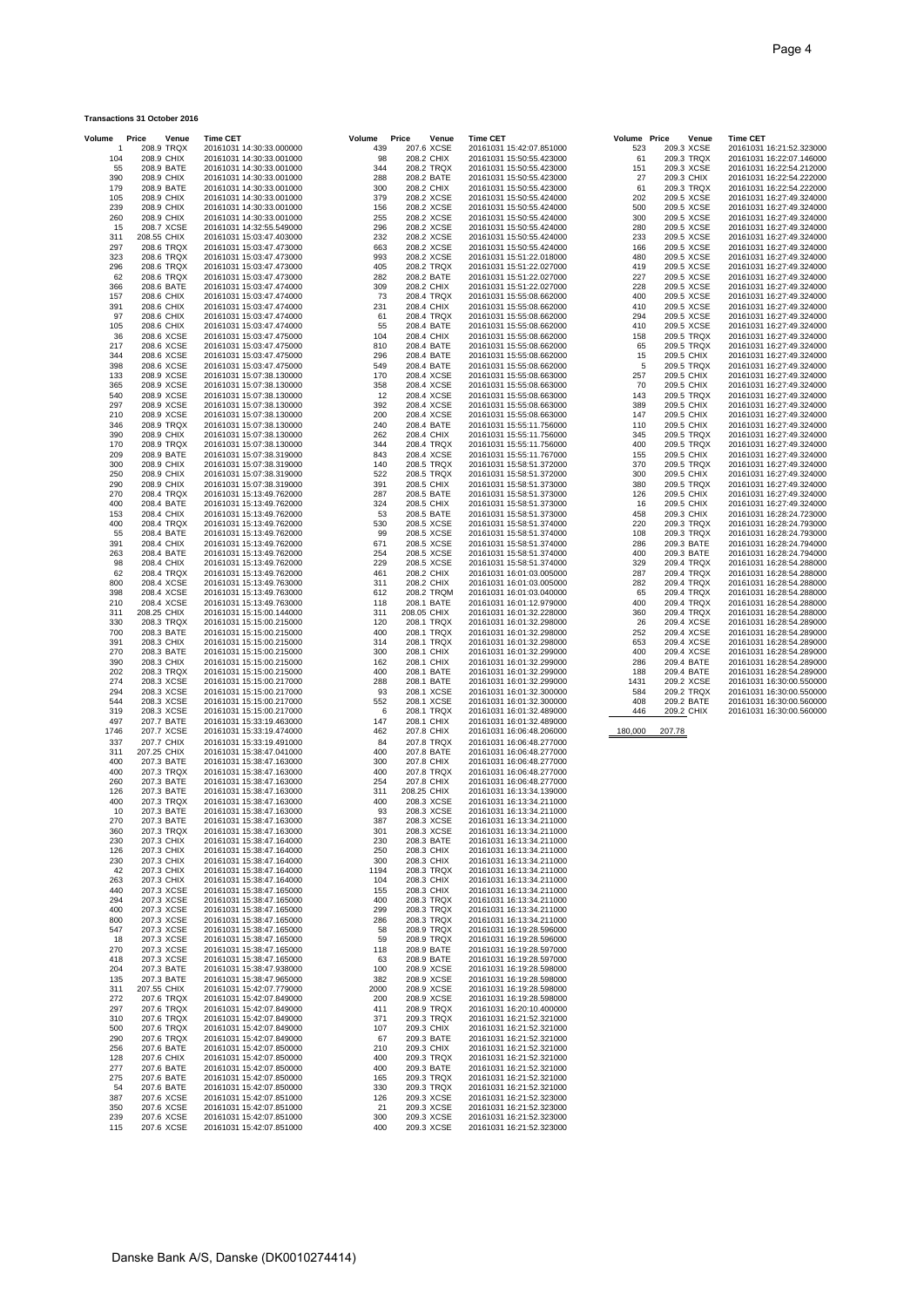### **Transactions 1 November 2016**

| Volume      | Price<br>Venue           | <b>Time CET</b>                                      | Volume     | Price       | Venue                    | <b>Time CET</b>                                      | Volume Price |            | Venue                    | <b>Time CET</b> |                                                      |
|-------------|--------------------------|------------------------------------------------------|------------|-------------|--------------------------|------------------------------------------------------|--------------|------------|--------------------------|-----------------|------------------------------------------------------|
| 2           | 209 TRQX                 | 20161101 09:06:47.235000                             | 786        |             | 208.7 XCSE               | 20161101 10:24:30.752000                             | 106          |            | 208.3 XCSE               |                 | 20161101 12:26:49.913000                             |
| 406         | <b>209 TRQX</b>          | 20161101 09:07:17.639000                             | 110        |             | 208.7 BATE               | 20161101 10:26:47.871000                             | 84           |            | 208.3 XCSE               |                 | 20161101 12:26:49.913000                             |
| 280         | 209 BATE<br>209 CHIX     | 20161101 09:07:17.639000                             | 123<br>72  |             | 208.7 CHIX               | 20161101 10:27:00.070000                             | 501          |            | 208.3 XCSE               |                 | 20161101 12:26:49.913000                             |
| 311<br>1001 | 209 XCSE                 | 20161101 09:07:17.639000<br>20161101 09:07:17.649000 | 362        |             | 208.7 BATE<br>208.7 XCSE | 20161101 10:27:00.070000<br>20161101 10:27:00.116000 | 50<br>800    |            | 208.3 XCSE<br>208.3 XCSE |                 | 20161101 12:26:49.913000<br>20161101 12:26:49.913000 |
| 226         | 208.5 TRQX               | 20161101 09:07:30.316000                             | 123        |             | 208.7 CHIX               | 20161101 10:27:00.147000                             | 294          |            | 208.3 XCSE               |                 | 20161101 12:47:45.533000                             |
| 400         | 208.5 TRQX               | 20161101 09:07:30.316000                             | 199        |             | 208.7 XCSE               | 20161101 10:32:12.787000                             | 288          |            | 208.3 XCSE               |                 | 20161101 12:47:45.533000                             |
| 189         | 208.5 CHIX               | 20161101 09:07:30.316000                             | 544        |             | 208.7 TRQX               | 20161101 10:32:12.789000                             | 468          |            | 208.3 XCSE               |                 | 20161101 12:47:45.533000                             |
| 240         | 208.5 TRQX               | 20161101 09:07:56.410000                             | 400        |             | 208.7 TRQX               | 20161101 10:32:12.789000                             | 140          |            | 208.3 XCSE               |                 | 20161101 12:47:45.533000                             |
| 184         | 208.5 CHIX               | 20161101 09:07:56.410000                             | 533        |             | 208.7 XCSE               | 20161101 10:32:30.061000                             | 234          |            | 208.3 XCSE               |                 | 20161101 12:47:45.533000                             |
| 166<br>595  | 208.5 BATE<br>208.5 XCSE | 20161101 09:07:56.410000<br>20161101 09:07:56.421000 | 398<br>289 |             | 208.7 XCSE<br>208.7 CHIX | 20161101 10:33:09.015000<br>20161101 10:33:09.025000 | 800<br>902   |            | 208.3 XCSE<br>208.3 XCSE |                 | 20161101 12:47:45.533000<br>20161101 12:47:45.533000 |
| 314         | 208.5 CHIX               | 20161101 09:09:50.735000                             | 260        |             | 208.7 BATE               | 20161101 10:33:09.025000                             | 374          |            | 208.3 XCSE               |                 | 20161101 12:47:45.533000                             |
| 250         | 208.5 CHIX               | 20161101 09:09:50.735000                             | 377        |             | 208.7 TRQX               | 20161101 10:33:09.025000                             | 365          |            | 207.9 XCSE               |                 | 20161101 13:25:29.522000                             |
| 400         | 208.5 TRQX               | 20161101 09:09:50.807000                             | 176        |             | 208.6 TRQX               | 20161101 10:40:46.534000                             | 800          |            | 207.9 XCSE               |                 | 20161101 13:25:29.522000                             |
| 202         | 208.5 BATE               | 20161101 09:09:50.807000                             | 300        |             | 208.6 TRQX               | 20161101 10:40:46.534000                             | 146          |            | 207.9 XCSE               |                 | 20161101 13:25:29.522000                             |
| 242         | 208.5 TRQX               | 20161101 09:09:50.807000                             | 523        |             | 208.6 TRQX               | 20161101 10:40:46.534000                             | 400          |            | 207.9 XCSE               |                 | 20161101 13:25:29.522000                             |
| 44<br>88    | 208.5 TRQX               | 20161101 09:09:50.807000<br>20161101 09:09:50.808000 | 174<br>400 |             | 208.6 TRQX               | 20161101 10:40:46.534000                             | 244<br>527   |            | 207.9 XCSE<br>207.9 XCSE |                 | 20161101 13:25:29.522000                             |
| 232         | 208.5 CHIX<br>208.5 XCSE | 20161101 09:09:56.933000                             | 66         |             | 208.6 TRQX<br>208.6 CHIX | 20161101 10:40:46.534000<br>20161101 10:40:46.535000 | 89           |            | 207.9 XCSE               |                 | 20161101 13:25:29.522000<br>20161101 13:25:29.522000 |
| 93          | 208.5 TRQX               | 20161101 09:09:56.944000                             | 302        |             | 208.6 CHIX               | 20161101 10:40:46.535000                             | 294          |            | 207.9 XCSE               |                 | 20161101 13:25:29.522000                             |
| 64          | 208.5 BATE               | 20161101 09:09:56.945000                             | 106        |             | 208.6 CHIX               | 20161101 10:40:46.535000                             | 294          |            | 207.9 XCSE               |                 | 20161101 13:25:29.522000                             |
| 71          | 208.5 CHIX               | 20161101 09:09:56.945000                             | 70         |             | 208.6 XCSE               | 20161101 10:40:46.536000                             | 294          |            | 207.9 XCSE               |                 | 20161101 13:25:29.522000                             |
| 278         | 208 BATE                 | 20161101 09:10:26.706000                             | 118        |             | 208.6 XCSE               | 20161101 10:40:46.536000                             | 47           |            | 207.9 XCSE               |                 | 20161101 13:25:29.522000                             |
| 225<br>556  | 208 TRQX<br>208.25 BATD  | 20161101 09:10:26.706000<br>20161101 09:12:48.300000 | 560<br>309 |             | 208.6 XCSE<br>208.8 TRQX | 20161101 10:40:46.536000<br>20161101 10:48:25.374000 | 2504<br>702  |            | 207.9 XCSE<br>207.9 BATE |                 | 20161101 13:30:43.492000<br>20161101 13:30:43.501000 |
| 641         | 208.25 CHIX              | 20161101 09:12:48.300000                             | 52         |             | 208.8 TRQX               | 20161101 10:48:25.413000                             | 84           | 207.9 CHIX |                          |                 | 20161101 13:30:43.502000                             |
| 70          | 208.3 CHIX               | 20161101 09:12:48.371000                             | 167        |             | 208.8 BATE               | 20161101 10:49:21.036000                             | 300          | 207.9 CHIX |                          |                 | 20161101 13:30:43.586000                             |
| 167         | 208.3 CHIX               | 20161101 09:12:48.371000                             | 2000       |             | 209.25 TRQM              | 20161101 10:55:38.656000                             | 107          |            | 207.9 XCSE               |                 | 20161101 13:30:43.620000                             |
| 395         | 208.3 CHIX               | 20161101 09:12:48.371000                             | 10         |             | 209.6 BATE               | 20161101 11:10:46.557000                             | 108          |            | 207.9 XCSE               |                 | 20161101 13:30:43.643000                             |
| 157         | 208.3 CHIX               | 20161101 09:12:48.371000                             | 200        |             | 209.6 XCSE               | 20161101 11:10:46.559000                             | 187          | 207.9 CHIX |                          |                 | 20161101 13:30:43.703000                             |
| 14<br>181   | 208.3 XCSE<br>208 TRQX   | 20161101 09:12:48.373000<br>20161101 09:13:27.294000 | 248<br>549 |             | 209.6 XCSE<br>209.6 XCSE | 20161101 11:10:46.559000<br>20161101 11:10:46.559000 | 400<br>608   |            | 207.9 BATE<br>207.9 BATE |                 | 20161101 13:30:43.703000<br>20161101 13:30:43.703000 |
| 311         | <b>208 CHIX</b>          | 20161101 09:13:27.294000                             | 230        |             | 209.6 XCSE               | 20161101 11:10:46.559000                             | 400          |            | 207.8 TRQX               |                 | 20161101 13:55:37.463000                             |
| -1          | 208 BATE                 | 20161101 09:13:27.294000                             | 290        |             | 209.6 XCSE               | 20161101 11:10:46.559000                             | 299          |            | 207.8 TRQX               |                 | 20161101 13:55:37.463000                             |
| -1          | 208 BATE                 | 20161101 09:13:27.294000                             | 115        |             | 209.6 XCSE               | 20161101 11:10:46.559000                             | 209          |            | 207.8 BATE               |                 | 20161101 13:55:37.464000                             |
| 1003        | 208 XCSE                 | 20161101 09:13:27.304000                             | 15         |             | 209.6 XCSE               | 20161101 11:10:46.559000                             | 280          | 207.8 BATE |                          |                 | 20161101 13:55:37.464000                             |
| 20          | 208.2 XCSE               | 20161101 09:21:07.488000                             | 66         |             | 209.6 XCSE               | 20161101 11:10:46.559000                             | 83           |            | 207.8 XCSE               |                 | 20161101 13:55:37.465000                             |
| 632<br>1368 | 208.8 TRQX<br>208.8 XCSE | 20161101 09:23:42.870000<br>20161101 09:23:42.872000 | 150<br>127 |             | 209.6 XCSE<br>209.6 XCSE | 20161101 11:10:46.559000<br>20161101 11:10:46.559000 | 769<br>305   |            | 207.8 XCSE<br>207.8 XCSE |                 | 20161101 13:55:37.465000<br>20161101 13:55:37.465000 |
| 2000        | 209.2 CHIX               | 20161101 09:30:14.065000                             | 801        | 209.35 DCSE |                          | 20161101 11:13:46.359000                             | 420          |            | 208.15 TRQM              |                 | 20161101 14:31:24.076000                             |
| 492         | 209.1 XCSE               | 20161101 09:36:57.046000                             | 802        | 209.35 CHIX |                          | 20161101 11:13:46.379000                             | 41           |            | 208.2 XCSE               |                 | 20161101 14:31:24.098000                             |
| 199         | 209.1 TRQX               | 20161101 09:36:57.055000                             | 389        |             | 209.4 XCSE               | 20161101 11:13:46.433000                             | 800          |            | 208.2 XCSE               |                 | 20161101 14:31:24.098000                             |
| 137         | 209.1 BATE               | 20161101 09:36:57.056000                             | 319        |             | 209 BATE                 | 20161101 11:28:46.993000                             | 915          |            | 208.2 XCSE               |                 | 20161101 14:31:24.098000                             |
| 152         | 209.1 CHIX               | 20161101 09:36:57.056000                             | 800        |             | 209 XCSE                 | 20161101 11:28:46.994000                             | 184          |            | 208.2 XCSE               |                 | 20161101 14:31:24.098000                             |
| 210<br>108  | 209 XCSE<br>209 XCSE     | 20161101 09:44:09.046000<br>20161101 09:44:09.046000 | 263<br>294 |             | 209 XCSE<br>209 XCSE     | 20161101 11:28:46.994000<br>20161101 11:28:46.994000 | 702<br>400   |            | 208.2 XCSE<br>208.2 XCSE |                 | 20161101 14:31:24.098000<br>20161101 14:31:24.098000 |
| 283         | 209 XCSE                 | 20161101 09:44:09.046000                             | 254        |             | 209 XCSE                 | 20161101 11:28:46.994000                             | 360          |            | 208.2 XCSE               |                 | 20161101 14:31:24.098000                             |
| 254         | 209 XCSE                 | 20161101 09:44:09.046000                             | 70         |             | 209 XCSE                 | 20161101 11:28:46.994000                             | 93           |            | 208.2 XCSE               |                 | 20161101 14:31:24.098000                             |
| 800         | 209 XCSE                 | 20161101 09:44:09.046000                             | 179        |             | 208.8 XCSE               | 20161101 11:29:36.917000                             | 392          |            | 208.2 XCSE               |                 | 20161101 14:31:24.098000                             |
| 1345        | 209 XCSE                 | 20161101 09:44:09.046000                             | 461        |             | 209.1 TRQX               | 20161101 11:48:53.844000                             | 286          |            | 208.2 XCSE               |                 | 20161101 14:31:24.098000                             |
| 410<br>400  | 208.7 TRQX<br>208.7 TRQX | 20161101 09:45:26.442000<br>20161101 09:45:26.442000 | 47<br>166  |             | 209.1 TRQX<br>209.1 CHIX | 20161101 11:48:53.844000<br>20161101 11:48:53.844000 | 337<br>70    |            | 208.2 XCSE<br>208.2 XCSE |                 | 20161101 14:31:24.098000<br>20161101 14:31:24.256000 |
| 310         | 208.7 CHIX               | 20161101 09:45:26.442000                             | 328        |             | 209.1 CHIX               | 20161101 11:48:53.844000                             | 329          |            | 208.2 TRQX               |                 | 20161101 14:31:34.258000                             |
| 80          | 208.7 CHIX               | 20161101 09:45:26.442000                             | 350        |             | 209.1 TRQX               | 20161101 11:48:53.844000                             | 287          |            | 208.2 TRQX               |                 | 20161101 14:31:34.258000                             |
| 800         | 208.7 XCSE               | 20161101 09:45:26.443000                             | 419        |             | 209.1 CHIX               | 20161101 11:48:53.844000                             | 286          |            | 208.2 TRQX               |                 | 20161101 14:31:34.258000                             |
| 371         | 208.8 TRQX               | 20161101 09:50:36.526000                             | 62         |             | 209.1 CHIX               | 20161101 11:48:53.844000                             | 286          |            | 208.2 TRQX               |                 | 20161101 14:31:34.258000                             |
| 132         | 208.8 TRQX               | 20161101 09:50:36.526000                             | 143        |             | 209.1 XCSE               | 20161101 11:48:53.846000                             | 286          |            | 208.2 TRQX               |                 | 20161101 14:31:34.258000                             |
| 79<br>400   | 208.8 TRQX<br>208.8 TRQX | 20161101 09:50:36.526000<br>20161101 09:50:36.526000 | 257<br>250 |             | 209.1 XCSE<br>209.1 XCSE | 20161101 11:48:53.846000<br>20161101 11:48:53.846000 | 286<br>510   |            | 208.2 TRQX<br>208.2 TRQX |                 | 20161101 14:31:34.258000<br>20161101 14:31:34.258000 |
| 340         | 208.8 TRQX               | 20161101 09:50:36.526000                             | 370        |             | 209.1 XCSE               | 20161101 11:48:53.846000                             | 259          |            | 208.2 TRQX               |                 | 20161101 14:31:34.258000                             |
| 98          | 208.8 TRQX               | 20161101 09:50:36.526000                             | 680        |             | 209.1 XCSE               | 20161101 11:48:53.846000                             | 292          |            | 208.2 TRQX               |                 | 20161101 14:31:34.258000                             |
| 400         | 208.8 BATE               | 20161101 09:50:36.527000                             | 86         |             | 209.1 XCSE               | 20161101 11:48:53.846000                             | 14           |            | 208.2 TRQX               |                 | 20161101 14:31:34.258000                             |
| 290         | 208.8 BATE               | 20161101 09:50:36.527000                             | 381        |             | 209.1 XCSE               | 20161101 11:48:53.846000                             | 112          |            | 208.2 XCSE               |                 | 20161101 14:31:34.260000                             |
| 15<br>233   | 208.8 XCSE<br>208.8 XCSE | 20161101 09:50:36.528000<br>20161101 09:50:36.528000 | 274<br>86  |             | 208.8 XCSE<br>208.8 CHIX | 20161101 12:11:01.118000                             | 294<br>800   |            | 208.2 XCSE               |                 | 20161101 14:31:34.260000                             |
| 446         | 208.8 XCSE               | 20161101 09:50:36.528000                             | 467        |             | 208.8 CHIX               | 20161101 12:11:20.951000<br>20161101 12:11:20.951000 | 114          |            | 208.2 XCSE<br>208.2 XCSE |                 | 20161101 14:31:34.260000<br>20161101 14:31:34.260000 |
| 196         | 208.8 XCSE               | 20161101 09:50:36.701000                             | 366        |             | 208.8 XCSE               | 20161101 12:11:20.993000                             | 500          |            | 208.2 XCSE               |                 | 20161101 14:31:34.260000                             |
| 234         | 208.8 XCSE               | 20161101 09:52:01.272000                             | -1         |             | 208.8 XCSE               | 20161101 12:11:20.993000                             | 338          |            | 208.1 TRQX               |                 | 20161101 14:36:22.796000                             |
| 240         | 208.8 XCSE               | 20161101 09:52:01.272000                             | 146        |             | 208.8 XCSE               | 20161101 12:11:20.993000                             | 340          |            | 208.1 TRQX               |                 | 20161101 14:36:22.796000                             |
| 296         | 208.8 XCSE               | 20161101 09:52:01.272000                             | 1357       |             | 208.8 XCSE               | 20161101 12:11:20.993000                             | 159          |            | 208.1 BATE               |                 | 20161101 14:36:22.796000                             |
| 800<br>430  | 208.8 XCSE<br>208.8 XCSE | 20161101 09:52:01.272000<br>20161101 09:52:01.272000 | 86<br>563  |             | 208.8 CHIX<br>208.8 TRQX | 20161101 12:11:21.003000<br>20161101 12:11:21.003000 | 75<br>271    |            | 208.1 BATE<br>208.1 TRQX |                 | 20161101 14:36:22.796000<br>20161101 14:36:22.796000 |
| 406         | 208.5 TRQX               | 20161101 09:57:36.019000                             | 270        |             | 208.8 CHIX               | 20161101 12:11:21.022000                             | 419          |            | 208.1 BATE               |                 | 20161101 14:36:22.796000                             |
| 121         | 208.5 BATE               | 20161101 09:57:36.019000                             | 197        |             | 208.8 CHIX               | 20161101 12:11:21.022000                             | 418          |            | 208.1 BATE               |                 | 20161101 14:36:22.796000                             |
| 159         | 208.5 BATE               | 20161101 09:57:36.029000                             | 44         |             | 208.3 BATE               | 20161101 12:13:02.888000                             | 254          |            | 208.1 BATE               |                 | 20161101 14:36:22.796000                             |
| 1003        | 208.5 XCSE               | 20161101 09:57:36.039000                             | 49         |             | 208.3 CHIX               | 20161101 12:13:02.888000                             | 126          |            | 208.1 BATE               |                 | 20161101 14:36:22.796000                             |
| 311<br>224  | 208.5 CHIX<br>208.6 CHIX | 20161101 09:57:36.039000<br>20161101 10:02:22.419000 | 64<br>158  |             | 208.3 TRQX<br>208.3 XCSE | 20161101 12:13:02.890000<br>20161101 12:13:02.898000 | 250<br>260   |            | 208.1 BATE<br>208.1 BATE |                 | 20161101 14:36:22.796000<br>20161101 14:36:22.796000 |
| 6           | 208.6 TRQX               | 20161101 10:02:22.419000                             | 400        |             | 208.3 TRQX               | 20161101 12:22:56.293000                             | 114          |            | 208.1 XCSE               |                 | 20161101 14:36:22.798000                             |
| 246         | 208.6 CHIX               | 20161101 10:02:22.419000                             | 299        |             | 208.3 TRQX               | 20161101 12:22:56.293000                             | 191          |            | 208.1 XCSE               |                 | 20161101 14:36:22.798000                             |
| 148         | 208.6 CHIX               | 20161101 10:02:22.419000                             | 341        |             | 208.3 TRQX               | 20161101 12:22:56.293000                             | 294          |            | 208.1 XCSE               |                 | 20161101 14:36:22.798000                             |
| 260         | 208.6 TRQX               | 20161101 10:02:22.419000                             | 203        |             | 208.3 BATE               | 20161101 12:22:56.294000                             | 320          |            | 208.1 XCSE               |                 | 20161101 14:36:22.798000                             |
| 300         | 208.6 CHIX               | 20161101 10:02:22.419000                             | 400        |             | 208.3 BATE               | 20161101 12:22:56.294000                             | 400          |            | 208.1 XCSE               |                 | 20161101 14:36:22.798000                             |
| 346<br>390  | 208.6 XCSE<br>208.6 XCSE | 20161101 10:02:22.421000<br>20161101 10:02:22.421000 | 381<br>209 |             | 208.3 CHIX<br>208.3 XCSE | 20161101 12:22:56.294000<br>20161101 12:22:56.295000 | 364<br>407   |            | 208.1 XCSE<br>208.1 XCSE |                 | 20161101 14:36:22.798000<br>20161101 14:36:22.798000 |
| 690         | 208.6 XCSE               | 20161101 10:02:22.421000                             | 913        |             | 208.3 XCSE               | 20161101 12:22:56.295000                             | 328          |            | 207.8 XCSE               |                 | 20161101 14:44:53.125000                             |
| 390         | 208.6 XCSE               | 20161101 10:02:22.421000                             | 769        |             | 208.3 XCSE               | 20161101 12:22:56.295000                             | 102          | 207.8 CHIX |                          |                 | 20161101 14:44:53.135000                             |
| 170         | 208.3 TRQX               | 20161101 10:07:42.019000                             | 27         |             | 208.3 XCSE               | 20161101 12:22:56.295000                             | 23           |            | 207.8 TRQX               |                 | 20161101 14:44:53.146000                             |
| 224         | 208.3 TRQX               | 20161101 10:07:42.019000                             | 289        |             | 208.3 BATE               | 20161101 12:22:56.482000                             | 202          |            | 207.8 XCSE               |                 | 20161101 14:44:53.263000                             |
| 230<br>136  | 208.3 BATE<br>208.3 BATE | 20161101 10:09:10.262000<br>20161101 10:09:11.509000 | 395<br>300 |             | 208.3 CHIX<br>208.3 CHIX | 20161101 12:22:56.482000<br>20161101 12:22:56.482000 | 1200<br>572  |            | 207.4 XCSE<br>207.4 TRQX |                 | 20161101 14:51:34.411000<br>20161101 14:51:34.426000 |
| 1000        | 208.3 XCSE               | 20161101 10:09:11.519000                             | 37         |             | 208.3 BATE               | 20161101 12:22:56.670000                             | 37           |            | 207.4 TRQX               |                 | 20161101 14:51:34.426000                             |
| 306         | 208.3 XCSE               | 20161101 10:09:11.519000                             | 353        |             | 208.3 TRQX               | 20161101 12:26:49.911000                             | 467          | 207.4 CHIX |                          |                 | 20161101 14:51:34.427000                             |
| 300         | 208.3 CHIX               | 20161101 10:09:11.609000                             | 81         |             | 208.3 TRQX               | 20161101 12:26:49.911000                             | 421          |            | 207.4 BATE               |                 | 20161101 14:51:34.427000                             |
| 319         | 208.3 CHIX               | 20161101 10:09:11.609000                             | 99         |             | 208.3 TRQX               | 20161101 12:26:49.911000                             | 303          |            | 207.4 XCSE               |                 | 20161101 14:51:34.437000                             |
| 400         | 208.7 TRQX               | 20161101 10:24:30.750000                             | 285        |             | 208.3 TRQX<br>208.3 TRQX | 20161101 12:26:49.911000                             | 200          |            | 207.3 TRQX               |                 | 20161101 14:55:03.377000                             |
| 471<br>299  | 208.7 TRQX<br>208.7 TRQX | 20161101 10:24:30.750000<br>20161101 10:24:30.750000 | 215<br>33  |             | 208.3 TRQX               | 20161101 12:26:49.911000<br>20161101 12:26:49.911000 | 400<br>206   |            | 207.3 TRQX<br>207.3 TRQX |                 | 20161101 14:55:03.377000<br>20161101 14:55:03.377000 |
| 254         | 208.7 XCSE               | 20161101 10:24:30.752000                             | 123        |             | 208.3 TRQX               | 20161101 12:26:49.911000                             | 195          |            | 207.3 TRQX               |                 | 20161101 14:55:03.377000                             |
|             |                          |                                                      |            |             |                          |                                                      |              |            |                          |                 |                                                      |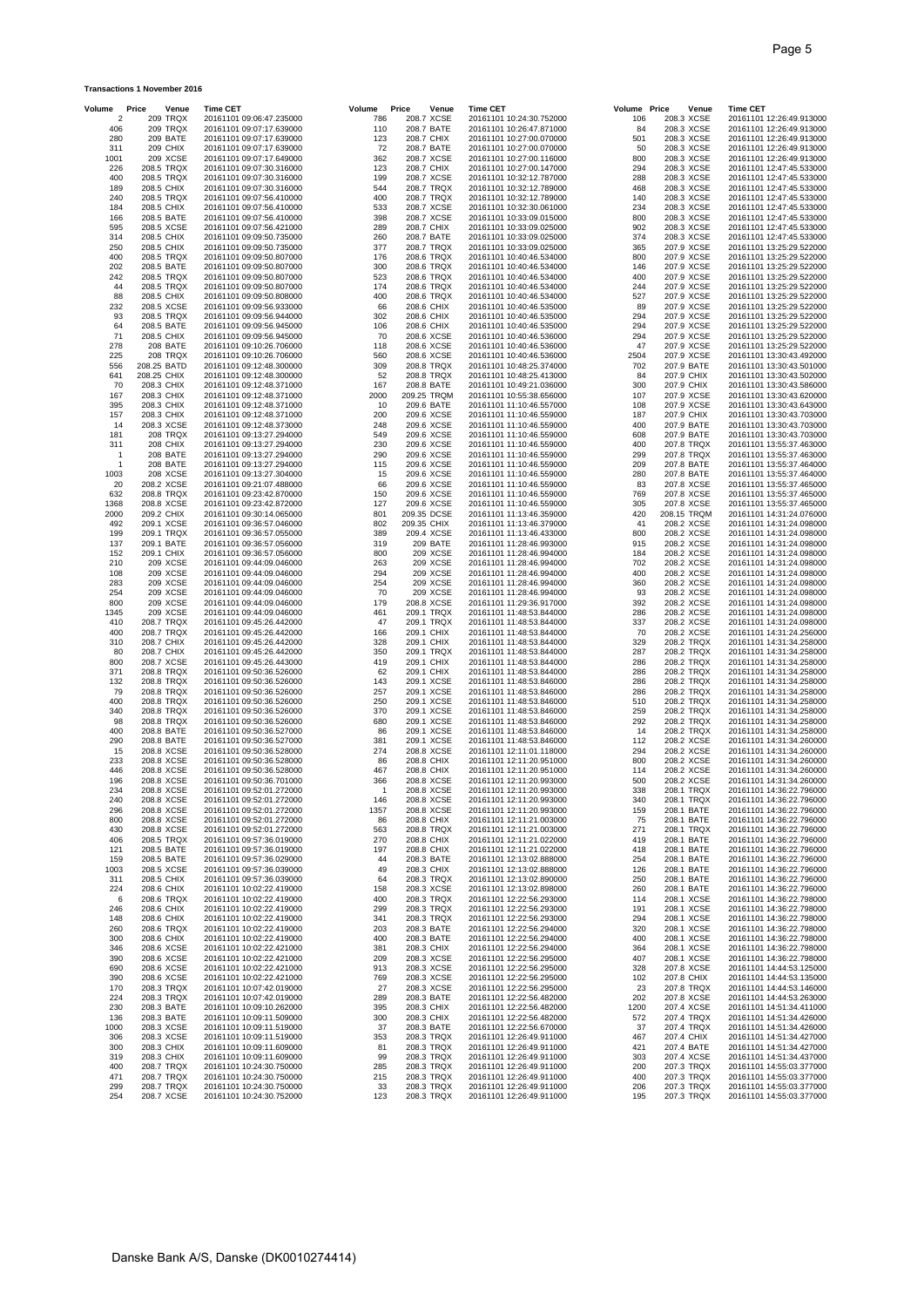#### **Transactions 1 November 2016**

| Volume      | Price      |                             | <b>Time CET</b> |                                                      |                | Price                    |                          | <b>Time CET</b> |                                                      |
|-------------|------------|-----------------------------|-----------------|------------------------------------------------------|----------------|--------------------------|--------------------------|-----------------|------------------------------------------------------|
| 430         |            | Venue<br>207.3 TRQX         |                 | 20161101 14:55:03.377000                             | Volume<br>324  |                          | Venue<br>206.5 XCSE      |                 | 20161101 16:02:46.101000                             |
| 315         |            | 207.3 TRQX                  |                 | 20161101 14:55:03.377000                             | 23             |                          | 206.5 XCSE               |                 | 20161101 16:02:46.101000                             |
| 575         |            | 207.3 TRQX                  |                 | 20161101 14:55:03.377000                             | 112            |                          | 206.5 XCSE               |                 | 20161101 16:02:46.101000                             |
| 200<br>65   |            | 207.3 TRQX<br>207.3 TRQX    |                 | 20161101 14:55:03.377000<br>20161101 14:55:03.377000 | 390<br>322     |                          | 206.5 XCSE<br>206.5 XCSE |                 | 20161101 16:02:46.101000<br>20161101 16:02:46.101000 |
| 124         |            | 207.3 TRQX                  |                 | 20161101 14:55:03.377000                             | 366            |                          | 206.5 XCSE               |                 | 20161101 16:02:46.101000                             |
| 397         |            | 207.3 CHIX                  |                 | 20161101 14:55:03.378000                             | 319            | 206.5 XCSE               |                          |                 | 20161101 16:02:46.101000                             |
| 111         | 207.3 CHIX |                             |                 | 20161101 14:55:03.378000                             | $\overline{2}$ | 206.5 XCSE               |                          |                 | 20161101 16:02:46.101000                             |
| 447         |            | 207.3 XCSE                  |                 | 20161101 14:55:03.379000                             | 898            | 207.05 DCSE              |                          |                 | 20161101 16:25:58.465000                             |
| 294<br>400  |            | 207.3 XCSE<br>207.3 XCSE    |                 | 20161101 14:55:03.379000<br>20161101 14:55:03.379000 | 110<br>138     | 207.1 BATE<br>207.1 CHIX |                          |                 | 20161101 16:25:58.554000<br>20161101 16:25:58.554000 |
| 221         |            | 207.3 XCSE                  |                 | 20161101 14:55:03.379000                             | 165            |                          | 207.1 BATE               |                 | 20161101 16:25:58.554000                             |
| 191         |            | 207.3 XCSE                  |                 | 20161101 14:55:03.379000                             | 216            | 207.1 BATE               |                          |                 | 20161101 16:25:58.554000                             |
| 295         |            | 207.3 XCSE                  |                 | 20161101 14:55:03.379000                             | 215            | 207.1 CHIX               |                          |                 | 20161101 16:25:58.554000                             |
| 189         |            | 207.3 XCSE                  |                 | 20161101 14:55:03.379000<br>20161101 14:55:03.379000 | 289            |                          | 207.1 BATE               |                 | 20161101 16:25:58.554000<br>20161101 16:25:58.554000 |
| 14<br>511   |            | 207.3 XCSE<br>207.3 XCSE    |                 | 20161101 14:55:03.379000                             | 92<br>132      |                          | 207.1 TRQX<br>207.1 TRQX |                 | 20161101 16:25:58.554000                             |
| 800         |            | 207.3 XCSE                  |                 | 20161101 14:55:03.379000                             | 259            |                          | 207.1 TRQX               |                 | 20161101 16:25:58.554000                             |
| 420         |            | 207.3 XCSE                  |                 | 20161101 14:55:03.379000                             | 624            |                          | 207.1 TRQX               |                 | 20161101 16:25:58.554000                             |
| 270         |            | 207.3 TRQX                  |                 | 20161101 14:56:16.452000                             | 300            |                          | 207.1 TRQX               |                 | 20161101 16:25:58.554000                             |
| 79          |            | 207.3 BATE                  |                 | 20161101 14:56:16.452000                             | 312            |                          | 207.1 TRQX               |                 | 20161101 16:25:58.554000                             |
| 299<br>358  |            | 207.3 TRQX<br>207.3 BATE    |                 | 20161101 14:56:16.452000<br>20161101 14:56:16.452000 | 209<br>261     | 207.1 CHIX<br>207.1 CHIX |                          |                 | 20161101 16:25:58.554000<br>20161101 16:25:58.554000 |
| 97          |            | 207.3 CHIX                  |                 | 20161101 14:56:16.452000                             | 380            |                          | 207.1 TRQX               |                 | 20161101 16:25:58.554000                             |
| 360         |            | 207.3 TRQX                  |                 | 20161101 14:56:16.452000                             | 320            |                          | 207.1 TRQX               |                 | 20161101 16:25:58.554000                             |
| 200         | 207.3 CHIX |                             |                 | 20161101 14:56:16.452000                             | 291            |                          | 207.1 TRQX               |                 | 20161101 16:25:58.554000                             |
| 100         | 207.3 CHIX |                             |                 | 20161101 14:56:16.452000                             | 396            |                          | 207.1 XCSE               |                 | 20161101 16:25:58.556000                             |
| 300<br>81   |            | 207.3 CHIX<br>207.3 XCSE    |                 | 20161101 14:56:16.452000<br>20161101 14:56:16.454000 | 195<br>192     | 207.1 BATE               | 207.1 XCSE               |                 | 20161101 16:30:11.449000<br>20161101 16:30:11.460000 |
| 184         |            | 207.3 XCSE                  |                 | 20161101 14:56:16.454000                             | 489            |                          | 207.1 XCSE               |                 | 20161101 16:30:11.465000                             |
| 15          |            | 207.3 XCSE                  |                 | 20161101 14:56:16.454000                             | 17             |                          | 207.1 XCSE               |                 | 20161101 16:30:11.470000                             |
| 548         |            | 207.3 XCSE                  |                 | 20161101 14:56:16.454000                             | 217            | 207.1 CHIX               |                          |                 | 20161101 16:30:11.505000                             |
| 178         |            | 207.3 XCSE                  |                 | 20161101 14:56:16.454000                             | 155            |                          | 207.1 BATE               |                 | 20161101 16:30:11.576000                             |
| 169<br>135  |            | 207.3 TRQX<br>207.3 BATE    |                 | 20161101 15:01:05.029000<br>20161101 15:01:11.113000 | 40<br>88       | 207.1 BATE<br>207.1 CHIX |                          |                 | 20161101 16:30:12.551000<br>20161101 16:30:12.558000 |
| 70          |            | 207.3 BATE                  |                 | 20161101 15:01:11.113000                             | 104            | 206.9 BATE               |                          |                 | 20161101 16:35:26.257000                             |
| 223         |            | 207.3 TRQX                  |                 | 20161101 15:01:11.114000                             | 898            | 207.25 DCSE              |                          |                 | 20161101 16:39:33.239000                             |
| 300         |            | 207.3 CHIX                  |                 | 20161101 15:01:11.114000                             | 384            | 207.25 BATD              |                          |                 | 20161101 16:39:33.258000                             |
| 66          |            | 207.3 BATE                  |                 | 20161101 15:01:11.114000                             | 419            | 207.25 CHIX              |                          |                 | 20161101 16:39:33.258000                             |
| 299<br>669  |            | 207.3 XCSE<br>207.3 XCSE    |                 | 20161101 15:01:11.125000<br>20161101 15:01:11.125000 | 258<br>724     | 207.3 BATE               | 207.3 TRQX               |                 | 20161101 16:39:33.328000<br>20161101 16:39:33.328000 |
| 8           |            | 207 BATE                    |                 | 20161101 15:02:10.654000                             | 262            |                          | 207.3 TRQX               |                 | 20161101 16:39:33.328000                             |
| 39          |            | 207 CHIX                    |                 | 20161101 15:02:10.654000                             | 260            |                          | 207.3 BATE               |                 | 20161101 16:39:33.328000                             |
| 272         |            | 207 BATE                    |                 | 20161101 15:02:10.654000                             | 519            |                          | 207.3 TRQX               |                 | 20161101 16:39:33.328000                             |
| 160         |            | 207 TRQX                    |                 | 20161101 15:02:10.654000                             | 400            |                          | 207.3 TRQX               |                 | 20161101 16:39:33.328000                             |
| 246<br>272  |            | 207 TRQX<br><b>207 CHIX</b> |                 | 20161101 15:02:10.654000<br>20161101 15:02:10.655000 | 500<br>196     |                          | 207.3 XCSE<br>207.3 XCSE |                 | 20161101 16:39:33.330000<br>20161101 16:39:33.330000 |
| 1003        |            | 207 XCSE                    |                 | 20161101 15:02:10.691000                             | 599            |                          | 206.9 XCSE               |                 | 20161101 16:40:34.923000                             |
| 117         |            | 207.2 TRQX                  |                 | 20161101 15:15:12.325000                             | 80             |                          | 206.9 BATE               |                 | 20161101 16:40:34.934000                             |
| 113         |            | 207.2 TRQX                  |                 | 20161101 15:15:12.325000                             | 119            |                          | 206.9 BATE               |                 | 20161101 16:40:34.934000                             |
| 400         |            | 207.2 TRQX                  |                 | 20161101 15:15:12.325000                             | 131            | 206.9 BATE               |                          |                 | 20161101 16:40:34.934000                             |
| 400<br>397  |            | 207.2 BATE<br>207.2 CHIX    |                 | 20161101 15:15:12.326000<br>20161101 15:15:12.326000 | 57<br>194      |                          | 206.9 BATE<br>206.9 TRQX |                 | 20161101 16:40:34.934000<br>20161101 16:40:34.934000 |
| 260         |            | 207.2 BATE                  |                 | 20161101 15:15:12.326000                             | 188            | 206.9 CHIX               |                          |                 | 20161101 16:40:34.934000                             |
| 71          | 207.2 CHIX |                             |                 | 20161101 15:15:12.326000                             | 461            |                          | 206.9 TRQX               |                 | 20161101 16:40:34.934000                             |
| 39          |            | 207.2 BATE                  |                 | 20161101 15:15:12.326000                             | 297            | 206.9 CHIX               |                          |                 | 20161101 16:40:34.934000                             |
| 277         |            | 207.2 XCSE                  |                 | 20161101 15:15:12.327000                             | 60             | 206.9 CHIX               |                          |                 | 20161101 16:40:34.934000                             |
| 353<br>296  |            | 207.2 XCSE<br>207.2 XCSE    |                 | 20161101 15:15:12.327000<br>20161101 15:15:12.327000 | 56<br>1154     |                          | 206.9 TRQX<br>206.9 XCSE |                 | 20161101 16:40:41.549000<br>20161101 16:40:41.559000 |
| 109         |            | 207.2 XCSE                  |                 | 20161101 15:15:12.327000                             | 433            | 206.65 BATD              |                          |                 | 20161101 16:41:23.883000                             |
| 400         |            | 207.2 XCSE                  |                 | 20161101 15:15:12.327000                             | 462            | 206.65 CHIX              |                          |                 | 20161101 16:41:23.883000                             |
| 392         |            | 207.2 XCSE                  |                 | 20161101 15:15:12.327000                             | 222            | 206.65 CHIX              |                          |                 | 20161101 16:41:23.883000                             |
| 410         |            | 207.2 TRQX                  |                 | 20161101 15:15:12.513000                             | 157            |                          | 206.7 TRQX               |                 | 20161101 16:41:23.953000                             |
| 92<br>414   |            | 207.2 BATE<br>207.2 TRQX    |                 | 20161101 15:15:12.513000<br>20161101 15:15:12.513000 | 596<br>190     | 206.7 BATE               | 206.7 TRQX               |                 | 20161101 16:41:23.953000<br>20161101 16:41:23.954000 |
| 460         |            | 207.2 XCSE                  |                 | 20161101 15:15:12.515000                             | 398            | 206.7 CHIX               |                          |                 | 20161101 16:41:23.954000                             |
| 436         |            | 207 TRQX                    |                 | 20161101 15:28:19.045000                             | 159            | 206.7 CHIX               |                          |                 | 20161101 16:41:23.954000                             |
| 12          |            | 207 XCSE                    |                 | 20161101 15:28:19.088000                             | 71             | 206.7 CHIX               |                          |                 | 20161101 16:41:23.954000                             |
| 275         |            | <b>207 TRQX</b>             |                 | 20161101 15:28:24.491000                             | 72             | 206.7 XCSE               |                          |                 | 20161101 16:41:23.955000                             |
| 446<br>33   |            | <b>207 CHIX</b><br>207 CHIX |                 | 20161101 15:28:24.492000<br>20161101 15:28:24.492000 | 459<br>360     |                          | 206.7 XCSE<br>206.7 XCSE |                 | 20161101 16:41:23.955000<br>20161101 16:41:23.955000 |
| 46          |            | 207 BATE                    |                 | 20161101 15:28:24.492000                             | 421            |                          | 206.7 XCSE               |                 | 20161101 16:41:23.955000                             |
| 171         |            | 207 BATE                    |                 | 20161101 15:28:24.492000                             | 190            |                          | 206.6 XCSE               |                 | 20161101 16:42:44.307000                             |
| 58          |            | 207 BATE                    |                 | 20161101 15:28:24.492000                             | 388            |                          | 206.6 BATE               |                 | 20161101 16:43:00.126000                             |
| 216         |            | 207 BATE                    |                 | 20161101 15:28:24.492000                             | 616            |                          | 206.6 TRQX               |                 | 20161101 16:43:00.129000                             |
| 876<br>865  |            | 207 XCSE<br>207 XCSE        |                 | 20161101 15:28:24.502000<br>20161101 15:28:24.502000 | 100<br>1868    |                          | 206.6 XCSE<br>206.4 XCSE |                 | 20161101 16:43:38.748000<br>20161101 16:47:33.331000 |
| 66          |            | 207 CHIX                    |                 | 20161101 15:28:24.512000                             | 1863           |                          | 206.4 XCSE               |                 | 20161101 16:49:44.460000                             |
| 609         |            | 206.5 TRQX                  |                 | 20161101 15:33:57.519000                             | 39             |                          | 206.4 TRQX               |                 | 20161101 16:50:45.117000                             |
| 20000       |            | 206.8 XCSE                  |                 | 20161101 15:35:27.356837                             | 260            |                          | 206.4 BATE               |                 | 20161101 16:50:45.117000                             |
| 1503<br>609 |            | 206.5 XCSE                  |                 | 20161101 15:35:36.609000                             | 543<br>268     |                          | 206.4 TRQX<br>206.4 CHIX |                 | 20161101 16:50:45.117000                             |
| 279         |            | 206.5 TRQX<br>206.5 CHIX    |                 | 20161101 15:35:36.618000<br>20161101 15:35:36.619000 | 320            |                          | 206.4 TRQX               |                 | 20161101 16:50:45.117000<br>20161101 16:50:45.117000 |
| 420         |            | 206.2 TRQX                  |                 | 20161101 15:50:44.425000                             | 304            |                          | 206.4 TRQX               |                 | 20161101 16:50:45.117000                             |
| 400         |            | 206.2 TRQX                  |                 | 20161101 15:50:44.425000                             | 255            | 206.4 CHIX               |                          |                 | 20161101 16:50:45.117000                             |
| 305         |            | 206.2 TRQX                  |                 | 20161101 15:50:44.425000                             | 373            |                          | 206.4 TRQX               |                 | 20161101 16:50:45.117000                             |
| 110         |            | 206.2 TRQX                  |                 | 20161101 15:50:44.425000                             | 167            |                          | 206.4 TRQX<br>206.4 XCSE |                 | 20161101 16:50:45.117000<br>20161101 16:50:45.119000 |
| 287<br>294  |            | 206.2 TRQX<br>206.2 XCSE    |                 | 20161101 15:50:44.425000<br>20161101 15:50:44.427000 | 380<br>388     |                          | 206.4 XCSE               |                 | 20161101 16:50:45.119000                             |
| 320         |            | 206.2 XCSE                  |                 | 20161101 15:50:44.427000                             | 236            |                          | 206.4 XCSE               |                 | 20161101 16:50:45.119000                             |
| 308         |            | 206.2 XCSE                  |                 | 20161101 15:50:44.427000                             | 94             |                          | 206.4 XCSE               |                 | 20161101 16:50:45.119000                             |
| 296         |            | 206.2 XCSE                  |                 | 20161101 15:50:44.427000                             | 72             |                          | 206.4 XCSE               |                 | 20161101 16:50:45.119000                             |
| 37<br>113   |            | 206.2 XCSE<br>206.2 XCSE    |                 | 20161101 15:50:44.427000<br>20161101 15:50:44.427000 | 800<br>43      |                          | 206.4 XCSE<br>206.4 TRQX |                 | 20161101 16:50:45.119000<br>20161101 16:50:45.306000 |
| 300         |            | 206.2 XCSE                  |                 | 20161101 15:50:44.427000                             | 196            |                          | 206.4 BATE               |                 | 20161101 16:50:45.306000                             |
| 75          |            | 206.2 XCSE                  |                 | 20161101 15:50:44.427000                             | 262            | 206.4 CHIX               |                          |                 | 20161101 16:50:45.306000                             |
| 235         |            | 206.2 XCSE                  |                 | 20161101 15:50:44.427000                             |                |                          |                          |                 |                                                      |
| 536         |            | 206.5 XCSE                  |                 | 20161101 16:02:46.101000                             | 180,000        | 207.76                   |                          |                 |                                                      |
| 489<br>117  |            | 206.5 XCSE<br>206.5 XCSE    |                 | 20161101 16:02:46.101000<br>20161101 16:02:46.101000 |                |                          |                          |                 |                                                      |
|             |            |                             |                 |                                                      |                |                          |                          |                 |                                                      |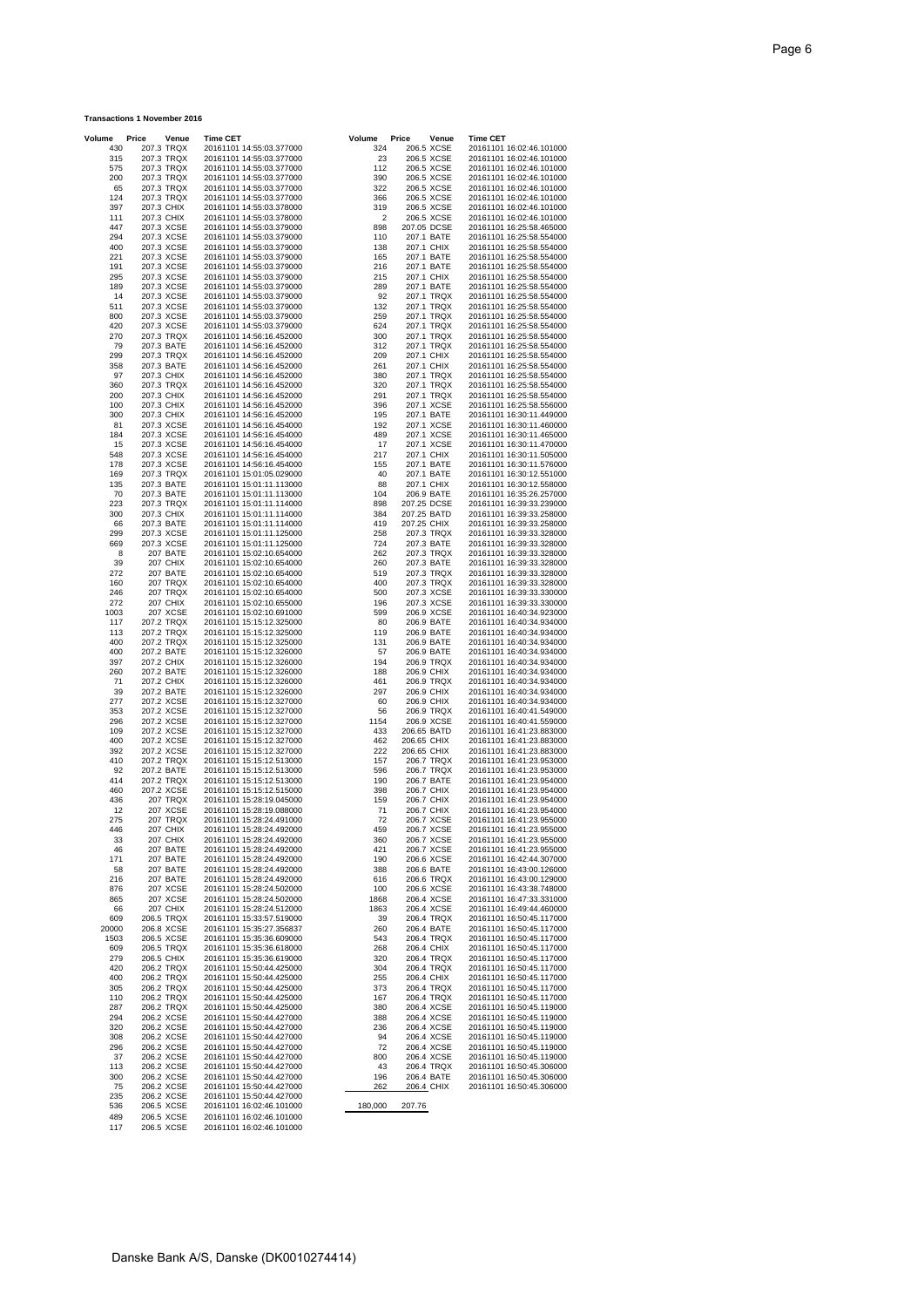### **Transactions 2 November 2016**

| Volume               | Price<br>Venue              | <b>Time CET</b>                                      | Volume       | Price | Venue                    | <b>Time CET</b>                                      | Volume Price |                          | Venue                    | <b>Time CET</b>                                      |
|----------------------|-----------------------------|------------------------------------------------------|--------------|-------|--------------------------|------------------------------------------------------|--------------|--------------------------|--------------------------|------------------------------------------------------|
| 1634<br>872          | 200.4 XCSE<br>200.4 XCSE    | 20161102 09:00:21.851000<br>20161102 09:00:21.851000 | 1000<br>230  |       | 201.5 XCSE<br>201.5 XCSE | 20161102 14:05:17.911000<br>20161102 14:05:18.065000 | 260<br>431   | 200.5 XCSE<br>200.5 XCSE |                          | 20161102 15:33:58.795000<br>20161102 15:33:58.803000 |
| 205                  | 200.4 BATE                  | 20161102 09:00:21.861000                             | 198          |       | 201.5 XCSE               | 20161102 14:05:18.185000                             | 256          | 200.5 XCSE               |                          | 20161102 15:33:58.803000                             |
| 166                  | 200.4 TRQX                  | 20161102 09:00:21.862000                             | 572          |       | 201.5 XCSE               | 20161102 14:05:44.898000                             | 53           | 200.5 XCSE               |                          | 20161102 15:33:58.804000                             |
| 274<br>77            | 200.4 TRQX<br>200.4 BATE    | 20161102 09:00:21.862000<br>20161102 09:00:21.862000 | 1000<br>1000 |       | 201.5 XCSE<br>201.5 XCSE | 20161102 14:07:41.017000<br>20161102 14:07:41.017000 | 401<br>256   | 200.5 XCSE<br>200.5 XCSE |                          | 20161102 15:33:58.804000<br>20161102 15:33:58.804000 |
| 246                  | 200.4 BATE                  | 20161102 09:00:21.862000                             | 400          |       | 201.5 XCSE               | 20161102 14:07:41.018000                             | 576          | 200.5 XCSE               |                          | 20161102 15:33:58.808000                             |
| 475                  | 200.4 CHIX                  | 20161102 09:00:21.862000                             | 777          |       | 201.5 XCSE               | 20161102 14:07:41.437000                             | 300          | 200.5 CHIX               |                          | 20161102 15:33:58.856000                             |
| 216<br>761           | 200.4 TRQX<br>200.4 XCSE    | 20161102 09:00:21.862000<br>20161102 09:00:22.012000 | 39<br>184    |       | 201.5 XCSE<br>201.5 XCSE | 20161102 14:09:48.401000                             | 207<br>301   | 200.5 CHIX<br>200.5 BATE |                          | 20161102 15:33:58.856000                             |
| 25                   | 200.4 XCSE                  | 20161102 09:00:24.155000                             | 72           |       | 201.5 XCSE               | 20161102 14:12:36.536000<br>20161102 14:12:36.536000 | 400          | 200.5 TRQX               |                          | 20161102 15:33:58.856000<br>20161102 15:33:58.921000 |
| 49                   | 200.4 XCSE                  | 20161102 09:00:24.229000                             | 928          |       | 201.5 XCSE               | 20161102 14:12:36.537000                             | 300          | 200.5 CHIX               |                          | 20161102 15:33:58.921000                             |
| 592                  | 200 BATD                    | 20161102 09:02:32.582000                             | 273          |       | 201.5 XCSE               | 20161102 14:12:36.605000                             | 1000         | 200.5 XCSE               |                          | 20161102 15:33:59.071000                             |
| 592<br>405           | 200 CHIX<br>200 BATE        | 20161102 09:02:32.583000<br>20161102 09:02:32.732000 | 121<br>312   |       | 201.5 TRQX<br>201.5 TRQX | 20161102 14:12:36.700000<br>20161102 14:12:36.889000 | 108<br>190   | 200.5 XCSE<br>200.5 XCSE |                          | 20161102 15:33:59.097000<br>20161102 15:34:02.455000 |
| 127                  | 200 BATE                    | 20161102 09:02:32.734000                             | 894          |       | 201 XCSE                 | 20161102 15:26:09.988000                             | 300          | 200.5 CHIX               |                          | 20161102 15:34:02.501000                             |
| 13                   | 200 TRQX                    | 20161102 09:02:32.735000                             | 106          |       | 201 XCSE                 | 20161102 15:26:14.111000                             | 554          | 200.5 XCSE               |                          | 20161102 15:34:02.746000                             |
| 603<br>754           | 200 CHIX<br>200 TRQX        | 20161102 09:02:32.735000<br>20161102 09:02:32.739000 | 97<br>73     |       | 201 XCSE<br>201 XCSE     | 20161102 15:26:14.111000<br>20161102 15:26:22.992000 | 190<br>112   | 200.5 CHIX<br>200.5 XCSE |                          | 20161102 15:34:02.790000<br>20161102 15:34:17.150000 |
| 865                  | 200 XCSE                    | 20161102 09:02:32.751000                             | 927          |       | 201 XCSE                 | 20161102 15:26:22.992000                             | 600          | 200.5 XCSE               |                          | 20161102 15:34:17.205000                             |
| 1049                 | <b>200 XCSE</b>             | 20161102 09:02:32.751000                             | 400          |       | 201 XCSE                 | 20161102 15:26:22.992000                             | 400          | 200.5 TRQX               |                          | 20161102 15:34:17.437000                             |
| 89<br>466            | 200 BATE<br>200 XCSE        | 20161102 09:04:09.333000<br>20161102 09:04:09.349000 | 301<br>410   |       | 200.7 BATE<br>200.7 CHIX | 20161102 15:30:27.273000<br>20161102 15:30:27.273000 | 321<br>237   | 200.5 TRQX<br>200.5 XCSE |                          | 20161102 15:34:17.437000<br>20161102 15:34:17.460000 |
| 89                   | 200 XCSE                    | 20161102 09:04:09.351000                             | 157          |       | 200.7 XCSE               | 20161102 15:30:27.274000                             | 1476         | 200.45 BATD              |                          | 20161102 15:38:11.850000                             |
| 329                  | 200 BATE                    | 20161102 09:04:09.356000                             | 372          |       | 200.7 XCSE               | 20161102 15:30:28.991000                             | 1474         | 200.45 TRQM              |                          | 20161102 15:38:11.884000                             |
| 93<br>603            | 200 CHIX<br>200 TRQX        | 20161102 09:04:09.356000<br>20161102 09:04:09.356000 | 628<br>628   |       | 200.7 XCSE<br>200.7 XCSE | 20161102 15:30:28.991000<br>20161102 15:30:28.991000 | 207<br>165   | 200.5 XCSE<br>200.5 XCSE |                          | 20161102 15:38:11.904000<br>20161102 15:38:11.904000 |
| 97                   | <b>200 CHIX</b>             | 20161102 09:04:09.356000                             | 205          |       | 200.7 XCSE               | 20161102 15:30:29.022000                             | 324          | 200.5 XCSE               |                          | 20161102 15:38:11.904000                             |
| 244                  | 200 XCSE                    | 20161102 09:04:09.357000                             | 289          |       | 200.7 XCSE               | 20161102 15:30:30.388000                             | 578          | 200.5 XCSE               |                          | 20161102 15:38:11.904000                             |
| 284<br>329           | <b>200 CHIX</b><br>200 XCSE | 20161102 09:04:09.359000<br>20161102 09:04:09.366000 | 795<br>301   |       | 200.7 XCSE<br>200.7 BATE | 20161102 15:30:30.388000                             | 384<br>165   | 200.5 XCSE<br>200.5 XCSE |                          | 20161102 15:38:11.904000<br>20161102 15:38:11.904000 |
| 93                   | 200 XCSE                    | 20161102 09:04:09.370000                             | 301          |       | 200.7 CHIX               | 20161102 15:30:30.563000<br>20161102 15:30:30.868000 | 175          | 200.5 XCSE               |                          | 20161102 15:38:11.904000                             |
| 284                  | 200 XCSE                    | 20161102 09:04:09.376000                             | 400          |       | 200.7 TRQX               | 20161102 15:30:30.959000                             | 52           | 200.5 XCSE               |                          | 20161102 15:38:11.904000                             |
| 610                  | 200.1 XCSE                  | 20161102 09:04:42.279000                             | 109          |       | 200.7 CHIX               | 20161102 15:30:30.960000                             | 1478         | 200.45 CHIX              |                          | 20161102 15:40:05.273000                             |
| $\overline{c}$<br>96 | 200.4 BATE<br>200.4 CHIX    | 20161102 09:05:18.400000<br>20161102 09:05:18.400000 | 301<br>301   |       | 200.7 BATE<br>200.7 CHIX | 20161102 15:30:30.960000<br>20161102 15:30:30.960000 | 458<br>27    | 200.5 TRQX<br>200.5 TRQX |                          | 20161102 15:40:05.344000<br>20161102 15:40:05.344000 |
| 440                  | 200.4 BATE                  | 20161102 09:05:18.400000                             | 227          |       | 200.7 XCSE               | 20161102 15:30:32.414000                             | 175          | 200.5 TRQX               |                          | 20161102 15:40:05.344000                             |
| 695                  | 200.4 CHIX                  | 20161102 09:05:18.400000                             | 773          |       | 200.7 XCSE               | 20161102 15:30:35.395000                             | 45           |                          | 200.5 TRQX               | 20161102 15:40:05.344000                             |
| 375<br>96            | 200.4 XCSE<br>200.4 CHIX    | 20161102 09:05:18.402000<br>20161102 09:05:18.588000 | 400<br>34    |       | 200.7 TRQX<br>200.7 TRQX | 20161102 15:31:25.709000<br>20161102 15:31:25.709000 | 211<br>426   | 200.5 XCSE               | 200.5 TRQX               | 20161102 15:40:05.344000<br>20161102 15:40:05.345000 |
| 751                  | 200.4 CHIX                  | 20161102 09:05:18.588000                             | 412          |       | 200.7 TRQX               | 20161102 15:31:25.709000                             | 60           | 200.5 XCSE               |                          | 20161102 15:40:05.345000                             |
| 274                  | 200.4 XCSE                  | 20161102 09:06:02.100000                             | 48           |       | 200.7 TRQX               | 20161102 15:31:25.709000                             | 168          | 200.5 XCSE               |                          | 20161102 15:40:05.345000                             |
| 29<br>242            | 200.4 XCSE<br>200.4 XCSE    | 20161102 09:07:07.505000<br>20161102 09:07:07.505000 | 1200<br>234  |       | 200.7 TRQX<br>200.7 TRQX | 20161102 15:31:25.709000<br>20161102 15:31:25.709000 | 121<br>78    | 200.5 XCSE<br>200.5 XCSE |                          | 20161102 15:40:05.345000<br>20161102 15:40:05.345000 |
| 418                  | 200.1 BATE                  | 20161102 09:07:31.683000                             | 203          |       | 200.7 TRQX               | 20161102 15:31:25.709000                             | 200          | 200.5 XCSE               |                          | 20161102 15:40:05.345000                             |
| 328                  | 200.1 CHIX                  | 20161102 09:07:31.683000                             | 286          |       | 200.7 TRQX               | 20161102 15:31:25.709000                             | 174          | 200.5 XCSE               |                          | 20161102 15:40:05.345000                             |
| 603<br>51            | 200.1 TRQX<br>200.1 BATE    | 20161102 09:07:31.683000                             | 300<br>400   |       | 200.7 CHIX<br>200.7 BATE | 20161102 15:31:25.710000                             | 164<br>173   | 200.5 XCSE<br>200.5 XCSE |                          | 20161102 15:40:05.345000                             |
| 254                  | 200.1 BATE                  | 20161102 09:08:00.437000<br>20161102 09:08:00.437000 | 26           |       | 200.7 CHIX               | 20161102 15:31:25.710000<br>20161102 15:31:25.710000 | 242          | 200.5 XCSE               |                          | 20161102 15:40:05.345000<br>20161102 15:40:05.345000 |
| 25                   | 200.1 BATE                  | 20161102 09:08:00.437000                             | 301          |       | 200.7 BATE               | 20161102 15:31:25.710000                             | 800          | 200.5 XCSE               |                          | 20161102 15:40:05.345000                             |
| 88                   | 200.1 BATE                  | 20161102 09:08:00.437000                             | 185          |       | 200.7 CHIX               | 20161102 15:31:25.710000                             | 260          | 200.7 BATE               |                          | 20161102 15:43:36.576000                             |
| 205<br>418           | 200.1 XCSE<br>200.1 BATE    | 20161102 09:08:00.839000<br>20161102 09:08:00.849000 | 260<br>127   |       | 200.7 BATE<br>200.7 CHIX | 20161102 15:31:25.710000<br>20161102 15:31:25.710000 | 173<br>312   | 200.7 BATE<br>200.7 BATE |                          | 20161102 15:43:36.576000<br>20161102 15:43:36.576000 |
| 279                  | 199.7 BATE                  | 20161102 09:14:51.631000                             | 295          |       | 200.7 BATE               | 20161102 15:31:25.710000                             | 290          | 200.7 BATE               |                          | 20161102 15:43:36.576000                             |
| 2820                 | 199.9 BATD                  | 20161102 09:15:42.550000                             | 44           |       | 200.7 CHIX               | 20161102 15:31:25.710000                             | 22           | 200.7 BATE               |                          | 20161102 15:43:36.576000                             |
| 180<br>142           | 199.9 CHIX<br>199.6 XCSE    | 20161102 09:15:42.550000<br>20161102 09:16:40.778000 | 22<br>208    |       | 200.7 BATE<br>200.7 CHIX | 20161102 15:31:25.710000<br>20161102 15:31:25.710000 | 301<br>326   | 200.7 BATE<br>200.7 BATE |                          | 20161102 15:43:36.576000<br>20161102 15:43:36.576000 |
| 346                  | 199.6 TRQX                  | 20161102 09:16:40.788000                             | 28           |       | 200.7 BATE               | 20161102 15:31:25.710000                             | 400          | 200.7 BATE               |                          | 20161102 15:43:36.576000                             |
| 272                  | 199.6 CHIX                  | 20161102 09:16:40.788000                             | 94           |       | 200.7 XCSE               | 20161102 15:31:25.711000                             | 300          | 200.7 CHIX               |                          | 20161102 15:43:36.577000                             |
| 240<br>256           | 199.6 BATE<br>199.6 TRQX    | 20161102 09:16:40.788000<br>20161102 09:16:41.937000 | 312<br>82    |       | 200.7 XCSE<br>200.7 XCSE | 20161102 15:31:25.711000<br>20161102 15:31:25.711000 | 63<br>400    | 200.7 CHIX<br>200.7 XCSE |                          | 20161102 15:43:36.577000<br>20161102 15:43:36.578000 |
| 90                   | 199.6 TRQX                  | 20161102 09:16:47.684000                             | 710          |       | 200.7 XCSE               | 20161102 15:31:25.711000                             | 396          | 200.7 XCSE               |                          | 20161102 15:43:36.578000                             |
| 375                  | 199.6 XCSE                  | 20161102 09:16:47.685000                             | 103          |       | 200.7 XCSE               | 20161102 15:31:25.711000                             | 800          | 200.7 XCSE               |                          | 20161102 15:43:36.578000                             |
| 29                   | 199.7 XCSE                  | 20161102 09:17:01.483000                             | 400          |       | 200.7 XCSE<br>200.7 BATE | 20161102 15:31:25.711000                             | 450          | 200.7 XCSE               |                          | 20161102 15:43:36.578000                             |
| 160<br>509           | 199.7 XCSE<br>199.7 XCSE    | 20161102 09:17:01.483000<br>20161102 09:17:01.483000 | 39<br>57     |       | 200.7 TRQX               | 20161102 15:31:34.741000<br>20161102 15:31:34.761000 | 412<br>95    | 200.7 XCSE<br>200.7 XCSE |                          | 20161102 15:43:36.578000<br>20161102 15:43:36.578000 |
| 320                  | 199.7 XCSE                  | 20161102 09:17:01.483000                             | 12           |       | 200.7 CHIX               | 20161102 15:31:34.761000                             | 232          | 200.8 XCSE               |                          | 20161102 15:48:35.944000                             |
| 2482                 | 199.7 XCSE                  | 20161102 09:17:01.483000                             | 27           |       | 200.8 TRQX               | 20161102 15:33:02.954000                             | 310          | 200.8 XCSE               |                          | 20161102 15:48:35.944000                             |
| 502<br>1254          | 199.9 TRQX<br>199.9 XCSE    | 20161102 09:24:17.318000<br>20161102 09:24:17.323000 | 32<br>509    |       | 200.8 TRQX<br>200.8 TRQX | 20161102 15:33:02.954000<br>20161102 15:33:02.954000 | 449<br>64    | 200.8 XCSE<br>200.8 XCSE |                          | 20161102 15:48:35.944000<br>20161102 15:48:35.944000 |
| 744                  | 199.9 XCSE                  | 20161102 09:24:29.805000                             | 400          |       | 200.8 TRQX               | 20161102 15:33:02.954000                             | 263          | 200.8 XCSE               |                          | 20161102 15:48:35.944000                             |
| 400                  | 200.3 TRQX                  | 20161102 09:28:21.991000                             | 242          |       | 200.8 TRQX               | 20161102 15:33:02.954000                             | 276          | 200.8 XCSE               |                          | 20161102 15:48:35.944000                             |
| 266<br>80            | 200.3 TRQX<br>200.3 TRQX    | 20161102 09:28:21.991000<br>20161102 09:28:21.991000 | 200<br>167   |       | 200.8 TRQX<br>200.8 BATE | 20161102 15:33:02.954000<br>20161102 15:33:02.955000 | 97<br>326    |                          | 200.8 XCSE<br>200.8 TRQX | 20161102 15:48:35.944000<br>20161102 15:48:35.944000 |
| 208                  | 200.3 TRQX                  | 20161102 09:28:21.991000                             | 175          |       | 200.8 BATE               | 20161102 15:33:02.955000                             | 172          | 200.8 BATE               |                          | 20161102 15:48:35.944000                             |
| 31                   | 200.3 XCSE                  | 20161102 09:28:21.993000                             | 181          |       | 200.8 CHIX               | 20161102 15:33:02.955000                             | 314          |                          | 200.8 TRQX               | 20161102 15:48:35.944000                             |
| 1000<br>561          | 200.3 XCSE<br>200.3 XCSE    | 20161102 09:28:21.993000<br>20161102 09:28:21.993000 | 233<br>20    |       | 200.8 BATE<br>200.8 BATE | 20161102 15:33:02.955000<br>20161102 15:33:02.955000 | 260<br>252   | 200.8 BATE<br>200.8 TRQX |                          | 20161102 15:48:35.944000<br>20161102 15:48:35.944000 |
| 140                  | 200.3 XCSE                  | 20161102 09:28:21.993000                             | 25           |       | 200.8 CHIX               | 20161102 15:33:02.955000                             | 429          | 200.8 BATE               |                          | 20161102 15:48:35.944000                             |
| 132                  | 200.3 XCSE                  | 20161102 09:28:21.993000                             | 179          |       | 200.8 BATE               | 20161102 15:33:02.955000                             | 190          |                          | 200.8 TRQX               | 20161102 15:48:35.944000                             |
| 182                  | 200.3 XCSE                  | 20161102 09:28:21.993000<br>20161102 09:39:28.315000 | 24           |       | 200.8 CHIX<br>200.8 BATE | 20161102 15:33:02.955000<br>20161102 15:33:02.955000 | 195          | 200.8 BATE               |                          | 20161102 15:48:35.944000                             |
| 300<br>658           | 200.4 TRQX<br>200.4 TRQX    | 20161102 09:39:28.315000                             | 260<br>300   |       | 200.8 CHIX               | 20161102 15:33:02.955000                             | 230<br>310   | 200.8 BATE<br>200.5 BATE |                          | 20161102 15:48:35.944000<br>20161102 15:55:39.958000 |
| 400                  | 200.4 TRQX                  | 20161102 09:39:28.315000                             | 372          |       | 200.8 XCSE               | 20161102 15:33:02.956000                             | 263          | 200.5 XCSE               |                          | 20161102 15:56:13.979000                             |
| 602                  | 200.4 CHIX                  | 20161102 09:39:28.316000                             | 217          |       | 200.8 XCSE               | 20161102 15:33:02.956000                             | 117          | 200.5 XCSE               |                          | 20161102 15:56:23.109000                             |
| 111<br>165           | 200.4 CHIX<br>200.4 CHIX    | 20161102 09:39:28.316000<br>20161102 09:39:28.316000 | 348<br>180   |       | 200.8 XCSE<br>200.8 XCSE | 20161102 15:33:02.956000<br>20161102 15:33:02.956000 | 63<br>388    | 200.5 XCSE<br>200.5 BATE |                          | 20161102 15:56:24.405000<br>20161102 15:57:03.111000 |
| 263                  | 200.4 CHIX                  | 20161102 09:39:28.316000                             | 276          |       | 200.8 XCSE               | 20161102 15:33:02.956000                             | 791          | 200.5 CHIX               |                          | 20161102 15:57:03.111000                             |
| 136                  | 200.4 XCSE                  | 20161102 09:39:28.317000                             | 60           |       | 200.8 XCSE               | 20161102 15:33:02.956000                             | 1005         |                          | 200.5 TRQX               | 20161102 15:57:03.111000                             |
| 200                  | 200.4 XCSE<br>200.4 XCSE    | 20161102 09:39:28.317000                             | 86           |       | 200.8 XCSE<br>200.8 XCSE | 20161102 15:33:02.956000                             | 2063         |                          | 200.5 XCSE               | 20161102 15:57:03.121000                             |
| 165<br>253           | 201.5 TRQX                  | 20161102 09:39:28.317000<br>20161102 14:05:05.403000 | 169<br>167   |       | 200.8 XCSE               | 20161102 15:33:02.956000<br>20161102 15:33:02.956000 | 543<br>48    |                          | 200.4 TRQX<br>200.4 TRQX | 20161102 15:57:30.770000<br>20161102 15:57:30.770000 |
| 132                  | 201.5 CHIX                  | 20161102 14:05:05.403000                             | 522          |       | 200.8 XCSE               | 20161102 15:33:02.956000                             | 400          |                          | 200.4 TRQX               | 20161102 15:57:30.770000                             |
| 107                  | 201.5 BATE                  | 20161102 14:05:05.403000                             | 17           |       | 200.8 XCSE               | 20161102 15:33:02.956000                             | 400          |                          | 200.4 TRQX               | 20161102 15:57:30.770000                             |
| 154<br>418           | 201.5 TRQX<br>201.5 XCSE    | 20161102 14:05:05.403000<br>20161102 14:05:05.405000 | 1401<br>562  |       | 200.8 XCSE<br>200.8 TRQX | 20161102 15:33:10.630000<br>20161102 15:33:10.640000 | 60<br>359    | 200.4 XCSE               | 200.4 TRQX               | 20161102 15:57:30.770000<br>20161102 15:57:30.772000 |
| 520                  | 201.5 XCSE                  | 20161102 14:05:05.405000                             | 390          |       | 200.8 BATE               | 20161102 15:33:10.640000                             | 353          | 200.4 XCSE               |                          | 20161102 15:57:30.772000                             |
| 800                  | 201.5 XCSE                  | 20161102 14:05:05.405000                             | 442          |       | 200.8 CHIX               | 20161102 15:33:10.640000                             | 800          | 200.4 XCSE               |                          | 20161102 15:57:30.772000                             |
| 86<br>424            | 201.5 XCSE<br>201.5 XCSE    | 20161102 14:05:05.405000<br>20161102 14:05:05.405000 | 1000<br>1247 |       | 200.5 XCSE<br>200.5 XCSE | 20161102 15:33:58.795000<br>20161102 15:33:58.795000 | 311<br>557   | 200.4 XCSE<br>200.4 XCSE |                          | 20161102 15:57:30.772000<br>20161102 15:57:30.772000 |
|                      |                             |                                                      |              |       |                          |                                                      |              |                          |                          |                                                      |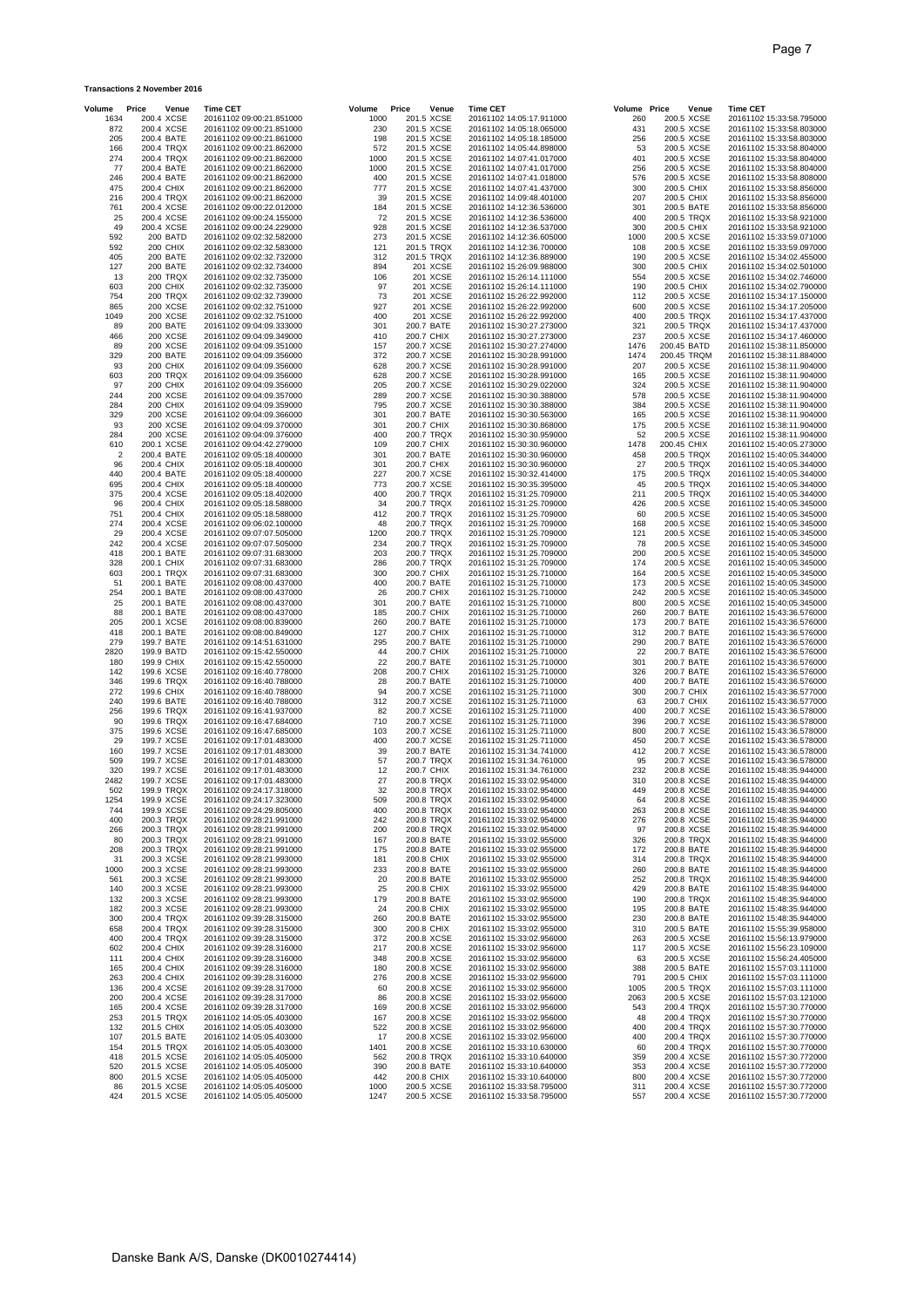#### **Transactions 2 November 2016**

| Volume       | Price                      | Venue                    | <b>Time CET</b>                                      | Volume       | Price      | Venue                    | <b>Time CET</b>                                      |
|--------------|----------------------------|--------------------------|------------------------------------------------------|--------------|------------|--------------------------|------------------------------------------------------|
| 442<br>278   |                            | 200.4 XCSE<br>200.4 XCSE | 20161102 15:57:30.772000<br>20161102 15:57:30.772000 | 49<br>43     |            | 199.7 BATE<br>199.7 BATE | 20161102 16:28:46.653000<br>20161102 16:28:46.653000 |
| 404          |                            | 200.4 XCSE               | 20161102 15:57:30.772000                             | 4            |            | 199.7 BATE               | 20161102 16:28:46.653000                             |
| 82           |                            | 200.4 XCSE               | 20161102 15:57:30.772000                             | 282          |            | 199.7 BATE               | 20161102 16:28:46.653000                             |
| 276          |                            | 200.4 XCSE               | 20161102 15:57:30.772000                             | 91           |            | 199.7 BATE               | 20161102 16:28:46.653000                             |
| 400<br>60    |                            | 200.4 XCSE<br>200.4 XCSE | 20161102 15:57:30.772000<br>20161102 15:57:30.772000 | 1939<br>400  |            | 199.7 XCSE<br>199.8 TRQX | 20161102 16:28:46.654000<br>20161102 16:30:26.141000 |
| 129          |                            | 200.4 XCSE               | 20161102 15:57:30.772000                             | 400          |            | 199.8 BATE               | 20161102 16:30:26.141000                             |
| 39           |                            | 200.4 XCSE               | 20161102 15:57:30.772000                             | 302          |            | 199.8 BATE               | 20161102 16:30:26.141000                             |
| 3008         |                            | 200.2 XCSE               | 20161102 15:59:58.594000                             | 702          |            | 199.8 TRQX               | 20161102 16:30:26.141000                             |
| 4458<br>2534 | 200.35 BATD                |                          | 20161102 16:05:15.442000                             | 668<br>251   |            | 199.8 BATE               | 20161102 16:30:26.141000                             |
| 2959         | 200.35 CHIX<br>200.25 BATD |                          | 20161102 16:05:15.443000<br>20161102 16:08:11.533000 | 3400         |            | 199.8 BATE<br>199.8 TRQX | 20161102 16:30:26.141000<br>20161102 16:30:26.141000 |
| 2041         | 200.25 CHIX                |                          | 20161102 16:08:11.533000                             | 161          |            | 199.8 BATE               | 20161102 16:30:26.141000                             |
| 386          |                            | 200.1 CHIX               | 20161102 16:10:27.709000                             | 470          |            | 199.8 TRQX               | 20161102 16:30:26.141000                             |
| 324          |                            | 200.1 TRQX               | 20161102 16:10:27.709000                             | 800          |            | 199.8 XCSE               | 20161102 16:30:26.143000                             |
| 164<br>188   |                            | 200.1 BATE<br>200.1 CHIX | 20161102 16:10:27.709000<br>20161102 16:10:27.709000 | 281<br>585   |            | 199.8 XCSE<br>199.8 XCSE | 20161102 16:30:26.143000<br>20161102 16:30:26.143000 |
| 370          | 200.1 CHIX                 |                          | 20161102 16:10:27.709000                             | 512          |            | 199.8 XCSE               | 20161102 16:30:26.143000                             |
| 22           |                            | 200.1 BATE               | 20161102 16:10:27.709000                             | 209          |            | 199.8 XCSE               | 20161102 16:30:26.143000                             |
| 255          |                            | 200.1 TRQX               | 20161102 16:10:27.709000                             | 505<br>470   |            | 199.8 XCSE               | 20161102 16:30:26.143000                             |
| 127<br>283   |                            | 200.1 CHIX<br>200.1 CHIX | 20161102 16:10:27.709000<br>20161102 16:10:27.709000 | 248          |            | 199.8 TRQX<br>199.8 BATE | 20161102 16:31:08.344000<br>20161102 16:31:08.344000 |
| 326          |                            | 200.1 BATE               | 20161102 16:10:27.709000                             | 207          |            | 199.8 CHIX               | 20161102 16:31:08.344000                             |
| 821          |                            | 200.1 TRQX               | 20161102 16:10:27.709000                             | 302          |            | 199.8 BATE               | 20161102 16:31:08.344000                             |
| 145          |                            | 200.1 CHIX               | 20161102 16:10:27.709000                             | 128          |            | 199.8 TRQX               | 20161102 16:31:08.344000                             |
| 166<br>43    |                            | 200.1 CHIX<br>200.1 TRQX | 20161102 16:10:27.709000<br>20161102 16:10:27.709000 | 1100<br>278  |            | 199.8 TRQX<br>199.8 CHIX | 20161102 16:31:08.344000<br>20161102 16:31:08.344000 |
| 26           |                            | 200.1 CHIX               | 20161102 16:10:27.709000                             | 410          |            | 199.8 BATE               | 20161102 16:31:08.344000                             |
| 300          |                            | 200.1 CHIX               | 20161102 16:10:27.709000                             | 341          |            | 199.8 TRQX               | 20161102 16:31:08.344000                             |
| 34           |                            | 200.1 TRQX               | 20161102 16:10:27.709000                             | 913          |            | 199.8 TRQX               | 20161102 16:31:08.344000                             |
| 72<br>44     |                            | 200.1 CHIX<br>200.1 XCSE | 20161102 16:10:27.709000<br>20161102 16:10:27.711000 | 11<br>461    |            | 199.8 CHIX<br>199.8 BATE | 20161102 16:31:08.344000<br>20161102 16:31:08.344000 |
| 164          |                            | 200.1 XCSE               | 20161102 16:10:27.711000                             | 600          |            | 199.8 TRQX               | 20161102 16:31:08.344000                             |
| 94           |                            | 200.1 XCSE               | 20161102 16:10:27.711000                             | 600          |            | 199.8 TRQX               | 20161102 16:31:08.344000                             |
| 220          | 200.45 BATD                |                          | 20161102 16:17:35.053000                             | 134          | 199.8 CHIX |                          | 20161102 16:31:08.344000                             |
| 127<br>127   | 200.45 BATD<br>200.45 CHIX |                          | 20161102 16:17:35.053000<br>20161102 16:17:35.053000 | 251<br>2200  |            | 199.8 BATE<br>199.8 TRQX | 20161102 16:31:08.344000<br>20161102 16:31:08.344000 |
| 127          |                            | 200.45 TRQM              | 20161102 16:17:35.088000                             | 976          |            | 199.8 TRQX               | 20161102 16:31:08.344000                             |
| 154          |                            | 200.5 TRQX               | 20161102 16:17:35.124000                             | 251          |            | 199.8 CHIX               | 20161102 16:31:08.344000                             |
| 44           |                            | 200.5 CHIX               | 20161102 16:17:35.124000                             | 976          |            | 199.8 BATE               | 20161102 16:31:08.344000                             |
| 872<br>186   |                            | 200.5 BATE<br>200.5 TRQX | 20161102 16:17:35.124000<br>20161102 16:17:35.124000 | 976<br>505   |            | 199.8 CHIX<br>199.8 XCSE | 20161102 16:31:08.344000<br>20161102 16:31:08.346000 |
| 284          |                            | 200.5 CHIX               | 20161102 16:17:35.124000                             | 205          |            | 199.8 XCSE               | 20161102 16:31:08.346000                             |
| 142          |                            | 200.5 BATE               | 20161102 16:17:35.124000                             | 392          |            | 199.8 XCSE               | 20161102 16:31:08.346000                             |
| 298          |                            | 200.5 TRQX               | 20161102 16:17:35.124000                             | 193          |            | 199.8 XCSE               | 20161102 16:31:08.346000                             |
| 390<br>259   |                            | 200.5 CHIX<br>200.5 TRQX | 20161102 16:17:35.124000<br>20161102 16:17:35.124000 | 26<br>493    |            | 199.8 XCSE<br>199.8 XCSE | 20161102 16:31:08.346000<br>20161102 16:31:08.346000 |
| 198          |                            | 200.5 CHIX               | 20161102 16:17:35.124000                             | 300          |            | 199.8 XCSE               | 20161102 16:31:08.346000                             |
| 7            |                            | 200.5 TRQX               | 20161102 16:17:35.124000                             | 75           |            | 199.8 XCSE               | 20161102 16:31:08.346000                             |
| 148          |                            | 200.5 CHIX               | 20161102 16:17:35.124000                             | 978          |            | 199.8 XCSE               | 20161102 16:31:08.346000                             |
| 188<br>111   |                            | 200.5 CHIX<br>200.5 XCSE | 20161102 16:17:35.124000<br>20161102 16:17:35.125000 | 120<br>339   | 199.8 CHIX | 199.8 TRQX               | 20161102 16:31:30.977000<br>20161102 16:31:30.977000 |
| 73           |                            | 200.5 XCSE               | 20161102 16:17:35.125000                             | 233          |            | 199.8 BATE               | 20161102 16:31:30.977000                             |
| 6            |                            | 200.5 XCSE               | 20161102 16:17:35.125000                             | 400          |            | 199.8 TRQX               | 20161102 16:31:30.977000                             |
| 276          |                            | 200.5 XCSE               | 20161102 16:17:35.125000                             | 71           | 199.8 CHIX |                          | 20161102 16:31:30.977000                             |
| 276<br>342   |                            | 200.5 XCSE<br>200.5 XCSE | 20161102 16:17:35.125000<br>20161102 16:17:35.125000 | 502<br>871   |            | 199.8 CHIX<br>199.8 BATE | 20161102 16:31:30.977000<br>20161102 16:31:30.977000 |
| 121          |                            | 200.5 XCSE               | 20161102 16:17:35.125000                             | 412          |            | 199.8 CHIX               | 20161102 16:31:30.977000                             |
| 10           |                            | 200.5 XCSE               | 20161102 16:17:35.125000                             | 409          |            | 199.8 BATE               | 20161102 16:31:30.977000                             |
| 14           |                            | 200.5 XCSE               | 20161102 16:17:35.298000                             | 5023         |            | 199.8 TRQX               | 20161102 16:31:30.977000<br>20161102 16:31:30.977000 |
| 22<br>186    |                            | 199.9 BATE<br>199.9 BATE | 20161102 16:23:13.811000<br>20161102 16:23:13.811000 | 5583<br>5023 |            | 199.8 CHIX<br>199.8 BATE | 20161102 16:31:30.977000                             |
| 286          |                            | 199.9 BATE               | 20161102 16:23:13.854000                             | 505          |            | 199.8 XCSE               | 20161102 16:31:30.978000                             |
| 44           |                            | 199.9 BATE               | 20161102 16:23:13.854000                             | 4            |            | 199.8 XCSE               | 20161102 16:31:30.978000                             |
| 159          |                            | 199.9 BATE               | 20161102 16:23:13.880000                             | 480          |            | 199.8 XCSE               | 20161102 16:31:30.978000                             |
| 40<br>100    |                            | 199.9 BATE<br>199.9 BATE | 20161102 16:23:13.880000<br>20161102 16:23:13.880000 | 5025<br>3311 |            | 199.8 XCSE<br>199.6 XCSE | 20161102 16:31:30.978000<br>20161102 16:44:50.444000 |
| 243          |                            | 199.9 XCSE               | 20161102 16:23:13.891000                             | 1689         |            | 199.6 XCSE               | 20161102 16:44:50.444000                             |
| 2765         |                            | 199.9 XCSE               | 20161102 16:23:13.891000                             | 6086         |            | 199.6 XCSE               | 20161102 16:44:50.444000                             |
| 800<br>287   |                            | 199.9 XCSE<br>199.9 XCSE | 20161102 16:23:13.937000<br>20161102 16:23:13.937000 | 6086<br>6086 |            | 199.6 XCSE<br>199.6 XCSE | 20161102 16:44:50.444000<br>20161102 16:44:50.444000 |
| 302          |                            | 199.9 BATE               | 20161102 16:23:13.990000                             | 1742         |            | 199.6 XCSE               | 20161102 16:44:50.445000                             |
| 98           |                            | 199.9 BATE               | 20161102 16:23:13.990000                             | 1500         |            | 199.5 XCSE               | 20161102 16:44:59.010000                             |
| 668          |                            | 199.9 XCSE               | 20161102 16:23:13.998000                             | 5000         |            | 199.5 XCSE               | 20161102 16:45:01.081000                             |
| 3<br>385     |                            | 199.9 TRQX<br>199.9 CHIX | 20161102 16:24:41.193000<br>20161102 16:24:41.193000 | 3500<br>4907 |            | 199.5 XCSE<br>199.5 XCSE | 20161102 16:45:01.082000<br>20161102 16:45:01.082000 |
| 274          |                            | 199.9 CHIX               | 20161102 16:24:41.193000                             | 4907         |            | 199.5 XCSE               | 20161102 16:45:01.082000                             |
| 390          |                            | 199.9 CHIX               | 20161102 16:24:41.193000                             | 585          |            | 199.5 XCSE               | 20161102 16:45:01.082000                             |
| 250          |                            | 199.9 XCSE               | 20161102 16:24:41.195000                             | 280          |            | 199.5 XCSE               | 20161102 16:45:01.082000                             |
| 276<br>348   |                            | 199.9 XCSE<br>199.9 XCSE | 20161102 16:24:41.195000<br>20161102 16:24:41.195000 | 800<br>3500  |            | 199.5 XCSE<br>199.5 XCSE | 20161102 16:45:01.082000<br>20161102 16:45:04.711000 |
| 79           |                            | 199.9 XCSE               | 20161102 16:24:41.195000                             | 21           |            | 199.5 XCSE               | 20161102 16:45:04.905000                             |
| 362          |                            | 199.9 XCSE               | 20161102 16:24:41.195000                             | 366          |            | 199.3 XCSE               | 20161102 16:51:00.523000                             |
| 177          |                            | 199.9 XCSE               | 20161102 16:24:44.593000                             |              |            |                          |                                                      |
| 446          |                            | 199.9 XCSE               | 20161102 16:24:44.682000                             | 250,366      | 200.12     |                          |                                                      |
| 698<br>529   |                            | 199.9 XCSE<br>199.9 TRQX | 20161102 16:24:47.353000<br>20161102 16:24:47.373000 |              |            |                          |                                                      |
| 783          |                            | 199.9 XCSE               | 20161102 16:24:47.405000                             |              |            |                          |                                                      |
| 672          |                            | 199.8 XCSE               | 20161102 16:25:00.742000                             |              |            |                          |                                                      |
| 78           |                            | 199.8 XCSE               | 20161102 16:25:00.746000                             |              |            |                          |                                                      |
| 167<br>73    |                            | 199.8 XCSE<br>199.8 XCSE | 20161102 16:25:00.962000<br>20161102 16:25:01.797000 |              |            |                          |                                                      |
| 76           |                            | 199.8 XCSE               | 20161102 16:25:02.452000                             |              |            |                          |                                                      |
| 65           |                            | 199.8 XCSE               | 20161102 16:25:08.032000                             |              |            |                          |                                                      |
| 48           |                            | 199.7 CHIX               | 20161102 16:28:10.845000                             |              |            |                          |                                                      |
| 64<br>778    |                            | 199.7 CHIX<br>199.7 TRQX | 20161102 16:28:11.847000<br>20161102 16:28:46.652000 |              |            |                          |                                                      |
| 500          |                            | 199.7 CHIX               | 20161102 16:28:46.652000                             |              |            |                          |                                                      |
| 71           |                            | 199.7 BATE               | 20161102 16:28:46.652000                             |              |            |                          |                                                      |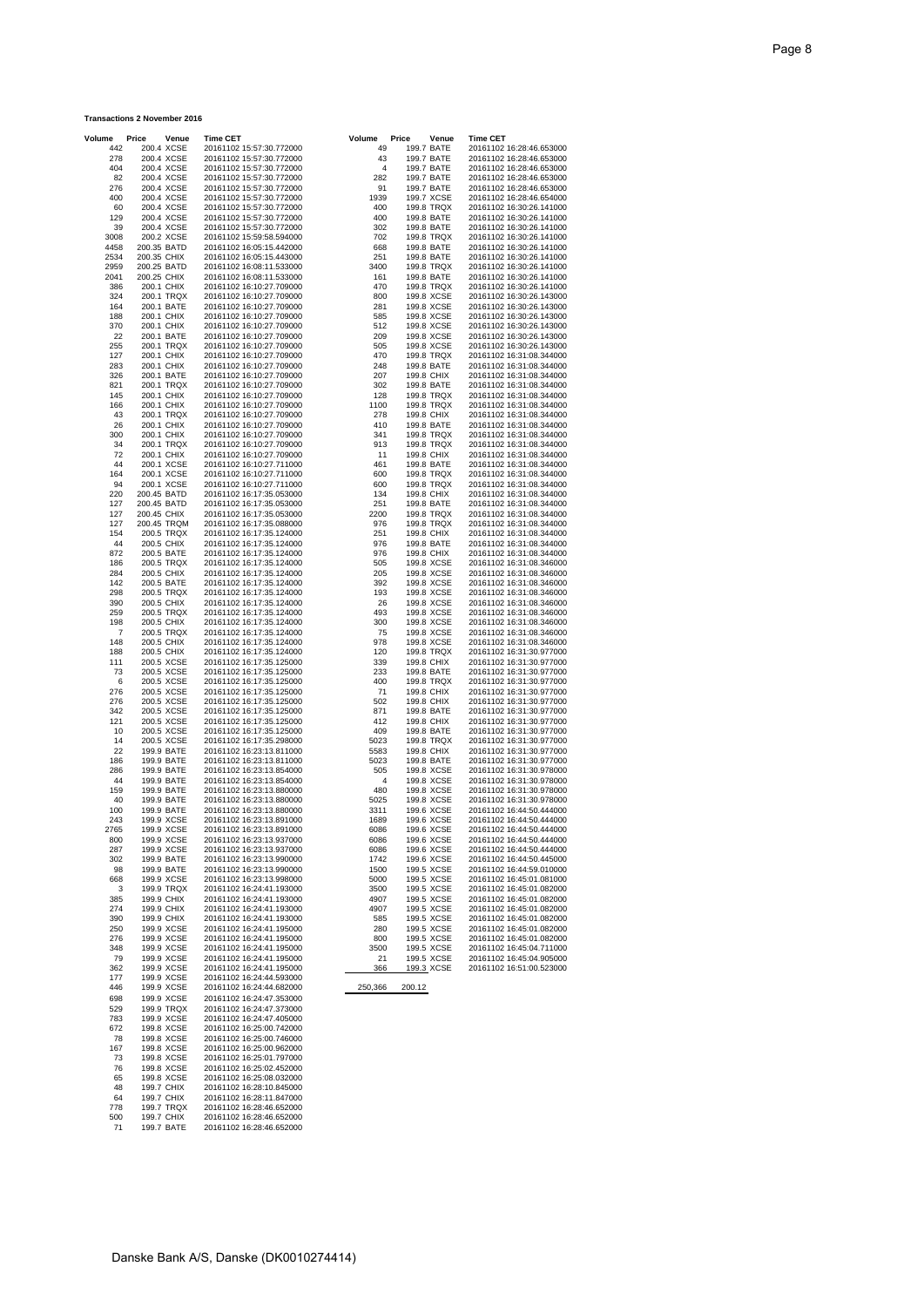### **Transactions 3 November 2016**

| Volume               | Price<br>Venue            | <b>Time CET</b>                                      | Volume                | Price<br>Venue              | Time CET                                             | Volume         | Price                     | Venue | <b>Time CET</b>                                      |
|----------------------|---------------------------|------------------------------------------------------|-----------------------|-----------------------------|------------------------------------------------------|----------------|---------------------------|-------|------------------------------------------------------|
| 1837                 | 200.35 BATD               | 20161103 09:07:39.214000                             | 400                   | 201.7 TRQX                  | 20161103 11:22:16.414000                             | 579            | 202.3 XCSE                |       | 20161103 12:44:48.400000                             |
| 163<br>1489          | 200.4 XCSE<br>200.65 BATD | 20161103 09:07:39.269000<br>20161103 09:10:11.716000 | 278<br>316            | 201.7 BATE<br>201.7 CHIX    | 20161103 11:22:16.414000<br>20161103 11:22:16.414000 | 400<br>400     | 202.3 XCSE<br>202.3 XCSE  |       | 20161103 12:44:48.400000<br>20161103 12:44:48.400000 |
| 511                  | 200.65 TRQM               | 20161103 09:10:11.751000                             | 173                   | 201.5 CHIX                  | 20161103 11:24:14.681000                             | 292            | 202.3 XCSE                |       | 20161103 12:44:48.400000                             |
| 1524                 | 200.65 BATD               | 20161103 09:13:03.348000                             | 301                   | 201.5 CHIX                  | 20161103 11:24:14.681000                             | 800            | 202.3 XCSE                |       | 20161103 12:44:48.400000                             |
| 184                  | 200.7 TRQX                | 20161103 09:13:03.418000                             | 417                   | 201.5 BATE                  | 20161103 11:24:14.681000                             | 200            | 202.3 XCSE                |       | 20161103 12:47:22.086000                             |
| 292                  | 200.7 XCSE                | 20161103 09:13:03.420000                             | 601                   | 201.5 TRQX                  | 20161103 11:24:14.681000                             | 4348           | 202.3 XCSE                |       | 20161103 12:47:22.086000                             |
| 500<br>1500          | 200.5 XCSE<br>200.5 XCSE  | 20161103 09:21:47.794000<br>20161103 09:21:47.794000 | 1508<br>448           | 201.5 XCSE<br>201.35 TRQM   | 20161103 11:24:14.691000<br>20161103 11:25:55.786000 | 88<br>1000     | 202.5 XCSE<br>202.5 XCSE  |       | 20161103 12:51:43.708000<br>20161103 12:51:43.708000 |
| 500                  | 200.8 XCSE                | 20161103 09:26:52.657000                             | 560                   | 201.4 TRQX                  | 20161103 11:25:55.821000                             | 58             | 202.5 XCSE                |       | 20161103 12:51:43.708000                             |
| 2500                 | 200.8 XCSE                | 20161103 09:26:52.657000                             | 175                   | 201.4 TRQX                  | 20161103 11:25:55.821000                             | 3854           | 202.5 XCSE                |       | 20161103 12:51:43.708000                             |
| 1508                 | 201.2 XCSE                | 20161103 09:34:00.289000                             | 130                   | 201.4 TRQX                  | 20161103 11:25:55.821000                             | 350            | 202.4 XCSE                |       | 20161103 13:05:05.439000                             |
| 244                  | 201.2 XCSE                | 20161103 09:34:04.980000                             | 276                   | 201.4 XCSE                  | 20161103 11:25:55.824000                             | 800            | 202.4 XCSE                |       | 20161103 13:05:05.439000                             |
| 120<br>341           | 201.2 XCSE<br>201.2 XCSE  | 20161103 09:34:05.020000<br>20161103 09:34:31.315000 | 800<br>400            | 201.4 XCSE<br>201.4 XCSE    | 20161103 11:25:55.824000<br>20161103 11:25:55.824000 | 381<br>411     | 202.4 XCSE<br>202.4 XCSE  |       | 20161103 13:05:05.439000<br>20161103 13:05:05.439000 |
| 787                  | 201.2 XCSE                | 20161103 09:34:31.315000                             | 211                   | 201.4 XCSE                  | 20161103 11:25:55.824000                             | 677            | 202.4 TRQX                |       | 20161103 13:05:05.439000                             |
| 175                  | 201.3 XCSE                | 20161103 09:35:09.535000                             | 400                   | 201.6 TRQX                  | 20161103 11:28:13.631000                             | 381            | 202.4 TRQX                |       | 20161103 13:05:05.439000                             |
| 140                  | 201.4 TRQX                | 20161103 09:47:13.055000                             | 238                   | 201.6 BATE                  | 20161103 11:28:13.631000                             | 591            | 202.3 TRQX                |       | 20161103 13:05:32.272000                             |
| 400                  | 201.4 TRQX                | 20161103 09:47:13.055000                             | 280                   | 201.6 TRQX                  | 20161103 11:28:13.631000                             | 365            | 202.3 CHIX                |       | 20161103 13:05:32.272000                             |
| 166<br>300           | 201.4 CHIX<br>201.4 TRQX  | 20161103 09:47:13.055000<br>20161103 09:47:13.055000 | 173<br>66             | 201.6 CHIX<br>201.6 XCSE    | 20161103 11:28:13.632000<br>20161103 11:28:13.633000 | 101<br>212     | 202.3 CHIX<br>202.3 BATE  |       | 20161103 13:05:32.272000<br>20161103 13:05:32.272000 |
| 272                  | 201.4 CHIX                | 20161103 09:47:13.055000                             | 3                     | 201.6 TRQX                  | 20161103 11:28:13.819000                             | 57             | 202.3 BATE                |       | 20161103 13:05:32.272000                             |
| 380                  | 201.4 TRQX                | 20161103 09:47:13.055000                             | 623                   | 201.6 XCSE                  | 20161103 11:36:14.343000                             | 142            | 202.3 BATE                |       | 20161103 13:05:32.272000                             |
| 400                  | 201.4 TRQX                | 20161103 09:47:13.055000                             | 48                    | 201.6 CHIX                  | 20161103 11:36:14.353000                             | 259            | 202.3 XCSE                |       | 20161103 13:05:32.282000                             |
| 300                  | 201.4 CHIX                | 20161103 09:47:13.055000                             | 47                    | 201.6 CHIX                  | 20161103 11:36:14.356000                             | 1225           | 202.3 XCSE                |       | 20161103 13:05:32.282000                             |
| 170<br>47            | 201.4 CHIX<br>201.4 XCSE  | 20161103 09:47:13.055000<br>20161103 09:47:13.057000 | 300<br>220            | 201.6 XCSE<br>201.6 XCSE    | 20161103 11:36:17.822000<br>20161103 11:36:17.872000 | 133<br>301     | 202.5 TRQX<br>202.5 CHIX  |       | 20161103 13:23:40.938000<br>20161103 13:23:40.938000 |
| 411                  | 201.4 XCSE                | 20161103 09:47:13.057000                             | 400                   | 201.6 TRQX                  | 20161103 11:41:34.636000                             | $\overline{4}$ | 202.5 TRQX                |       | 20161103 13:23:40.938000                             |
| 14                   | 201.4 XCSE                | 20161103 09:47:13.057000                             | 450                   | 201.6 TRQX                  | 20161103 11:41:34.636000                             | 100            | 202.5 CHIX                |       | 20161103 13:23:40.938000                             |
| 200                  | 201.2 XCSE                | 20161103 09:53:38.412000                             | 150                   | 201.6 TRQX                  | 20161103 11:41:34.636000                             | 86             | 202.5 XCSE                |       | 20161103 13:23:40.939000                             |
| 4200                 | 201.2 XCSE                | 20161103 09:53:38.412000                             | 450                   | 201.6 TRQX                  | 20161103 11:41:34.636000                             | 70             | 202.5 XCSE                |       | 20161103 13:23:40.939000                             |
| 3792<br>1208         | 201.3 BATD<br>201.3 CHIX  | 20161103 09:55:42.243000<br>20161103 09:55:42.243000 | 400<br>45             | 201.6 TRQX<br>201.6 TRQX    | 20161103 11:41:34.636000<br>20161103 11:41:34.636000 | 321<br>140     | 202.5 BATE<br>202.5 CHIX  |       | 20161103 13:31:09.220000<br>20161103 13:31:09.220000 |
| 453                  | 201.25 TRQM               | 20161103 10:02:11.631000                             | 166                   | 201.6 XCSE                  | 20161103 11:41:34.638000                             | 169            | 202.5 CHIX                |       | 20161103 13:31:09.220000                             |
| 40                   | 201.3 CHIX                | 20161103 10:02:11.667000                             | 124                   | 201.6 XCSE                  | 20161103 11:41:34.638000                             | 69             | 202.5 XCSE                |       | 20161103 13:31:09.231000                             |
| 7                    | 201.3 XCSE                | 20161103 10:02:11.668000                             | 415                   | 201.6 XCSE                  | 20161103 11:41:34.638000                             | 85             | 202.4 TRQX                |       | 20161103 13:37:47.472000                             |
| 800                  | 201.3 XCSE                | 20161103 10:02:11.668000                             | 400                   | 201.6 XCSE                  | 20161103 11:41:34.638000                             | 97             | 202.4 TRQX                |       | 20161103 13:40:15.947000                             |
| 150<br>110           | 201.3 XCSE<br>201.3 TRQX  | 20161103 10:02:11.668000<br>20161103 10:02:12.435000 | 276<br>283            | 201.6 TRQX<br>201.6 CHIX    | 20161103 11:51:50.049000<br>20161103 11:51:50.049000 | 140<br>99      | 202.4 TRQX<br>202.4 CHIX  |       | 20161103 13:40:15.947000<br>20161103 13:40:15.947000 |
| 278                  | 201.3 XCSE                | 20161103 10:02:12.440000                             | 68                    | 201.6 CHIX                  | 20161103 11:51:50.049000                             | 83             | 202.4 BATE                |       | 20161103 13:40:15.947000                             |
| 86                   | 201.3 CHIX                | 20161103 10:02:12.450000                             | 390                   | 201.6 CHIX                  | 20161103 11:51:50.049000                             | 140            | 202.4 BATE                |       | 20161103 13:40:15.947000                             |
| 76                   | 201.3 BATE                | 20161103 10:02:12.450000                             | 850                   | 201.6 CHIX                  | 20161103 11:51:50.049000                             | 155            | 202.4 CHIX                |       | 20161103 13:40:15.947000                             |
| 149                  | 201.4 CHIX                | 20161103 10:27:13.456000                             | 333                   | 201.6 XCSE                  | 20161103 11:51:50.051000                             | 808            | 202.4 XCSE                |       | 20161103 13:40:15.957000                             |
| 349<br>52            | 201.4 TRQX<br>201.4 CHIX  | 20161103 10:27:13.527000<br>20161103 10:27:13.528000 | 800<br>147            | 201.6 XCSE<br>201.85 CHIX   | 20161103 11:51:50.051000<br>20161103 12:03:07.601000 | 370<br>300     | 202.5 TRQX<br>202.5 CHIX  |       | 20161103 13:50:30.049000<br>20161103 13:50:30.049000 |
| 257                  | 201.4 CHIX                | 20161103 10:27:13.528000                             | 400                   | 201.9 TRQX                  | 20161103 12:03:07.672000                             | 71             | 202.5 CHIX                |       | 20161103 13:50:30.049000                             |
| 364                  | 201.4 BATE                | 20161103 10:28:21.885000                             | 400                   | 201.9 BATE                  | 20161103 12:03:07.672000                             | 400            | 202.5 XCSE                |       | 20161103 13:50:30.050000                             |
| 414                  | 201.4 CHIX                | 20161103 10:28:21.885000                             | 561                   | 201.9 TRQX                  | 20161103 12:03:07.672000                             | 512            | 202.5 XCSE                |       | 20161103 13:50:30.050000                             |
| 524<br>1316          | 201.4 TRQX<br>201.4 XCSE  | 20161103 10:28:21.885000<br>20161103 10:28:21.896000 | 150<br>$\overline{c}$ | 201.9 TRQX<br>201.9 CHIX    | 20161103 12:03:07.672000<br>20161103 12:03:07.673000 | 347<br>503     | 202.5 XCSE<br>202.5 XCSE  |       | 20161103 13:50:30.050000<br>20161103 13:50:32.574000 |
| 416                  | 201.9 TRQX                | 20161103 10:40:51.531000                             | 840                   | 201.9 XCSE                  | 20161103 12:03:07.674000                             | 158            | 202.5 CHIX                |       | 20161103 13:50:32.589000                             |
| 100                  | 201.9 TRQX                | 20161103 10:40:51.531000                             | 800                   | 201.9 XCSE                  | 20161103 12:03:07.674000                             | 139            | 202.5 BATE                |       | 20161103 13:50:32.589000                             |
| 73                   | 201.9 CHIX                | 20161103 10:40:51.531000                             | 102                   | 201.9 XCSE                  | 20161103 12:03:12.703000                             | 102            | 202.4 XCSE                |       | 20161103 13:53:44.644000                             |
| 200<br>212           | 201.9 CHIX<br>201.9 XCSE  | 20161103 10:40:51.531000<br>20161103 10:40:51.533000 | 335<br>185            | 201.8 TRQX<br>201.8 TRQX    | 20161103 12:03:44.043000<br>20161103 12:05:19.690000 | 1505<br>400    | 202.25 TRQM<br>202.3 TRQX |       | 20161103 14:37:48.884000<br>20161103 14:37:48.919000 |
| 50                   | 201.9 XCSE                | 20161103 10:41:44.530000                             | 89                    | 201.8 TRQX                  | 20161103 12:05:49.543000                             | 307            | 202.3 TRQX                |       | 20161103 14:37:48.919000                             |
| 400                  | 201.9 TRQX                | 20161103 10:41:44.540000                             | 288                   | 201.8 TRQX                  | 20161103 12:05:51.444000                             | 450            | 202.3 TRQX                |       | 20161103 14:37:48.919000                             |
| 278                  | 201.9 BATE                | 20161103 10:41:44.540000                             | 143                   | 201.8 TRQX                  | 20161103 12:06:03.680000                             | 418            | 202.3 TRQX                |       | 20161103 14:37:48.919000                             |
| 316<br>241           | 201.9 CHIX<br>201.9 XCSE  | 20161103 10:41:44.540000                             | 25<br>315             | 201.8 TRQX<br>201.8 TRQX    | 20161103 12:07:34.449000                             | 378<br>190     | 202.3 XCSE<br>202.3 XCSE  |       | 20161103 14:37:48.921000                             |
| 200                  | 201.9 XCSE                | 20161103 10:41:44.551000<br>20161103 10:41:44.619000 | 180                   | 201.8 TRQX                  | 20161103 12:07:36.407000<br>20161103 12:07:37.437000 | 1474           | 202.3 XCSE                |       | 20161103 14:37:48.921000<br>20161103 14:37:48.921000 |
| 430                  | 201.9 XCSE                | 20161103 10:41:44.636000                             | 288                   | 201.8 TRQX                  | 20161103 12:07:55.817000                             | 420            | 202.3 XCSE                |       | 20161103 14:37:48.921000                             |
| 84                   | 201.9 TRQX                | 20161103 10:41:44.645000                             | 232                   | 201.8 TRQX                  | 20161103 12:07:59.680000                             | 400            | 202.3 XCSE                |       | 20161103 14:37:48.921000                             |
| 481                  | 201.6 TRQX                | 20161103 10:46:25.870000                             | 25                    | 201.8 TRQX                  | 20161103 12:08:42.431000                             | 58             | 202.3 XCSE                |       | 20161103 14:37:48.921000                             |
| 390<br>575           | 201.6 CHIX<br>201.6 CHIX  | 20161103 10:46:25.871000<br>20161103 10:46:25.871000 | 300<br>551            | 201.8 TRQX<br>202 BATE      | 20161103 12:11:04.207000<br>20161103 12:13:30.838000 | 449<br>75      | 202.55 TRQM<br>202.6 TRQX |       | 20161103 14:49:49.080000<br>20161103 14:49:49.116000 |
| 145                  | 201.6 XCSE                | 20161103 10:46:25.872000                             | 123                   | 202 XCSE                    | 20161103 12:13:30.839000                             | 326            | 202.6 TRQX                |       | 20161103 14:49:49.116000                             |
| 205                  | 201.6 TRQX                | 20161103 10:46:26.060000                             | 74                    | <b>202 XCSE</b>             | 20161103 12:13:30.839000                             | 69             | 202.6 BATE                |       | 20161103 14:49:49.116000                             |
| 606                  | 201.6 XCSE                | 20161103 10:50:40.390000                             | 538                   | <b>202 XCSE</b>             | 20161103 12:13:30.839000                             | 166            | 202.6 CHIX                |       | 20161103 14:49:49.116000                             |
| 241<br>167           | 201.6 TRQX<br>201.6 BATE  | 20161103 10:50:40.400000<br>20161103 10:50:40.400000 | 123<br>800            | 202 XCSE<br>202 XCSE        | 20161103 12:13:30.839000<br>20161103 12:13:30.839000 | 55<br>54       | 202.6 BATE<br>202.6 CHIX  |       | 20161103 14:49:49.116000<br>20161103 14:49:49.116000 |
| 190                  | 201.6 CHIX                | 20161103 10:50:40.400000                             | 400                   | 202 XCSE                    | 20161103 12:13:30.839000                             | 35             | 202.6 CHIX                |       | 20161103 14:49:49.116000                             |
| 315                  | 201.8 TRQX                | 20161103 10:59:05.714000                             | 124                   | 202 XCSE                    | 20161103 12:13:30.839000                             | 280            | 202.6 CHIX                |       | 20161103 14:49:49.116000                             |
| 333                  | 201.8 TRQX                | 20161103 10:59:05.714000                             | 460                   | 202 XCSE                    | 20161103 12:13:30.839000                             | 103            | 202.6 XCSE                |       | 20161103 14:49:49.117000                             |
| 166                  | 201.8 XCSE                | 20161103 10:59:05.715000                             | 193                   | 201.8 TRQX                  | 20161103 12:24:08.366000                             | 129            | 202.6 XCSE                |       | 20161103 14:49:49.117000                             |
| $\overline{1}$<br>96 | 201.8 XCSE<br>201.8 XCSE  | 20161103 10:59:05.715000<br>20161103 10:59:05.715000 | 480<br>762            | 201.8 CHIX<br>202 DCSE      | 20161103 12:29:26.384000<br>20161103 12:32:31.252000 | 427<br>64      | 202.6 XCSE<br>202.6 BATE  |       | 20161103 14:49:49.117000<br>20161103 14:49:50.521000 |
| 333                  | 201.8 XCSE                | 20161103 10:59:05.715000                             | 321                   | <b>202 CHIX</b>             | 20161103 12:32:31.277000                             | 61             | 202.6 BATE                |       | 20161103 14:49:52.306000                             |
| 400                  | 201.8 XCSE                | 20161103 10:59:05.715000                             | 400                   | 202 TRQX                    | 20161103 12:32:31.348000                             | 269            | 202.6 BATE                |       | 20161103 14:49:52.306000                             |
| 639                  | 201.8 CHIX                | 20161103 10:59:05.715000                             | 34                    | 202 CHIX                    | 20161103 12:32:31.348000                             | 61             | 202.6 CHIX                |       | 20161103 14:49:52.306000                             |
| 79<br>68             | 201.8 CHIX<br>201.8 CHIX  | 20161103 10:59:05.715000<br>20161103 10:59:05.715000 | 400<br>10             | <b>202 TRQX</b><br>202 TRQX | 20161103 12:32:31.537000<br>20161103 12:32:31.724000 | 59<br>508      | 202.6 TRQX<br>202.6 TRQX  |       | 20161103 14:49:52.306000<br>20161103 14:49:52.306000 |
| 172                  | 201.8 TRQX                | 20161103 10:59:05.902000                             | 400                   | 202 BATE                    | 20161103 12:32:31.725000                             | 386            | 202.6 CHIX                |       | 20161103 14:49:52.306000                             |
| 601                  | 201.5 TRQX                | 20161103 11:05:38.289000                             | 500                   | 201.9 XCSE                  | 20161103 12:39:08.042000                             | 1424           | 202.6 XCSE                |       | 20161103 14:49:52.317000                             |
| 474                  | 201.5 CHIX                | 20161103 11:05:38.290000                             | 800                   | 201.9 XCSE                  | 20161103 12:39:08.042000                             | 313            | 202.3 CHIX                |       | 20161103 14:52:05.075000                             |
| 417                  | 201.5 BATE                | 20161103 11:05:38.291000                             | 1200                  | 201.9 XCSE                  | 20161103 12:39:08.042000                             | 175            | 202.3 BATE                |       | 20161103 14:52:05.075000                             |
| 907<br>184           | 201.5 XCSE<br>201.5 TRQX  | 20161103 11:05:38.359000<br>20161103 11:05:38.369000 | 400<br>420            | 202.3 TRQX<br>202.3 TRQX    | 20161103 12:44:48.399000<br>20161103 12:44:48.399000 | 34<br>49       | 202.3 BATE<br>202.3 CHIX  |       | 20161103 14:52:05.076000<br>20161103 14:52:05.076000 |
| 300                  | 201.5 BATE                | 20161103 11:05:38.369000                             | 400                   | 202.3 BATE                  | 20161103 12:44:48.399000                             | 61             | 202.3 TRQX                |       | 20161103 14:52:05.076000                             |
| 117                  | 201.5 BATE                | 20161103 11:05:38.369000                             | 407                   | 202.3 CHIX                  | 20161103 12:44:48.399000                             | 40             | 202.3 TRQX                |       | 20161103 14:52:05.076000                             |
| 126                  | 201.8 CHIX                | 20161103 11:13:52.456000                             | 390                   | 202.3 TRQX                  | 20161103 12:44:48.399000                             | 487            | 202.3 BATE                |       | 20161103 14:52:05.076000                             |
| 180<br>645           | 201.8 TRQX<br>201.8 TRQX  | 20161103 11:13:52.525000<br>20161103 11:13:52.525000 | 150<br>125            | 202.3 TRQX<br>202.3 BATE    | 20161103 12:44:48.399000<br>20161103 12:44:48.399000 | 172<br>724     | 202.3 CHIX<br>202.3 TRQX  |       | 20161103 14:52:05.076000<br>20161103 14:52:05.080000 |
| 265                  | 201.8 CHIX                | 20161103 11:13:52.525000                             | 80                    | 202.3 CHIX                  | 20161103 12:44:48.399000                             | 121            | 202.3 XCSE                |       | 20161103 14:52:07.838000                             |
| 9                    | 201.8 TRQX                | 20161103 11:13:52.712000                             | 200                   | 202.3 TRQX                  | 20161103 12:44:48.399000                             | 176            | 202.3 TRQX                |       | 20161103 14:52:08.726000                             |
| 247                  | 201.8 BATE                | 20161103 11:14:10.618000                             | 260                   | 202.3 BATE                  | 20161103 12:44:48.399000                             | 256            | 202.3 CHIX                |       | 20161103 14:52:08.727000                             |
| 280                  | 201.8 CHIX                | 20161103 11:14:10.618000                             | 400                   | 202.3 TRQX                  | 20161103 12:44:48.399000                             | 29             | 201.8 XCSE                |       | 20161103 14:54:42.452000                             |
| 355<br>893           | 201.8 TRQX<br>201.8 XCSE  | 20161103 11:14:10.619000<br>20161103 11:14:10.629000 | 31<br>250             | 202.3 BATE<br>202.3 BATE    | 20161103 12:44:48.399000<br>20161103 12:44:48.399000 | 498<br>237     | 201.75 TRQM<br>201.8 TRQX |       | 20161103 15:00:19.710000<br>20161103 15:00:19.745000 |
| 1006                 | 201.7 XCSE                | 20161103 11:22:16.404000                             | 16                    | 202.3 XCSE                  | 20161103 12:44:48.400000                             | 426            | 201.8 TRQX                |       | 20161103 15:00:19.745000                             |
|                      |                           |                                                      |                       |                             |                                                      |                |                           |       |                                                      |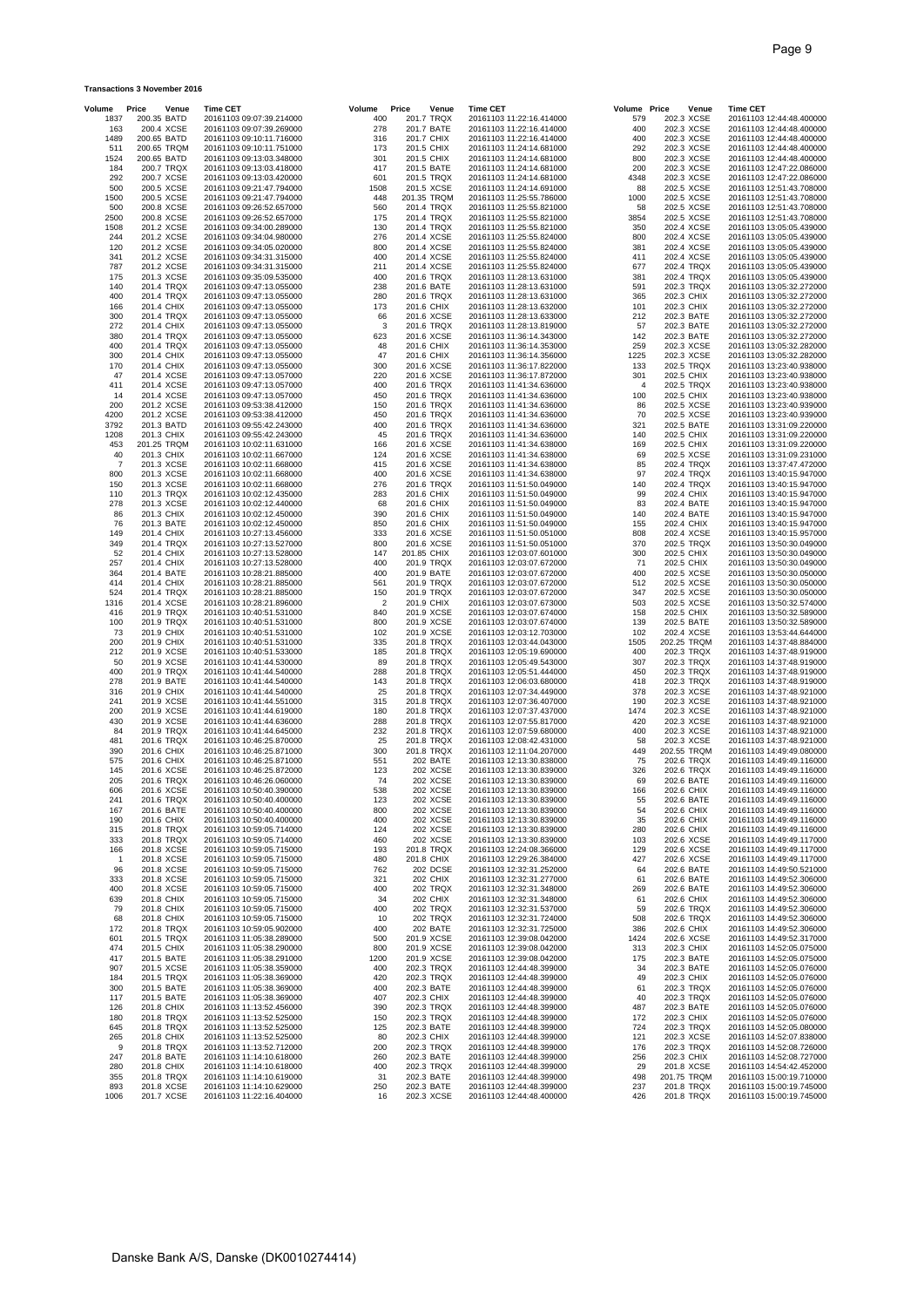## **Transactions 3 November 2016**

| Volume       | Price                      | Venue                | <b>Time CET</b>                                      | Volume       | Price                      | Venue    | <b>Time CET</b>                                      |
|--------------|----------------------------|----------------------|------------------------------------------------------|--------------|----------------------------|----------|------------------------------------------------------|
| 408<br>400   | 201.8 CHIX<br>201.8 TRQX   |                      | 20161103 15:00:19.745000<br>20161103 15:00:19.745000 | 585<br>590   | 202.4 XCSE<br>202.4 XCSE   |          | 20161103 16:05:48.962000<br>20161103 16:05:48.962000 |
| 150          | 201.8 TRQX                 |                      | 20161103 15:00:19.745000                             | 145          | 202.4 XCSE                 |          | 20161103 16:05:48.962000                             |
| 469<br>187   | 201.8 TRQX<br>201.8 CHIX   |                      | 20161103 15:00:19.745000<br>20161103 15:00:19.745000 | 1228<br>61   | 202.4 XCSE<br>202.4 TRQX   |          | 20161103 16:05:48.962000<br>20161103 16:06:00.544000 |
| 390          | 201.8 TRQX                 |                      | 20161103 15:00:19.745000                             | 102          | 202.4 BATE                 |          | 20161103 16:06:00.544000                             |
| 141<br>40    | 201.8 CHIX<br>201.8 TRQX   |                      | 20161103 15:00:19.745000<br>20161103 15:00:19.745000 | 172<br>150   | 202.4 TRQX<br>202.4 CHIX   |          | 20161103 16:06:00.544000<br>20161103 16:06:00.544000 |
| 595          | 201.8 XCSE                 |                      | 20161103 15:00:19.747000                             | 104          | 202.4 CHIX                 |          | 20161103 16:06:00.544000                             |
| 659<br>400   | 201.8 XCSE<br>201.8 XCSE   |                      | 20161103 15:00:19.747000<br>20161103 15:00:19.747000 | 157<br>111   | 202.4 TRQX<br>202.4 XCSE   |          | 20161103 16:06:00.544000<br>20161103 16:06:00.545000 |
| 790          | 201.7 CHIX                 |                      | 20161103 15:00:45.268000                             | 121          | 202.4 XCSE                 |          | 20161103 16:06:00.545000                             |
| 1001<br>2513 | 201.7 TRQX<br>201.7 XCSE   |                      | 20161103 15:00:45.268000<br>20161103 15:00:45.275000 | 2026<br>128  | 202.4 XCSE<br>202.4 XCSE   |          | 20161103 16:06:00.545000<br>20161103 16:06:00.545000 |
| 330          | 201.7 BATE                 |                      | 20161103 15:00:45.285000                             | 109          | 202.4 XCSE                 |          | 20161103 16:06:00.545000                             |
| 317<br>49    | 201.7 BATE<br>201.7 BATE   |                      | 20161103 15:00:45.289000<br>20161103 15:00:45.290000 | 102<br>696   | 202.4 XCSE<br>202.2 BATE   |          | 20161103 16:06:00.718000<br>20161103 16:15:23.315000 |
| 485<br>189   | 201.55 TRQM<br>201.6 XCSE  |                      | 20161103 15:03:14.881000                             | 1001<br>1313 | 202.2 TRQX                 |          | 20161103 16:15:23.315000                             |
| 3858         | 201.6 XCSE                 |                      | 20161103 15:03:14.902000<br>20161103 15:03:14.902000 | 1200         | 202.2 XCSE<br>202.2 XCSE   |          | 20161103 16:15:23.325000<br>20161103 16:15:23.325000 |
| 285<br>168   |                            | 202 TRQX<br>202 TRQX | 20161103 15:13:51.739000<br>20161103 15:13:51.739000 | 400<br>390   | 202.2 XCSE<br>202.2 XCSE   |          | 20161103 16:15:23.365000<br>20161103 16:15:23.365000 |
| 30           |                            | 202 CHIX             | 20161103 15:13:51.739000                             | 480          | 201.8 CHIX                 |          | 20161103 16:19:14.773000                             |
| 69<br>196    |                            | 202 CHIX<br>202 XCSE | 20161103 15:13:51.739000<br>20161103 15:13:51.741000 | 400<br>170   | 201.8 TRQX<br>201.8 TRQX   |          | 20161103 16:19:14.842000<br>20161103 16:19:14.842000 |
| 116          |                            | 202 XCSE             | 20161103 15:13:51.741000                             | 310          | 201.8 TRQX                 |          | 20161103 16:19:14.842000                             |
| 407<br>300   |                            | 202 XCSE<br>202 CHIX | 20161103 15:13:51.741000<br>20161103 15:13:51.928000 | 267<br>300   | 201.8 CHIX<br>201.8 CHIX   |          | 20161103 16:19:14.843000<br>20161103 16:19:14.843000 |
| 407          |                            | 202 CHIX             | 20161103 15:13:51.928000                             | 400          | 201.8 BATE                 |          | 20161103 16:19:14.843000                             |
| 189<br>109   |                            | 202 TRQX<br>202 BATE | 20161103 15:13:52.118000<br>20161103 15:13:52.118000 | 400<br>82    | 202.1 TRQX<br>202.1 TRQX   |          | 20161103 16:20:46.569000<br>20161103 16:20:46.569000 |
| 161          |                            | <b>202 CHIX</b>      | 20161103 15:13:52.118000                             | 300          | 202.1 BATE                 |          | 20161103 16:20:46.569000                             |
| 15<br>515    |                            | 202 TRQX<br>202 XCSE | 20161103 15:13:52.118000<br>20161103 15:13:52.129000 | 252<br>190   | 202.1 CHIX<br>202.1 TRQX   |          | 20161103 16:20:46.569000<br>20161103 16:20:46.569000 |
| 33           |                            | 202 CHIX             | 20161103 15:13:52.190000                             | 430          | 202.1 TRQX                 |          | 20161103 16:20:46.569000                             |
| 292<br>400   | 202.3 TRQX<br>202.3 TRQX   |                      | 20161103 15:32:49.595000<br>20161103 15:32:49.595000 | 92<br>97     | 202.1 BATE<br>202.1 CHIX   |          | 20161103 16:20:46.569000<br>20161103 16:20:46.569000 |
| 360          | 202.3 TRQX                 |                      | 20161103 15:32:49.595000                             | 166          | 202.1 XCSE                 |          | 20161103 16:20:46.571000                             |
| 168<br>390   | 202.3 TRQX<br>202.3 TRQX   |                      | 20161103 15:32:49.595000<br>20161103 15:32:49.595000 | 327<br>1264  | 202.1 XCSE<br>202.25 TRQM  |          | 20161103 16:20:46.746000<br>20161103 16:29:50.661000 |
| 132          | 202.3 TRQX                 |                      | 20161103 15:32:49.595000                             | 96           | 202.3 XCSE                 |          | 20161103 16:29:50.698000                             |
| 400<br>23    | 202.3 TRQX<br>202.3 TRQX   |                      | 20161103 15:32:49.595000<br>20161103 15:32:49.595000 | 47<br>800    | 202.3 XCSE<br>202.3 XCSE   |          | 20161103 16:29:50.698000<br>20161103 16:29:50.698000 |
| 67           | 202.3 TRQX                 |                      | 20161103 15:32:49.595000                             | 400          | 202.3 XCSE                 |          | 20161103 16:29:50.698000                             |
| 151<br>182   | 202.3 XCSE<br>202.3 XCSE   |                      | 20161103 15:32:49.597000<br>20161103 15:32:49.597000 | 678<br>370   | 202.3 XCSE<br>202.3 XCSE   |          | 20161103 16:29:50.698000<br>20161103 16:29:50.698000 |
| 129          | 202.3 XCSE                 |                      | 20161103 15:32:49.597000                             | 47           | 202.3 BATE                 |          | 20161103 16:29:50.699000                             |
| 415<br>500   | 202.3 XCSE<br>202.3 XCSE   |                      | 20161103 15:32:49.597000<br>20161103 15:32:49.597000 | 400<br>58    | 202.3 BATE<br>202.3 CHIX   |          | 20161103 16:29:50.699000<br>20161103 16:29:50.699000 |
| 800<br>400   | 202.3 XCSE<br>202.3 XCSE   |                      | 20161103 15:32:49.597000<br>20161103 15:32:49.597000 | 451<br>260   | 202.3 CHIX<br>202.3 BATE   |          | 20161103 16:29:50.699000<br>20161103 16:29:50.699000 |
| 191          | 202.3 XCSE                 |                      | 20161103 15:32:49.597000                             | 300          | 202.3 CHIX                 |          | 20161103 16:29:50.699000                             |
| 291<br>400   | 202.6 TRQX<br>202.6 BATE   |                      | 20161103 15:39:10.146000<br>20161103 15:39:10.146000 | 230<br>384   | 202.3 CHIX<br>202.3 BATE   |          | 20161103 16:29:50.699000<br>20161103 16:29:50.699000 |
| 400          | 202.6 TRQX                 |                      | 20161103 15:39:10.146000                             | 215          | 202.3 CHIX                 |          | 20161103 16:29:50.699000                             |
| 260<br>166   | 202.6 BATE<br>202.6 CHIX   |                      | 20161103 15:39:10.146000<br>20161103 15:39:10.146000 | 1635<br>1578 | 202.25 TRQM<br>201.85 CHIX |          | 20161103 16:31:30.171000<br>20161103 16:39:31.820000 |
| 300          | 202.6 CHIX                 |                      | 20161103 15:39:10.146000                             | 80           | 201.85 TRQM                |          | 20161103 16:39:31.854000                             |
| 400<br>411   | 202.6 XCSE<br>202.6 XCSE   |                      | 20161103 15:39:10.147000<br>20161103 15:39:10.319000 | 139<br>597   | 201.9 TRQX<br>201.9 BATE   |          | 20161103 16:39:31.890000<br>20161103 16:39:31.890000 |
| 460          | 202.6 XCSE                 |                      | 20161103 15:39:10.492000                             | 400          | 201.9 TRQX                 |          | 20161103 16:39:31.890000                             |
| 400<br>300   | 202.6 BATE<br>202.6 BATE   |                      | 20161103 15:39:10.492000<br>20161103 15:39:10.492000 | 57<br>411    | 201.9 BATE<br>201.9 TRQX   |          | 20161103 16:39:31.890000<br>20161103 16:39:31.890000 |
| 243          | 202.6 BATE                 |                      | 20161103 15:39:10.492000                             | 64           | 201.9 TRQX                 |          | 20161103 16:39:31.890000                             |
| 250<br>300   | 202.6 CHIX<br>202.6 CHIX   |                      | 20161103 15:39:10.492000<br>20161103 15:39:10.492000 | 20<br>282    | 201.9 BATE<br>201.9 TRQX   |          | 20161103 16:39:31.890000<br>20161103 16:39:31.890000 |
| 290<br>129   | 202.6 CHIX                 |                      | 20161103 15:39:10.492000                             | 34<br>253    | 201.9 TRQX                 |          | 20161103 16:39:31.890000                             |
| 331          | 202.6 CHIX<br>202.45 DCSE  |                      | 20161103 15:39:10.492000<br>20161103 15:40:41.108000 | 68           | 201.9 CHIX<br>201.9 CHIX   |          | 20161103 16:39:31.891000<br>20161103 16:39:31.891000 |
| 75<br>123    | 202.5 TRQX<br>202.5 TRQX   |                      | 20161103 15:40:41.196000<br>20161103 15:40:41.196000 | 108<br>1043  | 201.9 CHIX<br>201.9 CHIX   |          | 20161103 16:39:31.891000<br>20161103 16:39:31.891000 |
| 333          | 202.5 TRQX                 |                      | 20161103 15:40:41.196000                             | 243          | 201.9 CHIX                 |          | 20161103 16:39:31.891000                             |
| 302<br>320   | 202.5 TRQX<br>202.5 TRQX   |                      | 20161103 15:40:41.196000<br>20161103 15:40:41.196000 | 31<br>80     | 201.9 CHIX<br>201.9 XCSE   |          | 20161103 16:39:31.891000<br>20161103 16:39:31.892000 |
| 76           | 202.5 BATE                 |                      | 20161103 15:40:41.197000                             | 334          | 201.9 XCSE                 |          | 20161103 16:39:31.892000                             |
| 254<br>102   | 202.5 BATE<br>202.5 CHIX   |                      | 20161103 15:40:41.197000<br>20161103 15:40:41.197000 | 411<br>57    | 201.9 XCSE<br>201.9 XCSE   |          | 20161103 16:39:31.892000<br>20161103 16:39:31.892000 |
| 245          | 202.5 CHIX                 |                      | 20161103 15:40:41.197000                             | 1000         |                            | 202 XCSE | 20161103 16:42:51.962000                             |
| 209<br>156   | 202.5 CHIX<br>202.5 XCSE   |                      | 20161103 15:40:41.197000<br>20161103 15:40:41.198000 | 13021        |                            | 202_XCSE | 20161103 16:42:51.962000                             |
| 451          | 202.5 XCSE                 |                      | 20161103 15:40:41.198000                             | 200,000      | 201.91                     |          |                                                      |
| 494<br>459   | 202.35 TRQM<br>202.35 TRQM |                      | 20161103 15:52:23.226000<br>20161103 15:52:23.226000 |              |                            |          |                                                      |
| 298          | 202.4 TRQX                 |                      | 20161103 15:52:23.262000                             |              |                            |          |                                                      |
| 113<br>398   | 202.4 TRQX<br>202.4 TRQX   |                      | 20161103 15:52:23.262000<br>20161103 15:52:23.262000 |              |                            |          |                                                      |
| 1490         | 202.4 XCSE                 |                      | 20161103 15:52:23.265000                             |              |                            |          |                                                      |
| 635<br>352   | 202.4 XCSE<br>202.4 XCSE   |                      | 20161103 15:52:23.265000<br>20161103 15:52:23.265000 |              |                            |          |                                                      |
| 121          | 202.4 XCSE                 |                      | 20161103 15:52:23.265000                             |              |                            |          |                                                      |
| 405<br>435   | 202.4 XCSE<br>202.4 XCSE   |                      | 20161103 15:52:23.265000<br>20161103 15:52:23.265000 |              |                            |          |                                                      |
| 800          | 202.4 XCSE                 |                      | 20161103 15:52:23.265000                             |              |                            |          |                                                      |
| 809<br>98    | 202.35 TRQM<br>202.4 TRQX  |                      | 20161103 16:05:48.924000<br>20161103 16:05:48.960000 |              |                            |          |                                                      |
| 79<br>64     | 202.4 TRQX<br>202.4 TRQX   |                      | 20161103 16:05:48.960000                             |              |                            |          |                                                      |
| 148          | 202.4 TRQX                 |                      | 20161103 16:05:48.960000<br>20161103 16:05:48.960000 |              |                            |          |                                                      |
| 91<br>163    | 202.4 TRQX<br>202.4 TRQX   |                      | 20161103 16:05:48.960000<br>20161103 16:05:48.960000 |              |                            |          |                                                      |
|              |                            |                      |                                                      |              |                            |          |                                                      |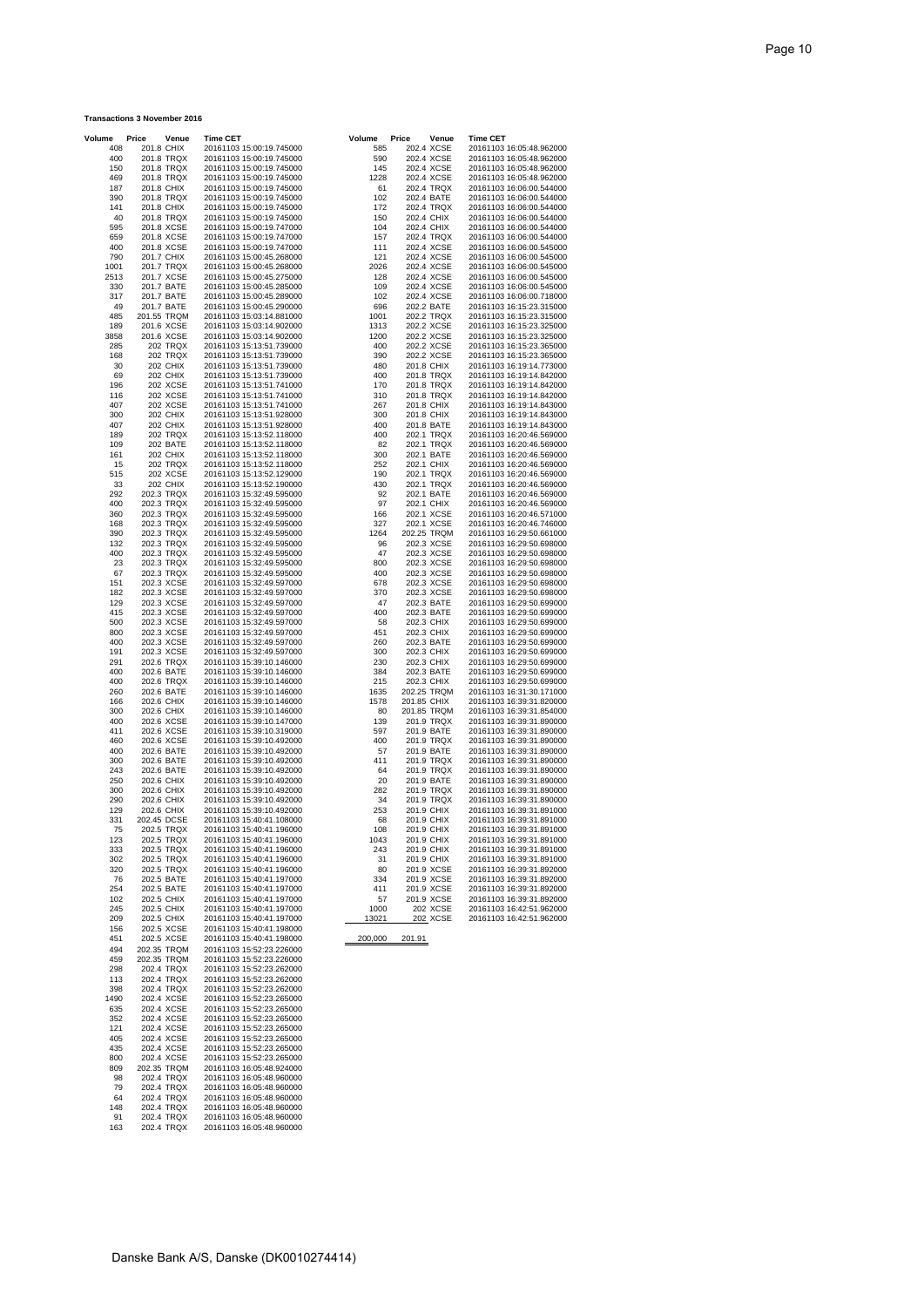#### **Transactions 4 November 2016**

| Volume                  | Price<br>Venue              | <b>Time CET</b>                                      | Volume      | Price                      | Venue                     | <b>Time CET</b>                                      | Volume      | Price | Venue                    | <b>Time CET</b>                                      |
|-------------------------|-----------------------------|------------------------------------------------------|-------------|----------------------------|---------------------------|------------------------------------------------------|-------------|-------|--------------------------|------------------------------------------------------|
| 254<br>2914             | 200.2 XCSE<br>200.2 XCSE    | 20161104 09:02:22.423000<br>20161104 09:02:22.423000 | 726<br>3361 |                            | 198.1 XCSE<br>198.05 BATD | 20161104 11:15:25.101000<br>20161104 11:25:32.156000 | 90<br>302   |       | 198.6 XCSE<br>198.6 XCSE | 20161104 12:51:04.756000<br>20161104 12:51:04.756000 |
| 208                     | 200.2 XCSE                  | 20161104 09:02:22.423000                             | 1639        | 198.05 CHIX                |                           | 20161104 11:25:32.157000                             | 332         |       | 198.4 XCSE               | 20161104 12:57:43.130000                             |
| 400                     | 200.2 XCSE<br>200.2 XCSE    | 20161104 09:02:22.423000                             | 12<br>8     |                            | 198.6 TRQX<br>198.6 BATE  | 20161104 11:50:22.126000                             | 464<br>247  |       | 198.4 XCSE<br>198.4 CHIX | 20161104 12:57:43.132000                             |
| 420<br>804              | 200.2 XCSE                  | 20161104 09:02:22.423000<br>20161104 09:02:22.423000 | 13          |                            | 198.6 CHIX                | 20161104 11:50:22.126000<br>20161104 11:50:22.126000 | 41          |       | 198.4 BATE               | 20161104 12:57:43.142000<br>20161104 12:57:43.142000 |
| 494                     | 199.8 XCSE                  | 20161104 09:12:44.688000                             | 11          |                            | 198.6 TRQX                | 20161104 11:50:22.126000                             | 97          |       | 198.4 TRQX               | 20161104 12:57:43.142000                             |
| 359<br>142              | 199.8 XCSE<br>199.8 TRQX    | 20161104 09:14:33.680000                             | 45<br>431   |                            | 198.6 XCSE<br>198.6 XCSE  | 20161104 11:50:22.127000                             | 218<br>176  |       | 198.4 XCSE<br>198.3 TRQX | 20161104 12:57:51.078000                             |
| 111                     | 199.8 CHIX                  | 20161104 09:14:33.689000<br>20161104 09:14:33.689000 | 275         |                            | 198.6 XCSE                | 20161104 11:50:22.127000<br>20161104 11:50:22.127000 | 400         |       | 198.3 TRQX               | 20161104 12:58:55.918000<br>20161104 12:58:55.918000 |
| 94                      | 199.8 BATE                  | 20161104 09:14:33.689000                             | 148         |                            | 198.6 XCSE                | 20161104 11:50:22.127000                             | 380         |       | 198.3 TRQX               | 20161104 12:58:55.918000                             |
| $\overline{1}$          | 199.7 XCSE                  | 20161104 09:20:52.775000                             | 1044        |                            | 198.6 XCSE                | 20161104 11:50:29.572000                             | 112         |       | 198.3 TRQX               | 20161104 12:58:55.918000                             |
| 45<br>400               | 199.7 TRQX<br>199.7 XCSE    | 20161104 09:21:27.447000<br>20161104 09:21:29.511000 | 324<br>275  |                            | 198.6 CHIX<br>198.6 BATE  | 20161104 11:50:29.582000<br>20161104 11:50:29.582000 | 94<br>270   |       | 198.3 TRQX<br>198.3 TRQX | 20161104 12:58:55.918000<br>20161104 12:58:55.918000 |
| 1121                    | 199.7 XCSE                  | 20161104 09:21:33.951000                             | 414         |                            | 198.6 TRQX                | 20161104 11:50:29.582000                             | 260         |       | 198.3 TRQX               | 20161104 12:58:55.918000                             |
| 449                     | 199.7 XCSE                  | 20161104 09:21:48.815000                             | 50          |                            | 198.3 TRQX                | 20161104 12:07:10.174000                             | 200         |       | 198.3 TRQX               | 20161104 12:58:55.918000                             |
| 7000<br>1498            | 199.7 XCSE<br>199.65 BATD   | 20161104 09:27:38.464690<br>20161104 09:40:24.418000 | 400<br>200  |                            | 198.3 TRQX<br>198.3 TRQX  | 20161104 12:07:10.174000<br>20161104 12:07:10.174000 | 150<br>237  |       | 198.3 TRQX<br>198.3 XCSE | 20161104 12:58:55.918000<br>20161104 12:58:55.919000 |
| $\overline{\mathbf{c}}$ | 199.7 XCSE                  | 20161104 09:40:24.472000                             | 400         |                            | 198.3 BATE                | 20161104 12:07:10.174000                             | 100         |       | 198.3 XCSE               | 20161104 12:58:55.919000                             |
| 800                     | 199.7 XCSE                  | 20161104 09:40:24.472000                             | 150         |                            | 198.3 TRQX                | 20161104 12:07:10.174000<br>20161104 12:07:10.174000 | 247         |       | 198.3 XCSE               | 20161104 12:58:55.919000                             |
| 83<br>97                | 199.7 XCSE<br>199.7 TRQX    | 20161104 09:40:26.688000<br>20161104 09:40:26.698000 | 324<br>470  |                            | 198.3 BATE<br>198.3 TRQX  | 20161104 12:07:10.174000                             | 115<br>275  |       | 198.3 XCSE<br>198.3 XCSE | 20161104 12:58:55.919000<br>20161104 12:58:55.919000 |
| 76                      | 199.7 CHIX                  | 20161104 09:40:26.698000                             | 260         |                            | 198.3 BATE                | 20161104 12:07:10.174000                             | 238         |       | 198.3 XCSE               | 20161104 12:58:55.919000                             |
| 64                      | 199.7 BATE                  | 20161104 09:40:26.698000                             | 400<br>300  |                            | 198.3 TRQX                | 20161104 12:07:10.174000                             | 194<br>800  |       | 198.3 XCSE               | 20161104 12:58:55.919000                             |
| 400<br>604              | 199.5 XCSE<br>199.5 TRQX    | 20161104 09:50:50.565000<br>20161104 09:51:10.617000 | 125         |                            | 198.3 BATE<br>198.3 BATE  | 20161104 12:07:10.174000<br>20161104 12:07:10.174000 | 417         |       | 198.3 XCSE<br>198.3 BATE | 20161104 12:58:55.919000<br>20161104 12:58:55.919000 |
| 473                     | 199.5 CHIX                  | 20161104 09:51:10.618000                             | 211         |                            | 198.3 XCSE                | 20161104 12:07:10.176000                             | 335         |       | 198.3 BATE               | 20161104 12:58:55.919000                             |
| 367                     | 199.5 BATE                  | 20161104 09:51:10.618000                             | 400         |                            | 198.3 XCSE                | 20161104 12:07:10.176000                             | 580         |       | 198 BATE                 | 20161104 13:19:53.444000                             |
| 34<br>1122              | 199.5 BATE<br>199.5 XCSE    | 20161104 09:51:10.618000<br>20161104 09:51:10.628000 | 800<br>400  |                            | 198.3 XCSE<br>198.3 XCSE  | 20161104 12:07:10.176000<br>20161104 12:07:10.176000 | 290<br>219  |       | 198.1 TRQX<br>198.1 BATE | 20161104 13:28:17.507000<br>20161104 13:28:17.507000 |
| 400                     | 199.5 TRQX                  | 20161104 09:56:34.194000                             | 291         |                            | 198.3 XCSE                | 20161104 12:07:10.176000                             | 40          |       | 198.1 TRQX               | 20161104 13:28:17.507000                             |
| 400                     | 199.5 TRQX                  | 20161104 09:56:34.194000                             | 249         |                            | 198.3 TRQX                | 20161104 12:07:10.364000                             | 33          |       | 198.1 BATE               | 20161104 13:28:17.507000                             |
| 260<br>80               | 199.5 BATE<br>199.5 CHIX    | 20161104 09:56:34.194000<br>20161104 09:56:34.194000 | 370<br>800  |                            | 198.3 XCSE<br>198.3 XCSE  | 20161104 12:07:10.365000<br>20161104 12:07:10.365000 | 49<br>96    |       | 198.1 TRQX<br>198.1 BATE | 20161104 13:28:17.507000<br>20161104 13:28:17.507000 |
| 300                     | 199.5 TRQX                  | 20161104 09:56:34.194000                             | 400         |                            | 198.3 XCSE                | 20161104 12:07:10.365000                             | 292         |       | 198.1 TRQX               | 20161104 13:28:17.507000                             |
| 400                     | 199.5 BATE                  | 20161104 09:56:34.194000                             | 94          |                            | 198.4 TRQX                | 20161104 12:14:11.586000                             | 145         |       | 198.1 TRQX               | 20161104 13:28:17.507000                             |
| 460<br>290              | 199.5 TRQX<br>199.5 BATE    | 20161104 09:56:34.194000<br>20161104 09:56:34.194000 | 357<br>310  |                            | 198.4 XCSE<br>198.4 XCSE  | 20161104 12:14:11.587000<br>20161104 12:14:11.587000 | 226<br>19   |       | 198.1 TRQX<br>198.1 XCSE | 20161104 13:28:17.507000<br>20161104 13:28:17.509000 |
| 400                     | 199.5 TRQX                  | 20161104 09:56:34.194000                             | 6           |                            | 198.4 TRQX                | 20161104 12:14:11.772000                             | 292         |       | 198.1 XCSE               | 20161104 13:28:17.509000                             |
| 400                     | 199.5 XCSE                  | 20161104 09:56:34.195000                             | 357         |                            | 198.4 XCSE                | 20161104 12:14:11.773000                             | 77          |       | 198.1 XCSE               | 20161104 13:28:17.509000                             |
| 800<br>400              | 199.5 XCSE<br>199.5 XCSE    | 20161104 09:56:34.195000<br>20161104 09:56:34.195000 | 79<br>168   |                            | 198.4 XCSE<br>198.4 BATE  | 20161104 12:14:11.942000<br>20161104 12:33:56.034000 | 218<br>168  |       | 198.1 XCSE<br>198.3 BATE | 20161104 13:28:17.509000<br>20161104 13:41:29.765000 |
| 410                     | 199.5 XCSE                  | 20161104 09:56:34.195000                             | 166         |                            | 198.8 XCSE                | 20161104 12:45:25.417000                             | 788         |       | 198.3 CHIX               | 20161104 13:41:29.765000                             |
| 2536                    | 199.3 XCSE                  | 20161104 10:03:35.153000                             | 400         |                            | 198.8 XCSE                | 20161104 12:46:17.738000                             | 1007        |       | 198.3 TRQX               | 20161104 13:41:29.765000                             |
| 299<br>300              | 198.9 XCSE<br>198.8 TRQX    | 20161104 10:08:05.832000<br>20161104 10:14:37.716000 | 150<br>260  |                            | 198.9 TRQX<br>198.9 BATE  | 20161104 12:46:22.711000<br>20161104 12:46:22.711000 | 501<br>2536 |       | 198.3 BATE<br>198.3 XCSE | 20161104 13:41:29.766000<br>20161104 13:41:29.776000 |
| 400                     | 198.8 TRQX                  | 20161104 10:14:37.716000                             | 400         |                            | 198.9 TRQX                | 20161104 12:46:22.711000                             | 338         |       | 198.65 TRQM              | 20161104 13:52:31.020000                             |
| 300<br>330              | 198.8 TRQX<br>198.8 TRQX    | 20161104 10:14:37.716000                             | 400<br>270  |                            | 198.9 BATE<br>198.9 CHIX  | 20161104 12:46:22.711000                             | 64<br>51    |       | 198.7 XCSE<br>198.7 XCSE | 20161104 13:52:31.057000<br>20161104 13:52:31.057000 |
| 400                     | 198.8 BATE                  | 20161104 10:14:37.716000<br>20161104 10:14:37.717000 | 440         |                            | 198.9 TRQX                | 20161104 12:46:22.711000<br>20161104 12:46:22.711000 | 628         |       | 198.7 XCSE               | 20161104 13:52:31.057000                             |
| 260                     | 198.8 BATE                  | 20161104 10:14:37.717000                             | 280         |                            | 198.9 BATE                | 20161104 12:46:22.711000                             | 578         |       | 198.7 XCSE               | 20161104 13:52:31.057000                             |
| 286<br>400              | 198.8 CHIX<br>198.8 XCSE    | 20161104 10:14:37.717000<br>20161104 10:14:37.718000 | 400<br>300  |                            | 198.9 TRQX<br>198.9 CHIX  | 20161104 12:46:22.711000<br>20161104 12:46:22.711000 | 400<br>41   |       | 198.7 XCSE<br>198.7 TRQX | 20161104 13:52:31.057000<br>20161104 13:52:31.057000 |
| 390                     | 198.8 XCSE                  | 20161104 10:14:37.718000                             | 200         |                            | 198.9 TRQX                | 20161104 12:46:22.711000                             | 399         |       | 198.7 TRQX               | 20161104 13:52:31.057000                             |
| 423                     | 198.8 XCSE                  | 20161104 10:14:37.718000                             | 73          |                            | 198.9 BATE                | 20161104 12:46:22.711000                             | 290         |       | 198.7 TRQX               | 20161104 13:52:31.057000                             |
| 51<br>24                | 198.8 XCSE<br>198.8 TRQX    | 20161104 10:14:37.906000<br>20161104 10:14:37.906000 | 132<br>180  |                            | 198.9 CHIX<br>198.9 XCSE  | 20161104 12:46:22.711000<br>20161104 12:46:22.712000 | 150<br>400  |       | 198.7 TRQX<br>198.7 TRQX | 20161104 13:52:31.057000<br>20161104 13:52:31.057000 |
| 22                      | 198.8 CHIX                  | 20161104 10:14:37.906000                             | 800         |                            | 198.9 XCSE                | 20161104 12:46:22.712000                             | 200         |       | 198.7 TRQX               | 20161104 13:52:31.057000                             |
| 718                     | 198.8 XCSE                  | 20161104 10:15:30.089000                             | 399         |                            | 198.9 XCSE                | 20161104 12:46:22.712000                             | 28          |       | 198.7 BATE               | 20161104 13:52:31.058000                             |
| $\overline{c}$<br>982   | 199 BATE<br>199 XCSE        | 20161104 10:24:52.140000<br>20161104 10:26:18.870000 | 400<br>350  |                            | 198.9 XCSE<br>198.9 XCSE  | 20161104 12:46:22.712000<br>20161104 12:46:22.712000 | 35<br>286   |       | 198.7 CHIX<br>198.7 BATE | 20161104 13:52:31.058000<br>20161104 13:52:31.058000 |
| 46                      | 199 XCSE                    | 20161104 10:26:35.959000                             | 385         |                            | 198.7 TRQX                | 20161104 12:48:40.758000                             | 153         |       | 198.7 CHIX               | 20161104 13:52:31.058000                             |
| 400                     | 200.1 BATE                  | 20161104 10:38:20.664000                             | 260         |                            | 198.7 BATE                | 20161104 12:48:40.758000                             | 260         |       | 198.7 BATE               | 20161104 13:52:31.058000                             |
| 260<br>260              | 200.1 BATE<br>200.1 BATE    | 20161104 10:38:20.664000<br>20161104 10:38:20.664000 | 220<br>400  |                            | 198.7 CHIX<br>198.7 BATE  | 20161104 12:48:40.758000<br>20161104 12:48:40.758000 | 357<br>45   |       | 198.7 CHIX<br>198.7 BATE | 20161104 13:52:31.058000<br>20161104 13:55:36.622000 |
| 217                     | 200.1 BATE                  | 20161104 10:38:20.664000                             | 180         |                            | 198.7 TRQX                | 20161104 12:48:40.758000                             | 68          |       | 198.7 TRQX               | 20161104 13:55:36.622000                             |
| 330                     | 200.1 XCSE                  | 20161104 10:38:20.666000                             | 300         |                            | 198.7 CHIX                | 20161104 12:48:40.758000                             | 37          |       | 198.7 CHIX               | 20161104 13:55:36.622000                             |
| 330<br>403              | 200.1 XCSE<br>200.1 XCSE    | 20161104 10:38:20.666000<br>20161104 10:38:20.666000 | 180<br>350  |                            | 198.7 BATE<br>198.7 XCSE  | 20161104 12:48:40.758000<br>20161104 12:48:40.759000 | 176<br>16   |       | 198.7 XCSE<br>198.7 BATE | 20161104 13:55:36.623000<br>20161104 13:55:38.230000 |
| 800                     | 200.1 XCSE                  | 20161104 10:38:20.666000                             | 800         |                            | 198.7 XCSE                | 20161104 12:48:40.759000                             | 214         |       | 198.7 TRQX               | 20161104 13:55:54.689000                             |
| 400                     | 200.1 XCSE                  | 20161104 10:38:20.666000                             | 400         |                            | 198.7 XCSE                | 20161104 12:48:40.759000                             | 476         |       | 198.7 TRQX               | 20161104 13:55:54.689000                             |
| 400<br>259              | <b>200 TRQX</b><br>200 XCSE | 20161104 10:42:29.444000<br>20161104 10:42:29.445000 | 180<br>423  |                            | 198.7 XCSE<br>198.7 XCSE  | 20161104 12:48:40.759000<br>20161104 12:48:40.759000 | 330<br>128  |       | 198.7 BATE<br>198.7 BATE | 20161104 13:55:54.690000<br>20161104 13:55:54.690000 |
| 483                     | 200 XCSE                    | 20161104 10:42:29.616000                             | 174         |                            | 198.7 XCSE                | 20161104 12:48:40.759000                             | 485         |       | 198.7 CHIX               | 20161104 13:55:54.690000                             |
| 198<br>483              | 200 XCSE<br>200 XCSE        | 20161104 10:42:29.616000<br>20161104 10:42:29.707000 | 228<br>280  |                            | 198.7 XCSE<br>198.7 XCSE  | 20161104 12:48:40.759000<br>20161104 12:48:40.931000 | 54<br>355   |       | 198.7 CHIX<br>198.7 XCSE | 20161104 13:55:54.690000<br>20161104 13:55:54.700000 |
| 177                     | 200 XCSE                    | 20161104 10:42:29.707000                             | 48          |                            | 198.7 TRQX                | 20161104 12:49:09.709000                             | 843         |       | 198.7 XCSE               | 20161104 13:55:54.777000                             |
| 275                     | 199.7 XCSE                  | 20161104 11:00:27.334000                             | 37          |                            | 198.7 CHIX                | 20161104 12:49:09.710000                             | 240         |       | 198.7 CHIX               | 20161104 13:55:54.796000                             |
| 800                     | 199.7 XCSE<br>199.7 XCSE    | 20161104 11:00:27.334000                             | 32<br>123   |                            | 198.7 BATE                | 20161104 12:49:09.710000                             | 200         |       | 198.7 CHIX               | 20161104 13:55:54.796000                             |
| 228<br>82               | 199.7 XCSE                  | 20161104 11:00:27.334000<br>20161104 11:00:27.334000 | 338         |                            | 198.7 XCSE<br>198.55 DCSE | 20161104 12:49:09.711000<br>20161104 12:51:04.665000 | 99<br>5000  |       | 198.7 CHIX<br>198.5 BATD | 20161104 13:55:54.796000<br>20161104 14:13:18.549000 |
| 413                     | 199.7 XCSE                  | 20161104 11:00:27.491000                             | 338         |                            | 198.55 BATD               | 20161104 12:51:04.684000                             | 700         |       | 198.3 XCSE               | 20161104 14:14:54.886000                             |
| 27<br>1600              | 199.4 BATE<br>199.3 XCSE    | 20161104 11:01:09.847000<br>20161104 11:01:49.479000 | 338<br>110  | 198.55 CHIX<br>198.55 CHIX |                           | 20161104 12:51:04.684000<br>20161104 12:51:04.684000 | 336<br>775  |       | 198.3 BATE<br>198.3 TRQX | 20161104 14:19:41.645000<br>20161104 14:20:43.506000 |
| 116                     | 199.3 XCSE                  | 20161104 11:06:02.951000                             | 41          |                            | 198.6 TRQX                | 20161104 12:51:04.754000                             | 386         |       | 198.3 TRQX               | 20161104 14:20:43.506000                             |
| 788                     | 199.3 CHIX                  | 20161104 11:06:39.228000                             | 360         |                            | 198.6 TRQX                | 20161104 12:51:04.754000                             | 322         |       | 198.3 BATE               | 20161104 14:20:43.506000                             |
| 669                     | 199.3 BATE<br>199.3 TRQX    | 20161104 11:06:39.228000                             | 270<br>105  |                            | 198.6 TRQX<br>198.6 TRQX  | 20161104 12:51:04.754000<br>20161104 12:51:04.754000 | 387<br>145  |       | 198.3 CHIX<br>198.3 BATE | 20161104 14:20:43.506000<br>20161104 14:20:43.506000 |
| 1007<br>820             | 199.3 XCSE                  | 20161104 11:06:39.229000<br>20161104 11:06:39.241000 | 400         |                            | 198.6 TRQX                | 20161104 12:51:04.754000                             | 559         |       | 198.3 CHIX               | 20161104 14:20:43.506000                             |
| 473                     | 198.6 CHIX                  | 20161104 11:15:23.947000                             | 283         |                            | 198.6 CHIX                | 20161104 12:51:04.755000                             | 48          |       | 198.3 TRQX               | 20161104 14:20:43.506000                             |
| 401<br>503              | 198.6 BATE<br>198.6 TRQX    | 20161104 11:15:23.948000                             | 35<br>74    |                            | 198.6 CHIX<br>198.6 CHIX  | 20161104 12:51:04.755000                             | 245         |       | 198.3 XCSE<br>198.3 XCSE | 20161104 14:20:43.516000                             |
| 101                     | 198.6 TRQX                  | 20161104 11:15:23.948000<br>20161104 11:15:23.948000 | 134         |                            | 198.6 CHIX                | 20161104 12:51:04.755000<br>20161104 12:51:04.755000 | 2097<br>605 |       | 198.1 TRQX               | 20161104 14:20:43.516000<br>20161104 14:28:15.029000 |
| 669                     | 198.6 XCSE                  | 20161104 11:15:23.959000                             | 12          |                            | 198.6 CHIX                | 20161104 12:51:04.755000                             | 270         |       | 198.1 CHIX               | 20161104 14:31:29.072000                             |
| 681                     | 198.6 XCSE                  | 20161104 11:15:23.959000                             | 15          |                            | 198.6 XCSE                | 20161104 12:51:04.756000                             | 318         |       | 198.1 TRQX               | 20161104 14:31:29.073000                             |
| 172<br>473              | 198.6 XCSE<br>198.1 CHIX    | 20161104 11:15:23.959000<br>20161104 11:15:25.090000 | 64<br>372   |                            | 198.6 XCSE<br>198.6 XCSE  | 20161104 12:51:04.756000<br>20161104 12:51:04.756000 | 287<br>1507 |       | 198.1 TRQX<br>198.1 XCSE | 20161104 14:31:29.073000<br>20161104 14:31:29.083000 |
| 401                     | 198.1 BATE                  | 20161104 11:15:25.090000                             | 227         |                            | 198.6 XCSE                | 20161104 12:51:04.756000                             | 17          |       | 198.1 XCSE               | 20161104 14:31:29.083000                             |
| 604<br>796              | 198.1 TRQX<br>198.1 XCSE    | 20161104 11:15:25.091000<br>20161104 11:15:25.101000 | 800<br>292  |                            | 198.6 XCSE<br>198.6 XCSE  | 20161104 12:51:04.756000<br>20161104 12:51:04.756000 | 51<br>2536  |       | 198 TRQX<br>198 XCSE     | 20161104 14:33:36.383000<br>20161104 14:37:11.063000 |
|                         |                             |                                                      |             |                            |                           |                                                      |             |       |                          |                                                      |